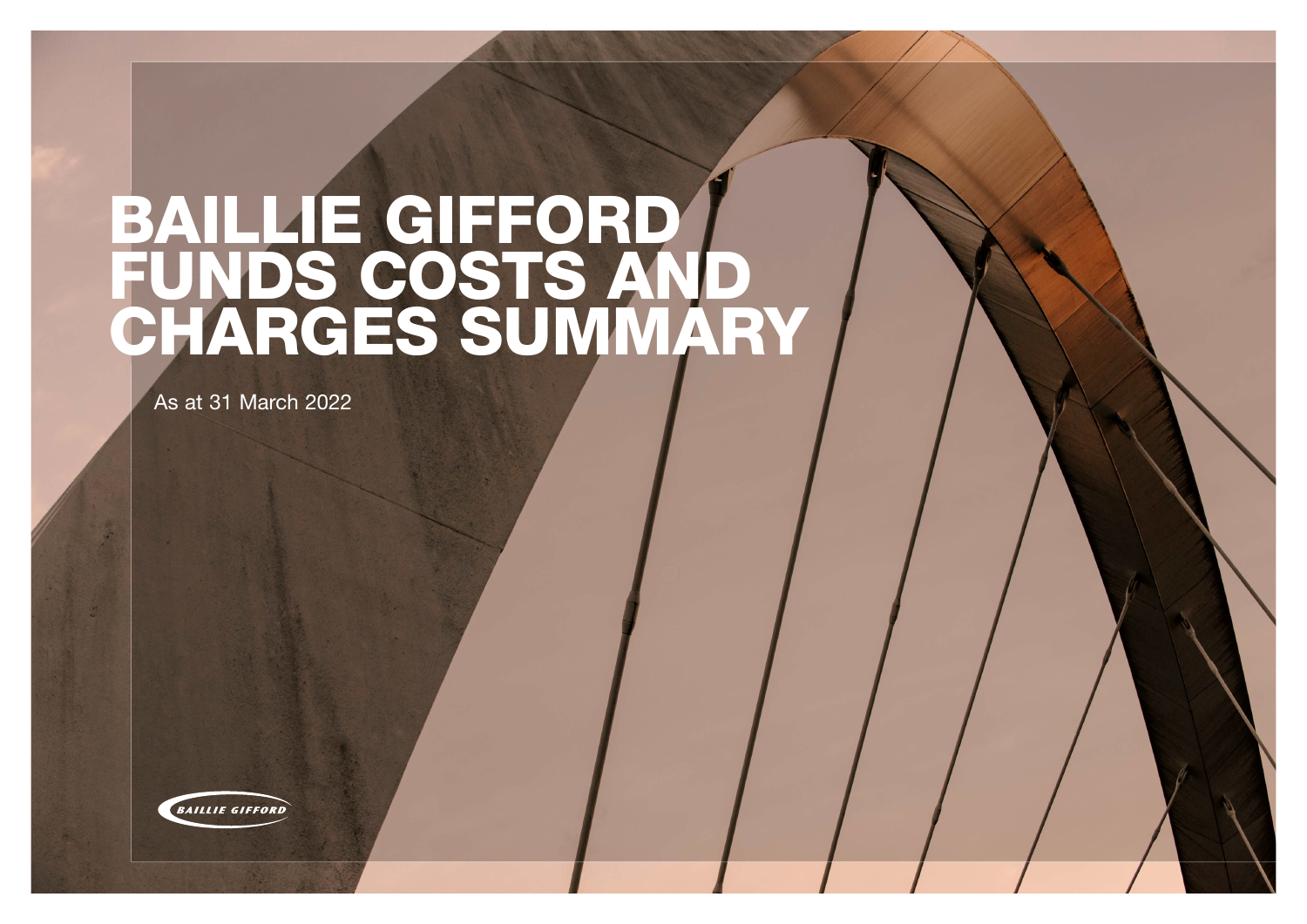As a firm, we understand the need for greater transparency of costs and charges as one of the means to allow investors to undertake a value assessment, which consequently will drive competitive pressure leading to increased efficiency and improved competitiveness of the market. We recognise that with various disclosure obligations on cost transparency (both under UK and European regulations), it is important for investors to have a full visibility of costs and charges within the product that they have chosen to invest in. This disclosure has been prepared in line with the Investment Association's (IA) Member Guidance on Disclosure of Fund Charges and Costs. Investors should take caution in comparing costs and charges information between product providers as some elements of costs and charges (e.g. implicit costs) can be calculated differently.

### Baillie Gifford Funds Costs and Charges Summary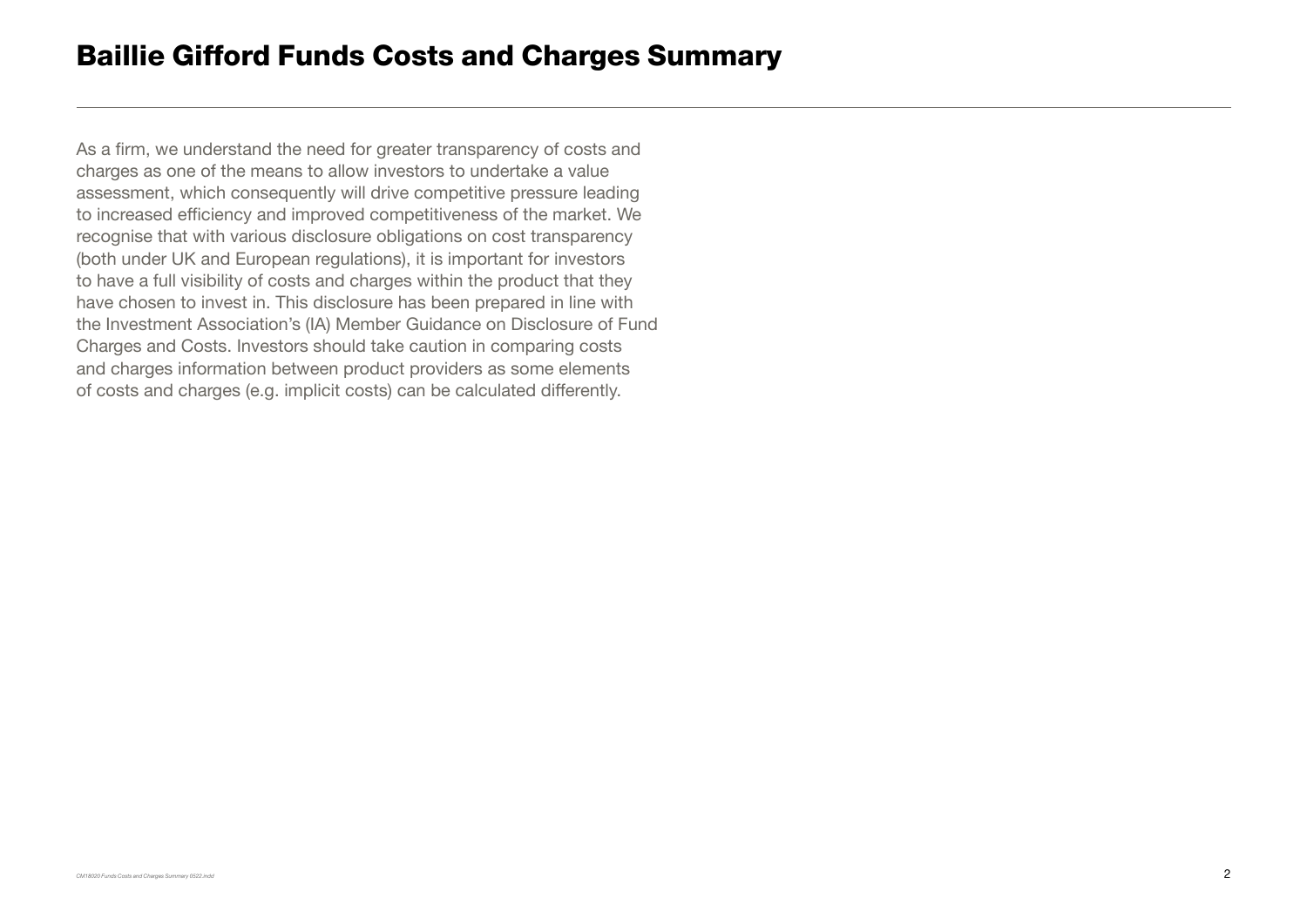### Funds Costs and Charges Summary – Explanatory Notes

This report is applicable to our range of UK Open Ended Investment Companies (UK OEICs), Irish Undertakings for Collective Investment in Transferable Securities (Irish UCITS) and Investment Trusts.

#### **(A) Entry charge**

When you enter certain share classes of a fund an entry charge may be imposed. This is the maximum amount that might be taken out of your money before it is invested.

These charges are not applicable for our range of UK OEICs funds or Investment Trusts but a preliminary charge of up to 5 per cent of the Net Asset Value per Share may be payable on any investment into class A shares of our Irish UCITS unless such charge is waived or reduced by the Investment Manager at its discretion.

If you buy or sell our Investment Trusts on the secondary market a Stamp Duty Reserve Tax (SDRT) of 0.5% is payable.

#### **Exit charge**

This is the maximum that might be deducted from the proceeds of selling your investment before being paid to you. Exit Costs are not charged across our range of UK OEICs, Irish UCITS or Investment Trusts.

#### **Charges taken from the fund over a year:**

Ongoing charges cover the day to day costs of running a fund. These comprise of, but are not limited to, management fees, other ongoing costs, gearing costs (Investment Trusts only), indirect costs and other indirect costs.

#### **(B) Management fees**

These are the standard annual investment management fees for our range of UK OEICs, Irish UCITS and Investment Trusts. The fee reported here reflects the current charge (ex-ante), not the historical average (ex-post).

#### **Performance fees**

Performance fees are not charged across our range of UK OEICs, Irish UCITS or Investment Trusts.

#### **(C) Other ongoing costs**

These include, but are not limited to, depositary fees, custody safe keeping fees and professional fees (e.g. audit fees).

We are fully committed to cost transparency, so we are disclosing these costs. Under the European and UK frameworks for the Markets in Financial Instruments Directive (MiFID II) and Packaged Retail and Insurance Products regulation (PRIIPs) management fees and underlying expenses of investment products should all be disclosed as part of the ongoing costs of a product.

#### **(D) Indirect costs included in the OCF**

If the fund you hold invests in other open-ended investment funds a proportion of the expenses that these underlying funds incur is included in the ongoing costs of your fund.

#### **(E) Ongoing charges figure (OCF)**

The ongoing charges are referred to as the Ongoing Charges Figure (OCF) under the Investment Association (IA) and Committee of European Securities Regulators (CESR) guidelines. These guidelines apply to the OCF calculated and disclosed in the KIID for our UK OEICs and Irish UCITS Funds. The OCF disclosed for the Investment Trusts follows the Association of Investment Companies (AIC) guidelines but includes the additional gearing costs required for the Key Information Document (KID) required under the PRIIPs regulation. The OCF is calculated as the ratio of the total ongoing charges to the average net asset value of the fund, expressed as a percentage.

#### **(F) Gearing costs (Investment Trusts only)**

The Investment Trusts managed by Baillie Gifford can borrow money to make further investments (sometimes known as 'gearing' or 'leverage'). The gearing cost is the associated cost of borrowing money to invest, including interest and arrangement fees.

#### **(G) Other indirect costs**

If the fund holds other listed Collective Investment Undertakings (CIU's) or 'closed ended investment funds', the underlying expenses of these funds, like the underlying expenses of listed companies, have not been included in the fund's OCF calculation.

Some of the companies which we identify as investment companies – rather than investment products – also produce cost disclosures. We view these expenses in the same category as expenses incurred by any listed company rather than investment management costs and, consistent with the expenses incurred by other listed companies, we have excluded these from the OCF calculation. However, where these investment companies disclose costs, we have included these in 'Other indirect costs' in the interest of transparency.

The continued exclusion of the underlying expenses of closed ended investment funds from the OCF calculation has been revised in new guidance issued by the IA.

#### **(H) PRIIPs/MiFID II ongoing costs**

We are required to include the 'Other indirect costs' described above in the ongoing costs reported in the European PRIIPs template (EPT) and the European MiFID II Template (EMT). This is why the ongoing costs reported in these templates differ from those reported in the UCITS Key Investor

Information Document (KIID). As Investment Trusts are required to produce a PRIIPs Key Information Document (KID) the other indirect costs as well as gearing costs are included in the ongoing charges reported in their KID.

#### **Explicit transaction costs – (I) Broker commissions and (J) Transfer taxes**

These arise when buying or selling stocks in the financial markets. Buying or selling stocks may result from: individual stock considerations, portfolio changes due to broader implementation of Baillie Gifford's investment policy and from both investment inflows and outflows into/from the fund.

#### **(K) Implicit transaction costs**

We measure implicit transaction costs using the full PRIIPs arrival price (or slippage) methodology which combines spread and market impact. Market impact is an estimate of the impact on the market price of a trade being placed. The estimate also includes market movements unrelated to the trade and assumes these are random and will tend to average out to zero over many trades. Where these movements do not average out to zero, they will cause implicit transaction costs to be over- or under-estimated. The implicit (or arrival) cost of a transaction is measured as the difference between the average execution price and the arrival price, expressed as a percentage.

The transaction costs are calculated on an annualised basis, based on the average transaction cost incurred by the fund over the previous three years. Where a fund has been operating for less than three years and does not have a full three years of transaction costs history an estimate is used as per the PRIIPs methodology.

Negative transaction costs can occur when applying this methodology and such an outcome indicates that trading has resulted in a net gain rather than a net cost to the fund. There are two main scenarios where this can occur:

— The amount of anti-dilution offset (described below) collected by the fund exceeds the sum of the implicit costs calculated for the fund and explicit

- costs incurred by the fund.
- 

— Market movements in a traded instrument's price between when the order was placed (the arrival time) and when the order was fulfilled (execution time). If the execution price of an instrument that is being purchased falls below the arrival price a negative implicit cost (or notional gain) occurs. If the execution price of an instrument that is being sold is greater than the arrival price a negative implicit cost (or notional gain) also occurs. If these scenarios occur with enough frequency, or where there are isolated instances that have a disproportionate impact on the total transaction costs, then a negative transaction cost total can occur.

### **(L) Indirect transaction costs**

Where a fund invests in other investment funds, the average transaction costs of those other funds are included as indirect transaction costs in the fund's total transaction cost.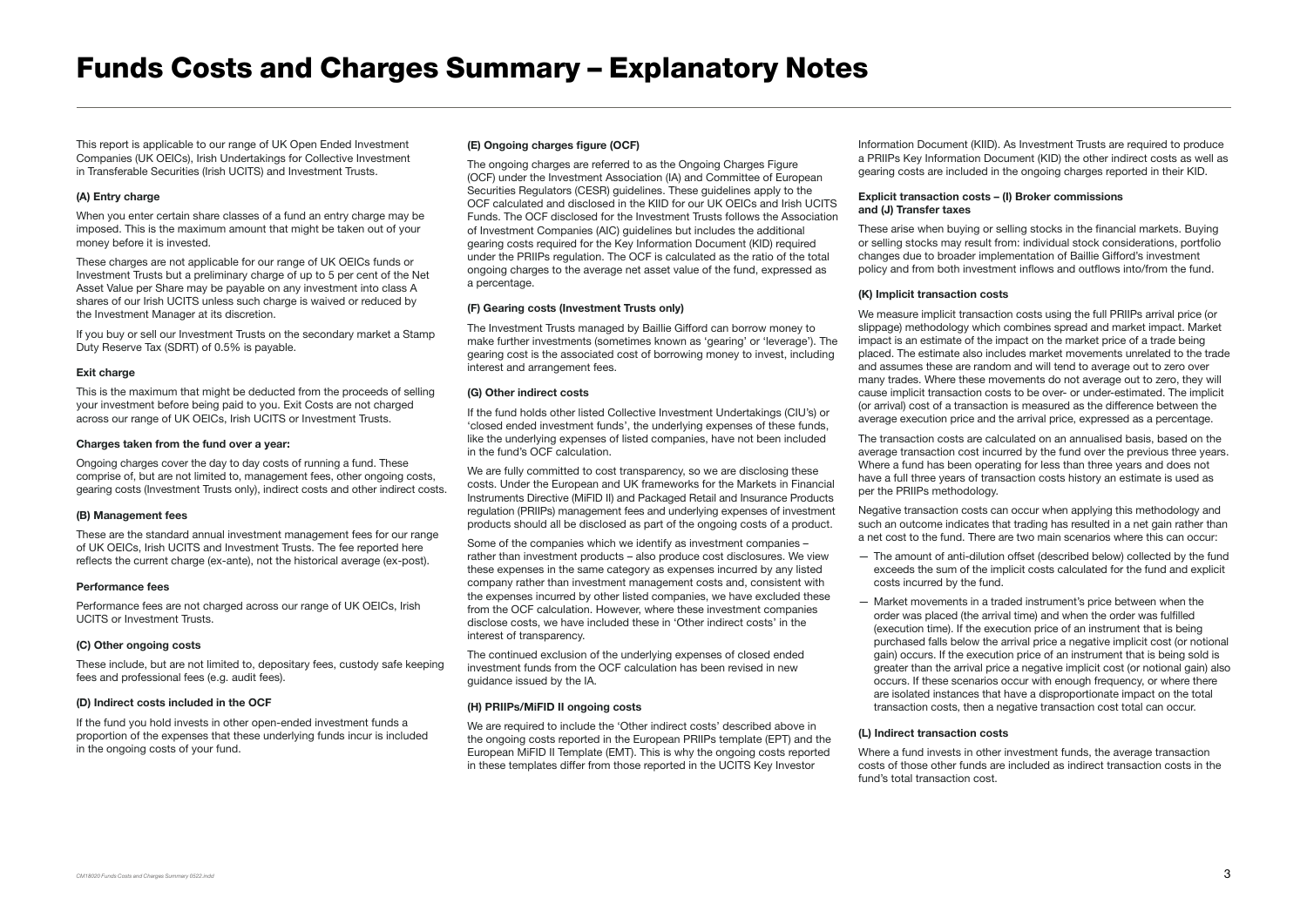#### **(M) Anti-dilution offset**

We use a swinging single pricing methodology for our pooled funds (UK OEICs and Irish UCITS) and reserve the right to adjust a fund's price to protect your investment from the costs of buying and selling investments that result from other investors joining or leaving a fund. An estimate of the transaction costs that may be incurred by a fund in response to other investors' dealing activity is passed onto the incoming/outgoing investor through the swinging single pricing mechanism by means of an anti-dilution adjustment. The amount of any such adjustment is calculated by reference to the estimated costs of dealing in the underlying investments, including any dealing spreads, broker commissions, transfer taxes and stamp duty.

Under the European PRIIP's regulations it is permissible to offset the transaction costs of a fund with the proceeds collected from the application of the anti-dilution adjustment described above.

#### **(N) Total transaction costs**

This is the sum of broker commission, transfer taxes, implicit costs, indirect costs, and the anti-dilution offset. This is equivalent to the portfolio transaction costs reported in the PRIIPs EPT.

#### **(O) Total costs**

This is the sum of (H) PRIIPs/MiFID II ongoing costs and (N) Total transaction costs. This represents what could be referred to as the 'total fund cost' however it is generally the case that the ongoing costs are viewed separately from transaction costs and both are reported separately in the PRIIPs EPT and the MiFID II EMT.

Transaction costs can fluctuate significantly as they are directly linked to trading activity as a result of investment decisions, client inflows/outflows and market conditions, whereas ongoing costs are not, and tend to be of a more constant nature within the direct control of the asset manager.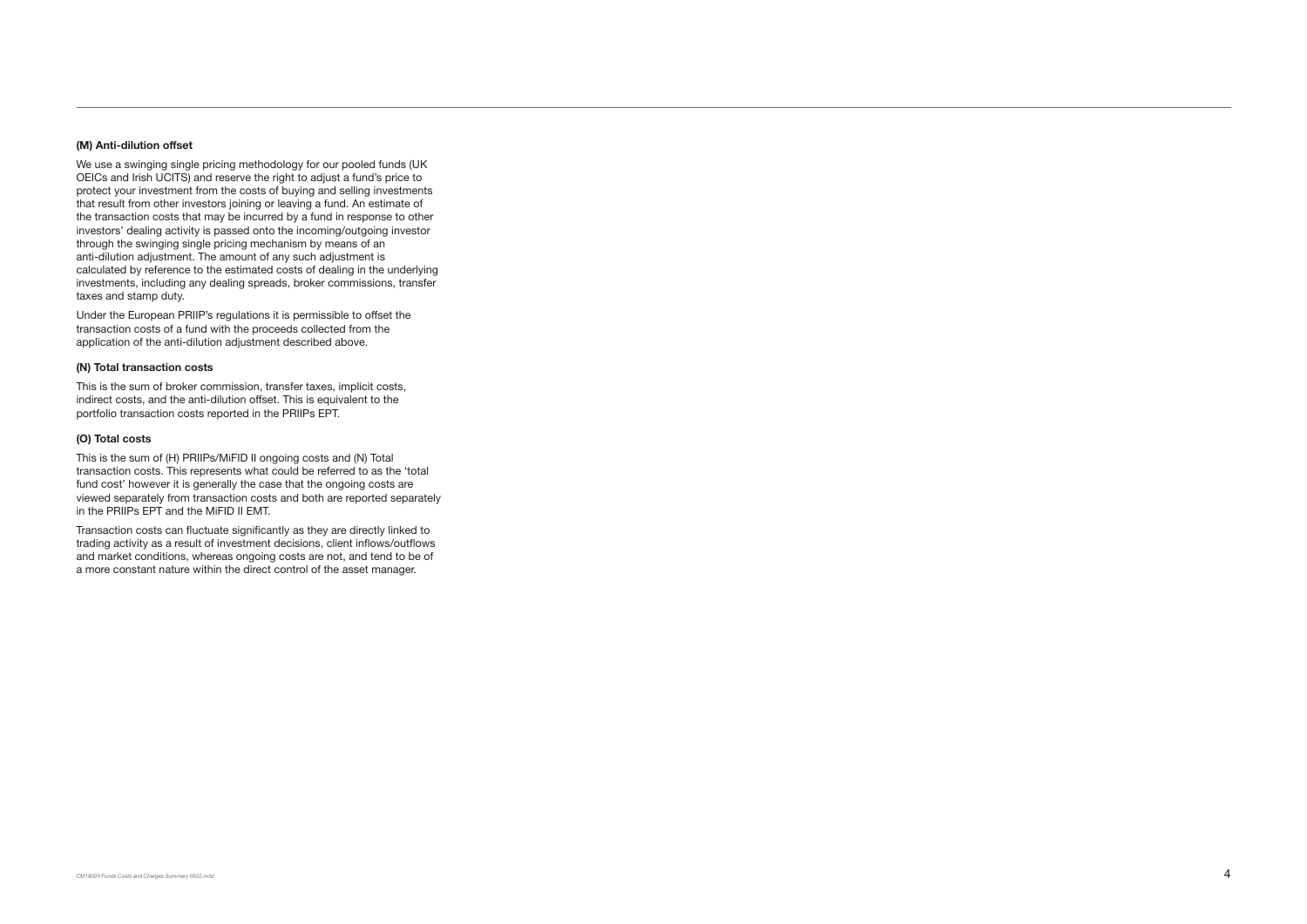## Funds Costs and Charges Summary

| <b>As at 31 March 2022</b>   |                            |                                                                                                                            |                        |                                        |                | Costs paid by the investor                         |                                                        |                                                                | <b>Costs paid by the Fund</b>            |                                                                |                                       |                                 |                          |                                         |                                |                                                                 |                                           |
|------------------------------|----------------------------|----------------------------------------------------------------------------------------------------------------------------|------------------------|----------------------------------------|----------------|----------------------------------------------------|--------------------------------------------------------|----------------------------------------------------------------|------------------------------------------|----------------------------------------------------------------|---------------------------------------|---------------------------------|--------------------------|-----------------------------------------|--------------------------------|-----------------------------------------------------------------|-------------------------------------------|
| ISIN                         | Fund<br>structure          | <b>Fund share</b><br>class                                                                                                 | (A)<br>Entry<br>charge | (B)<br>Management Other ongoing<br>fee | (C)<br>costs   | (D)<br>Indirect<br>costs<br>included<br>in the OCF | (E)<br>Ongoing<br>Charges<br>Figure (OCF)<br>$(B+C+D)$ | (F)<br>Gearing<br>costs<br><i>(Investment)</i><br>Trusts only) | (G)<br>Other<br><b>Indirect</b><br>costs | (H)<br>PRIIPs/<br><b>MiFID II</b><br>ongoing<br>$costs(E+F+G)$ | - (I)<br><b>Broker</b><br>commissions | (J)<br><b>Transfer</b><br>taxes | (K)<br>Implicit<br>costs | (L)<br>Indirect<br>transaction<br>costs | (M)<br>Anti-dilution<br>offset | (N)<br><b>Total</b><br>transaction<br>costs (I+J+K+L<br>less M) | (O)<br><b>Total</b><br>Costs<br>$(H + N)$ |
| GB0006061740                 | <b>OEIC</b>                | Baillie Gifford American Fund A Accumulation                                                                               | n/a                    | 1.50%                                  | 0.02%          | 0.00%                                              | 1.52%                                                  | n/a                                                            | 0.00%                                    | 1.52%                                                          | 0.01%                                 | 0.00%                           | 0.05%                    | 0.00%                                   | 0.03%                          | 0.03%                                                           | 1.55%                                     |
| GB0006061963                 | <b>OEIC</b>                | Baillie Gifford American Fund B Accumulation                                                                               | n/a                    | 0.50%                                  | 0.01%          | 0.00%                                              | 0.51%                                                  | n/a                                                            | 0.00%                                    | 0.51%                                                          | 0.01%                                 | 0.00%                           | 0.05%                    | 0.00%                                   | 0.03%                          | 0.03%                                                           | 0.54%                                     |
| GB0006061856                 | <b>OEIC</b>                | Baillie Gifford American Fund B Income                                                                                     | n/a                    | 0.50%                                  | 0.01%          | 0.00%                                              | 0.51%                                                  | n/a                                                            | 0.00%                                    | 0.51%                                                          | 0.01%                                 | 0.00%                           | 0.05%                    | 0.00%                                   | 0.03%                          | 0.03%                                                           | 0.54%                                     |
| GB0006062151<br>GB00BD9MNS66 | <b>OEIC</b><br><b>OEIC</b> | Baillie Gifford American Fund C Accumulation                                                                               | n/a                    | 0.00%<br>0.29%                         | 0.02%          | 0.00%                                              | 0.02%                                                  | n/a                                                            | 0.00%                                    | 0.02%                                                          | 0.01%                                 | 0.00%                           | 0.05%                    | 0.00%                                   | 0.03%                          | 0.03%                                                           | 0.05%<br>0.34%                            |
| GB00BFWK8F38                 | <b>OEIC</b>                | Baillie Gifford American Fund W1 Accumulation<br>Baillie Gifford American Fund W1 Income                                   | n/a<br>n/a             | 0.29%                                  | 0.02%<br>0.02% | 0.00%<br>0.00%                                     | 0.31%<br>0.31%                                         | n/a<br>n/a                                                     | 0.00%<br>0.00%                           | 0.31%<br>0.31%                                                 | 0.01%<br>0.01%                        | 0.00%<br>0.00%                  | 0.05%<br>0.05%           | 0.00%<br>0.00%                          | 0.03%<br>0.03%                 | 0.03%<br>0.03%                                                  | 0.34%                                     |
| GB00BD9MNT73                 | OEIC                       | Baillie Gifford American Fund W3 Accumulation                                                                              | n/a                    | 0.32%                                  | 0.03%          | 0.00%                                              | 0.35%                                                  | n/a                                                            | 0.00%                                    | 0.35%                                                          | 0.01%                                 | 0.00%                           | 0.05%                    | 0.00%                                   | 0.03%                          | 0.03%                                                           | 0.38%                                     |
| GB00BFWK8G45                 | <b>OEIC</b>                | Baillie Gifford American Fund W3 Income                                                                                    | n/a                    | 0.32%                                  | 0.03%          | 0.00%                                              | 0.35%                                                  | n/a                                                            | 0.00%                                    | 0.35%                                                          | 0.01%                                 | 0.00%                           | 0.05%                    | 0.00%                                   | 0.03%                          | 0.03%                                                           | 0.38%                                     |
| GB00BLPHND68                 | <b>OEIC</b>                | Baillie Gifford American Fund W4 Accumulation                                                                              | n/a                    | 0.50%                                  | 0.02%          | 0.00%                                              | 0.52%                                                  | n/a                                                            | 0.00%                                    | 0.52%                                                          | 0.01%                                 | 0.00%                           | 0.05%                    | 0.00%                                   | 0.03%                          | 0.03%                                                           | 0.55%                                     |
| GB00BLPHNF82                 | <b>OEIC</b>                | Baillie Gifford American Fund W4 Income                                                                                    | n/a                    | 0.50%                                  | 0.02%          | 0.00%                                              | 0.52%                                                  | n/a                                                            | 0.00%                                    | 0.52%                                                          | 0.01%                                 | 0.00%                           | 0.05%                    | 0.00%                                   | 0.03%                          | 0.03%                                                           | 0.55%                                     |
| GB0005924773                 | OEIC                       | Baillie Gifford British Smaller Companies Fund A Accumulation                                                              | n/a                    | 1.50%                                  | 0.02%          | 0.00%                                              | 1.52%                                                  | n/a                                                            | 0.06%                                    | 1.58%                                                          | 0.02%                                 | 0.02%                           | 0.02%                    | 0.00%                                   | 0.19%                          | $-0.12%$                                                        | 1.46%                                     |
| GB0005931356                 | <b>OEIC</b>                | Baillie Gifford British Smaller Companies Fund B Accumulation                                                              | n/a                    | 0.65%                                  | 0.02%          | 0.00%                                              | 0.67%                                                  | n/a                                                            | 0.06%                                    | 0.73%                                                          | 0.02%                                 | 0.02%                           | 0.02%                    | 0.00%                                   | 0.19%                          | $-0.12%$                                                        | 0.61%                                     |
| GB0005930382                 | OEIC                       | Baillie Gifford British Smaller Companies Fund B Income                                                                    | n/a                    | 0.65%                                  | 0.02%          | 0.00%                                              | 0.67%                                                  | n/a                                                            | 0.06%                                    | 0.73%                                                          | 0.02%                                 | 0.02%                           | 0.02%                    | 0.00%                                   | 0.19%                          | $-0.12%$                                                        | 0.61%                                     |
| GB0005933394                 | OEIC                       | Baillie Gifford British Smaller Companies Fund C Accumulation                                                              | n/a                    | 0.00%                                  | 0.02%          | 0.00%                                              | 0.02%                                                  | n/a                                                            | 0.06%                                    | 0.08%                                                          | 0.02%                                 | 0.02%                           | 0.02%                    | 0.00%                                   | 0.19%                          | $-0.12%$                                                        | $-0.04%$                                  |
| GB0005931570                 | OEIC                       | Baillie Gifford British Smaller Companies Fund C Income                                                                    | n/a                    | 0.00%                                  | 0.02%          | 0.00%                                              | 0.02%                                                  | n/a                                                            | 0.06%                                    | 0.08%                                                          | 0.02%                                 | 0.02%                           | 0.02%                    | 0.00%                                   | 0.19%                          | $-0.12%$                                                        | $-0.04%$                                  |
| GB00B39RML74                 | OEIC                       | Baillie Gifford China Fund A Accumulation                                                                                  | n/a                    | 1.47%                                  | 0.04%          | 0.00%                                              | 1.51%                                                  | n/a                                                            | 0.00%                                    | 1.51%                                                          | 0.06%                                 | 0.12%                           | 0.17%                    | 0.00%                                   | 0.21%                          | 0.14%                                                           | 1.65%                                     |
| GB00B39RMM81                 | <b>OEIC</b>                | Baillie Gifford China Fund B Accumulation                                                                                  | n/a                    | 0.72%                                  | 0.04%          | 0.00%                                              | 0.76%                                                  | n/a                                                            | 0.00%                                    | 0.76%                                                          | 0.06%                                 | 0.12%                           | 0.17%                    | 0.00%                                   | 0.21%                          | 0.14%                                                           | 0.90%                                     |
| GB00B3K73F73                 | <b>OEIC</b>                | Baillie Gifford China Fund B Income                                                                                        | n/a                    | 0.72%                                  | 0.04%          | 0.00%                                              | 0.76%                                                  | n/a                                                            | 0.00%                                    | 0.76%                                                          | 0.06%                                 | 0.12%                           | 0.17%                    | 0.00%                                   | 0.21%                          | 0.14%                                                           | 0.90%                                     |
| GB00B39RMN98                 | OEIC                       | Baillie Gifford China Fund C Accumulation                                                                                  | n/a                    | 0.00%                                  | 0.04%          | 0.00%                                              | 0.04%                                                  | n/a                                                            | 0.00%                                    | 0.04%                                                          | 0.06%                                 | 0.12%                           | 0.17%                    | 0.00%                                   | 0.21%                          | 0.14%                                                           | 0.18%                                     |
| GB00B3K73G80                 | <b>OEIC</b>                | Baillie Gifford China Fund C Income                                                                                        | n/a                    | 0.00%                                  | 0.04%          | 0.00%                                              | 0.04%                                                  | n/a                                                            | 0.00%                                    | 0.04%                                                          | 0.06%                                 | 0.12%                           | 0.17%                    | 0.00%                                   | 0.21%                          | 0.14%                                                           | 0.18%                                     |
| GB0030491418                 | <b>OEIC</b>                | Baillie Gifford Developed Asia Pacific Fund A Accumulation                                                                 | n/a                    | 1.40%                                  | 0.05%          | 0.00%                                              | 1.45%                                                  | n/a                                                            | 0.00%                                    | 1.45%                                                          | 0.01%                                 | 0.01%                           | 0.11%                    | 0.01%                                   | 0.06%                          | 0.08%                                                           | 1.53%                                     |
| GB0030492044                 | OEIC                       | Baillie Gifford Developed Asia Pacific Fund B Accumulation                                                                 | n/a                    | 0.55%                                  | 0.05%          | 0.00%                                              | 0.60%                                                  | n/a                                                            | 0.00%                                    | 0.60%                                                          | 0.01%                                 | 0.01%                           | 0.11%                    | 0.01%                                   | 0.06%                          | 0.08%                                                           | 0.68%                                     |
| GB0030491632                 | <b>OEIC</b>                | Baillie Gifford Developed Asia Pacific Fund B Income                                                                       | n/a                    | 0.55%                                  | 0.04%          | 0.00%                                              | 0.59%                                                  | n/a                                                            | 0.00%                                    | 0.59%                                                          | 0.01%                                 | 0.01%                           | 0.11%                    | 0.01%                                   | 0.06%                          | 0.08%                                                           | 0.67%                                     |
| GB0030492598                 | <b>OEIC</b>                | Baillie Gifford Developed Asia Pacific Fund C Accumulation                                                                 | n/a                    | 0.00%                                  | 0.05%          | 0.00%                                              | 0.05%                                                  | n/a                                                            | 0.00%                                    | 0.05%                                                          | 0.01%                                 | 0.01%                           | 0.11%                    | 0.01%                                   | 0.06%                          | 0.08%                                                           | 0.13%                                     |
| GB0030492267                 | <b>OEIC</b>                | Baillie Gifford Developed Asia Pacific Fund C Income                                                                       | n/a                    | 0.00%                                  | 0.05%          | 0.00%                                              | 0.05%                                                  | n/a                                                            | 0.00%                                    | 0.05%                                                          | 0.01%                                 | 0.01%                           | 0.11%                    | 0.01%                                   | 0.06%                          | 0.08%                                                           | 0.13%                                     |
| GB00B39RMP13                 | <b>OEIC</b>                | Baillie Gifford Emerging Markets Bond Fund A Income                                                                        | n/a                    | 1.10%                                  | 0.12%          | 0.00%                                              | 1.22%                                                  | n/a                                                            | 0.00%                                    | 1.22%                                                          | 0.00%                                 | 0.00%                           | 1.00%                    | 0.00%                                   | 0.56%                          | 0.44%                                                           | 1.66%                                     |
| GB00B7MCJT41                 | <b>OEIC</b>                | Baillie Gifford Emerging Markets Bond Fund B Accumulation                                                                  | n/a                    | 0.40%                                  | 0.13%          | 0.00%                                              | 0.53%                                                  | n/a                                                            | 0.00%                                    | 0.53%                                                          | 0.00%                                 | 0.00%                           | 1.00%                    | 0.00%                                   | 0.56%                          | 0.44%                                                           | 0.97%                                     |
| GB00B39RMQ20                 | OEIC<br><b>OEIC</b>        | Baillie Gifford Emerging Markets Bond Fund B Income                                                                        | n/a                    | 0.40%                                  | 0.13%          | 0.00%                                              | 0.53%                                                  | n/a                                                            | 0.00%                                    | 0.53%                                                          | 0.00%                                 | 0.00%                           | 1.00%                    | 0.00%                                   | 0.56%                          | 0.44%                                                           | 0.97%                                     |
| GB00B39RMS44<br>GB0006017825 | <b>OEIC</b>                | Baillie Gifford Emerging Markets Bond Fund C Accumulation<br>Baillie Gifford Emerging Markets Growth Fund A Accumulation   | n/a<br>n/a             | 0.00%<br>1.47%                         | 0.13%<br>0.05% | 0.00%<br>0.00%                                     | 0.13%<br>1.52%                                         | n/a<br>n/a                                                     | 0.00%<br>0.00%                           | 0.13%<br>1.52%                                                 | 0.00%<br>0.03%                        | 0.00%<br>0.04%                  | 1.00%<br>0.13%           | 0.00%<br>0.00%                          | 0.56%<br>0.05%                 | 0.44%<br>0.15%                                                  | 0.57%<br>1.67%                            |
| GB0006020647                 | <b>OEIC</b>                | Baillie Gifford Emerging Markets Growth Fund B Accumulation                                                                | n/a                    | 0.72%                                  | 0.05%          | 0.00%                                              | 0.77%                                                  | n/a                                                            | 0.00%                                    | 0.77%                                                          | 0.03%                                 | 0.04%                           | 0.13%                    | 0.00%                                   | 0.05%                          | 0.15%                                                           | 0.92%                                     |
| GB0006020530                 | OEIC                       | Baillie Gifford Emerging Markets Growth Fund B Income                                                                      | n/a                    | 0.72%                                  | 0.05%          | 0.00%                                              | 0.77%                                                  | n/a                                                            | 0.00%                                    | 0.77%                                                          | 0.03%                                 | 0.04%                           | 0.13%                    | 0.00%                                   | 0.05%                          | 0.15%                                                           | 0.92%                                     |
| GB0006057060                 | <b>OEIC</b>                | Baillie Gifford Emerging Markets Growth Fund C Accumulation                                                                | n/a                    | 0.00%                                  | 0.06%          | 0.00%                                              | 0.06%                                                  | n/a                                                            | 0.00%                                    | 0.06%                                                          | 0.03%                                 | 0.04%                           | 0.13%                    | 0.00%                                   | 0.05%                          | 0.15%                                                           | 0.21%                                     |
| GB0006020753                 | <b>OEIC</b>                | Baillie Gifford Emerging Markets Growth Fund C Income                                                                      | n/a                    | 0.00%                                  | 0.06%          | 0.00%                                              | 0.06%                                                  | n/a                                                            | 0.00%                                    | 0.06%                                                          | 0.03%                                 | 0.04%                           | 0.13%                    | 0.00%                                   | 0.05%                          | 0.15%                                                           | 0.21%                                     |
| GB00B06HZM12                 | OEIC                       | Baillie Gifford Emerging Markets Leading Companies Fund A Accumulation                                                     | n/a                    | 1.47%                                  | 0.05%          | 0.00%                                              | 1.52%                                                  | n/a                                                            | 0.00%                                    | 1.52%                                                          | 0.03%                                 | 0.04%                           | 0.06%                    | 0.00%                                   | 0.05%                          | 0.06%                                                           | 1.58%                                     |
| GB00B06HZN29                 | <b>OEIC</b>                | Baillie Gifford Emerging Markets Leading Companies Fund B Accumulation                                                     | n/a                    | 0.72%                                  | 0.04%          | 0.00%                                              | 0.76%                                                  | n/a                                                            | 0.00%                                    | 0.76%                                                          | 0.03%                                 | 0.04%                           | 0.06%                    | 0.00%                                   | 0.05%                          | 0.06%                                                           | 0.82%                                     |
| GB00B06HZP43                 | <b>OEIC</b>                | Baillie Gifford Emerging Markets Leading Companies Fund B Income                                                           | n/a                    | 0.72%                                  | 0.04%          | 0.00%                                              | 0.76%                                                  | n/a                                                            | 0.00%                                    | 0.76%                                                          | 0.03%                                 | 0.04%                           | 0.06%                    | 0.00%                                   | 0.05%                          | 0.06%                                                           | 0.82%                                     |
| GB00B06HZQ59                 | <b>OEIC</b>                | Baillie Gifford Emerging Markets Leading Companies Fund C Accumulation                                                     | n/a                    | 0.00%                                  | 0.05%          | 0.00%                                              | 0.05%                                                  | n/a                                                            | 0.00%                                    | 0.05%                                                          | 0.03%                                 | 0.04%                           | 0.06%                    | 0.00%                                   | 0.05%                          | 0.06%                                                           | 0.11%                                     |
| GB00B06HZR66                 | <b>OEIC</b>                | Baillie Gifford Emerging Markets Leading Companies Fund C Income                                                           | n/a                    | 0.00%                                  | 0.05%          | 0.00%                                              | 0.05%                                                  | n/a                                                            | 0.00%                                    | 0.05%                                                          | 0.03%                                 | 0.04%                           | 0.06%                    | 0.00%                                   | 0.05%                          | 0.06%                                                           | 0.11%                                     |
| GB00BF00PX27                 | OEIC                       | Baillie Gifford Emerging Markets Leading Companies Fund G Accumulation                                                     | n/a                    | 0.60%                                  | 0.04%          | 0.00%                                              | 0.64%                                                  | n/a                                                            | 0.00%                                    | 0.64%                                                          | 0.03%                                 | 0.04%                           | 0.06%                    | 0.00%                                   | 0.05%                          | 0.06%                                                           | 0.70%                                     |
| GB0006057284                 | <b>OEIC</b>                | Baillie Gifford European Fund A Accumulation                                                                               | n/a                    | 1.40%                                  | 0.03%          | 0.00%                                              | 1.43%                                                  | n/a                                                            | 0.00%                                    | 1.43%                                                          | 0.03%                                 | 0.05%                           | 0.19%                    | 0.00%                                   | 0.14%                          | 0.13%                                                           | 1.56%                                     |
| GB0006058258                 | <b>OEIC</b>                | Baillie Gifford European Fund B Accumulation                                                                               | n/a                    | 0.55%                                  | 0.02%          | 0.00%                                              | 0.57%                                                  | n/a                                                            | 0.00%                                    | 0.57%                                                          | 0.03%                                 | 0.05%                           | 0.19%                    | 0.00%                                   | 0.14%                          | 0.13%                                                           | 0.70%                                     |
| GB0006057391                 | <b>OEIC</b>                | Baillie Gifford European Fund B Income                                                                                     | n/a                    | 0.55%                                  | 0.02%          | 0.00%                                              | 0.57%                                                  | n/a                                                            | 0.00%                                    | 0.57%                                                          | 0.03%                                 | 0.05%                           | 0.19%                    | 0.00%                                   | 0.14%                          | 0.13%                                                           | 0.70%                                     |
| GB0006058928                 | OEIC                       | Baillie Gifford European Fund C Accumulation                                                                               | n/a                    | 0.00%                                  | 0.03%          | 0.00%                                              | 0.03%                                                  | n/a                                                            | 0.00%                                    | 0.03%                                                          | 0.03%                                 | 0.05%                           | 0.19%                    | 0.00%                                   | 0.14%                          | 0.13%                                                           | 0.16%                                     |
| GB00B61GGM26                 | <b>OEIC</b>                | Baillie Gifford Global Alpha Growth Fund A Accumulation                                                                    | n/a                    | 1.42%                                  | 0.02%          | 0.00%                                              | 1.44%                                                  | n/a                                                            | 0.00%                                    | 1.44%                                                          | 0.02%                                 | 0.02%                           | 0.09%                    | 0.00%                                   | 0.03%                          | 0.10%                                                           | 1.54%                                     |
| GB00B61DJ021                 | <b>OEIC</b>                | Baillie Gifford Global Alpha Growth Fund B Accumulation                                                                    | n/a                    | 0.57%                                  | 0.02%          | 0.00%                                              | 0.59%                                                  | n/a                                                            | 0.00%                                    | 0.59%                                                          | 0.02%                                 | 0.02%                           | 0.09%                    | 0.00%                                   | 0.03%                          | 0.10%                                                           | 0.69%                                     |
| GB00B3PPZ729                 | <b>OEIC</b>                | Baillie Gifford Global Alpha Growth Fund B Income                                                                          | n/a                    | 0.57%                                  | 0.02%          | 0.00%                                              | 0.59%                                                  | n/a                                                            | 0.00%                                    | 0.59%                                                          | 0.02%                                 | 0.02%                           | 0.09%                    | 0.00%                                   | 0.03%                          | 0.10%                                                           | 0.69%                                     |
| GB00B3PL7966                 | <b>OEIC</b>                | Baillie Gifford Global Alpha Growth Fund C Accumulation                                                                    | n/a                    | 0.00%                                  | 0.02%          | 0.00%                                              | 0.02%                                                  | n/a                                                            | 0.00%                                    | 0.02%                                                          | 0.02%                                 | 0.02%                           | 0.09%                    | 0.00%                                   | 0.03%                          | 0.10%                                                           | 0.12%                                     |
| GB00B61JKB87                 | <b>OEIC</b>                | Baillie Gifford Global Alpha Growth Fund C Income                                                                          | n/a                    | 0.00%                                  | 0.02%          | 0.00%                                              | 0.02%                                                  | n/a                                                            | 0.00%                                    | 0.02%                                                          | 0.02%                                 | 0.02%                           | 0.09%                    | 0.00%                                   | 0.03%                          | 0.10%                                                           | 0.12%                                     |
| GB00BNC20W60                 | <b>OEIC</b>                | Baillie Gifford Global Alpha Paris-Aligned Fund B Accumulation                                                             | n/a                    | 0.57%                                  | 0.02%          | 0.00%                                              | 0.59%                                                  | n/a                                                            | 0.00%                                    | 0.59%                                                          | 0.00%                                 | 0.00%                           | 0.08%                    | 0.00%                                   | 0.00%                          | 0.08%                                                           | 0.67%                                     |
| GB00BNC20X77                 | <b>OEIC</b>                | Baillie Gifford Global Alpha Paris-Aligned Fund B Income                                                                   | n/a                    | 0.57%                                  | 0.02%          | 0.00%                                              | 0.59%                                                  | n/a                                                            | 0.00%                                    | 0.59%                                                          | 0.00%                                 | 0.00%                           | 0.08%                    | 0.00%                                   | 0.00%                          | 0.08%                                                           | 0.67%                                     |
| GB00BNC20Y84<br>GB00BNC20Z91 | <b>OEIC</b><br>OEIC        | Baillie Gifford Global Alpha Paris-Aligned Fund C Accumulation<br>Baillie Gifford Global Alpha Paris-Aligned Fund C Income | n/a                    | 0.00%<br>0.00%                         | 0.02%<br>0.02% | 0.00%<br>0.00%                                     | 0.02%<br>0.02%                                         | n/a                                                            | 0.00%                                    | 0.02%<br>0.02%                                                 | 0.00%                                 | 0.00%                           | 0.08%                    | 0.00%                                   | 0.00%<br>0.00%                 | 0.08%<br>0.08%                                                  | 0.10%<br>0.10%                            |
| GB0006059116                 | <b>OEIC</b>                | Baillie Gifford Global Discovery Fund A Accumulation                                                                       | n/a<br>n/a             | 1.50%                                  | 0.02%          | 0.00%                                              | 1.52%                                                  | n/a<br>n/a                                                     | 0.00%<br>0.00%                           | 1.52%                                                          | 0.00%<br>0.01%                        | 0.00%<br>0.01%                  | 0.08%<br>0.15%           | 0.00%<br>0.00%                          | 0.06%                          | 0.11%                                                           | 1.63%                                     |
| GB0006059330                 | <b>OEIC</b>                | Baillie Gifford Global Discovery Fund B Accumulation                                                                       | n/a                    | 0.75%                                  | 0.03%          | 0.00%                                              | 0.78%                                                  | n/a                                                            | 0.00%                                    | 0.78%                                                          | 0.01%                                 | 0.01%                           | 0.15%                    | 0.00%                                   | 0.06%                          | 0.11%                                                           | 0.89%                                     |
| GB0006059223                 | OEIC                       | Baillie Gifford Global Discovery Fund B Income                                                                             | n/a                    | 0.75%                                  | 0.03%          | 0.00%                                              | 0.78%                                                  | n/a                                                            | 0.00%                                    | 0.78%                                                          | 0.01%                                 | 0.01%                           | 0.15%                    | 0.00%                                   | 0.06%                          | 0.11%                                                           | 0.89%                                     |
| GB0006059553                 | <b>OEIC</b>                | Baillie Gifford Global Discovery Fund C Accumulation                                                                       | n/a                    | 0.00%                                  | 0.03%          | 0.00%                                              | 0.03%                                                  | n/a                                                            | 0.00%                                    | 0.03%                                                          | 0.01%                                 | 0.01%                           | 0.15%                    | 0.00%                                   | 0.06%                          | 0.11%                                                           | 0.14%                                     |
| GB0006059447                 | <b>OEIC</b>                | Baillie Gifford Global Discovery Fund C Income                                                                             | n/a                    | 0.00%                                  | 0.03%          | 0.00%                                              | 0.03%                                                  | n/a                                                            | 0.00%                                    | 0.03%                                                          | 0.01%                                 | 0.01%                           | 0.15%                    | 0.00%                                   | 0.06%                          | 0.11%                                                           | 0.14%                                     |
| GB0005772362                 | <b>OEIC</b>                | Baillie Gifford Global Income Growth Fund A Accumulation                                                                   | n/a                    | 1.35%                                  | 0.03%          | 0.00%                                              | 1.38%                                                  | n/a                                                            | 0.01%                                    | 1.39%                                                          | 0.02%                                 | 0.02%                           | $-0.01%$                 | 0.00%                                   | 0.06%                          | $-0.03%$                                                        | 1.36%                                     |
| GB0005771950                 | <b>OEIC</b>                | Baillie Gifford Global Income Growth Fund A Income                                                                         | n/a                    | 1.35%                                  | 0.03%          | 0.00%                                              | 1.38%                                                  | n/a                                                            | 0.01%                                    | 1.39%                                                          | 0.02%                                 | 0.02%                           | $-0.01%$                 | 0.00%                                   | 0.06%                          | $-0.03%$                                                        | 1.36%                                     |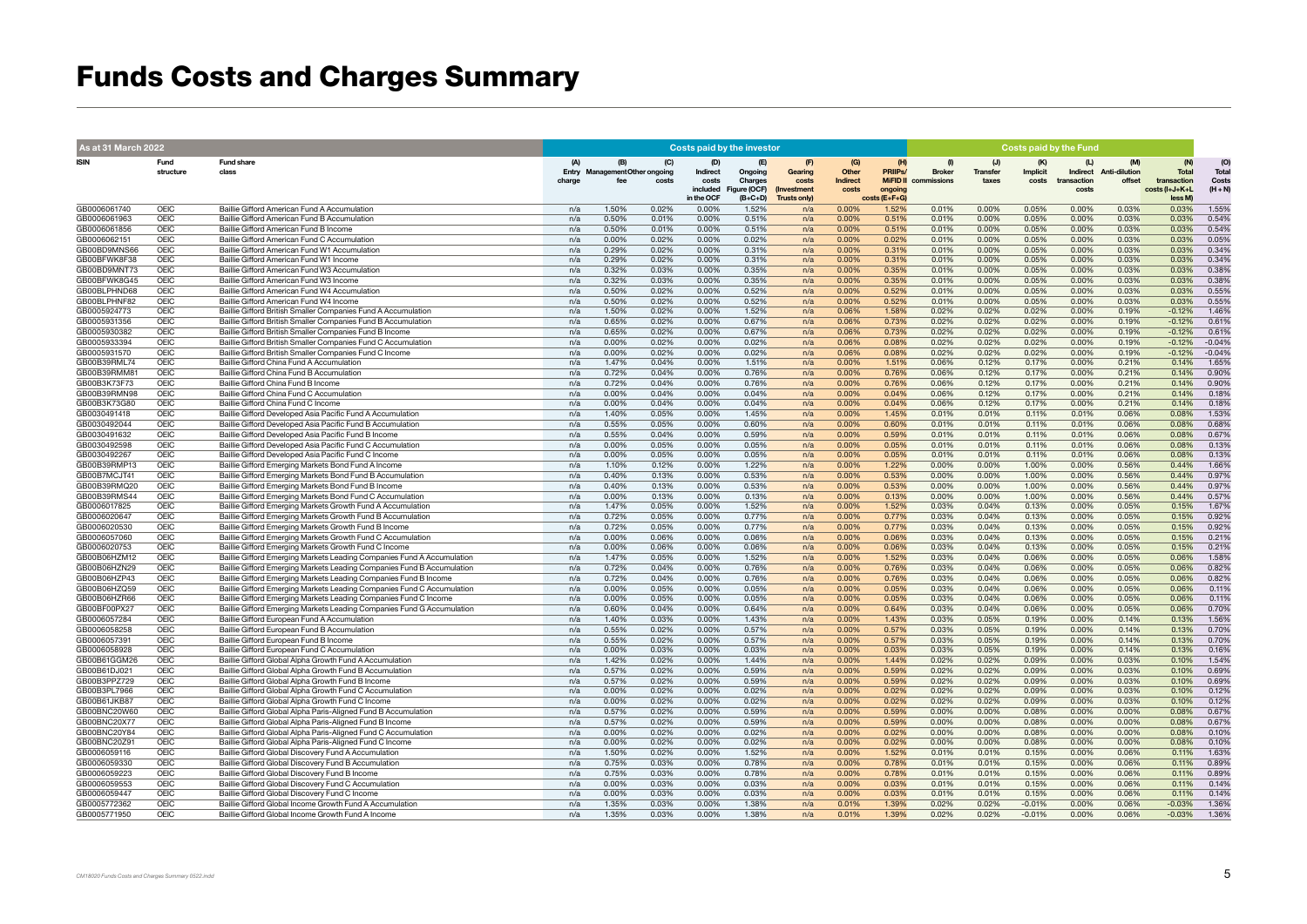| As at 31 March 2022          |                            |                                                                                                            |                        |                                        |                | Costs paid by the investor                         |                                                        |                                                        | <b>Costs paid by the Fund</b>            |                                             |                                                       |                                 |                          |                                         |                                |                                                                 |                                           |
|------------------------------|----------------------------|------------------------------------------------------------------------------------------------------------|------------------------|----------------------------------------|----------------|----------------------------------------------------|--------------------------------------------------------|--------------------------------------------------------|------------------------------------------|---------------------------------------------|-------------------------------------------------------|---------------------------------|--------------------------|-----------------------------------------|--------------------------------|-----------------------------------------------------------------|-------------------------------------------|
| ISIN                         | Fund<br>structure          | <b>Fund share</b><br>class                                                                                 | (A)<br>Entry<br>charge | (B)<br>Management Other ongoing<br>fee | (C)<br>costs   | (D)<br>Indirect<br>costs<br>included<br>in the OCF | (E)<br>Ongoing<br>Charges<br>Figure (OCF)<br>$(B+C+D)$ | (F)<br>Gearing<br>costs<br>(Investment<br>Trusts only) | (G)<br>Other<br><b>Indirect</b><br>costs | (H)<br>PRIIPs/<br>ongoing<br>$costs(E+F+G)$ | - (I)<br><b>Broker</b><br><b>MiFID II</b> commissions | (J)<br><b>Transfer</b><br>taxes | (K)<br>Implicit<br>costs | (L)<br>Indirect<br>transaction<br>costs | (M)<br>Anti-dilution<br>offset | (N)<br><b>Total</b><br>transaction<br>costs (I+J+K+L<br>less M) | (O)<br><b>Total</b><br>Costs<br>$(H + N)$ |
| GB0005772479                 | <b>OEIC</b>                | Baillie Gifford Global Income Growth Fund B Accumulation                                                   | n/a                    | 0.50%                                  | 0.03%          | 0.00%                                              | 0.53%                                                  | n/a                                                    | 0.01%                                    | 0.54%                                       | 0.02%                                                 | 0.02%                           | $-0.01%$                 | 0.00%                                   | 0.06%                          | $-0.03%$                                                        | 0.51%                                     |
| GB0005772586                 | <b>OEIC</b>                | Baillie Gifford Global Income Growth Fund B Income                                                         | n/a                    | 0.50%                                  | 0.03%          | 0.00%                                              | 0.53%                                                  | n/a                                                    | 0.01%                                    | 0.54%                                       | 0.02%                                                 | 0.02%                           | $-0.01%$                 | 0.00%                                   | 0.06%                          | $-0.03%$                                                        | 0.51%                                     |
| GB0005786826                 | <b>OEIC</b>                | Baillie Gifford Global Income Growth Fund C Accumulation                                                   | n/a                    | 0.00%                                  | 0.03%          | 0.00%                                              | 0.03%                                                  | n/a                                                    | 0.01%                                    | 0.04%                                       | 0.02%                                                 | 0.02%                           | $-0.01%$                 | 0.00%                                   | 0.06%                          | $-0.03%$                                                        | 0.01%                                     |
| GB0005857122                 | OEIC                       | Baillie Gifford Global Income Growth Fund C Income                                                         | n/a                    | 0.00%                                  | 0.03%          | 0.00%                                              | 0.03%                                                  | n/a                                                    | 0.01%                                    | 0.04%                                       | 0.02%                                                 | 0.02%                           | $-0.01%$                 | 0.00%                                   | 0.06%                          | $-0.03%$                                                        | 0.01%                                     |
| GB00BK6KTH30                 | <b>OEIC</b>                | Baillie Gifford Global Income Growth Fund J Accumulation                                                   | n/a                    | 0.35%                                  | 0.03%          | 0.00%                                              | 0.38%                                                  | n/a                                                    | 0.01%                                    | 0.39%                                       | 0.02%                                                 | 0.02%                           | $-0.01%$                 | 0.00%                                   | 0.06%                          | $-0.03%$                                                        | 0.36%                                     |
| GB00BK6KTJ53                 | OEIC                       | Baillie Gifford Global Income Growth Fund J Income                                                         | n/a                    | 0.35%                                  | 0.03%          | 0.00%                                              | 0.38%                                                  | n/a                                                    | 0.01%                                    | 0.39%                                       | 0.02%                                                 | 0.02%                           | $-0.01%$                 | 0.00%                                   | 0.06%                          | $-0.03%$                                                        | 0.36%                                     |
| GB00BMTVLC68                 | <b>OEIC</b>                | Baillie Gifford Global Income Growth Fund P Accumulation                                                   | n/a                    | 0.45%                                  | 0.03%          | 0.00%                                              | 0.48%                                                  | n/a                                                    | 0.01%                                    | 0.49%                                       | 0.02%                                                 | 0.02%                           | $-0.01%$                 | 0.00%                                   | 0.06%                          | $-0.03%$                                                        | 0.46%                                     |
| GB00BMTVLD75                 | <b>OEIC</b><br>OEIC        | Baillie Gifford Global Income Growth Fund P Income                                                         | n/a                    | 0.45%                                  | 0.03%          | 0.00%                                              | 0.48%                                                  | n/a                                                    | 0.01%                                    | 0.49%                                       | 0.02%                                                 | 0.02%                           | $-0.01%$                 | 0.00%                                   | 0.06%                          | $-0.03%$                                                        | 0.46%                                     |
| GB00BYNK7G95<br>GB00BDDY6H83 | OEIC                       | Baillie Gifford Global Stewardship Fund B Accumulation<br>Baillie Gifford Global Stewardship Fund B Income | n/a                    | 0.50%<br>0.50%                         | 0.03%<br>0.02% | 0.00%<br>0.00%                                     | 0.53%<br>0.52%                                         | n/a                                                    | 0.00%<br>0.00%                           | 0.53%<br>0.52%                              | 0.01%                                                 | 0.02%<br>0.02%                  | 0.02%                    | 0.00%                                   | 0.03%<br>0.03%                 | 0.02%<br>0.02%                                                  | 0.55%<br>0.54%                            |
| GB00BYNK7H03                 | OEIC                       | Baillie Gifford Global Stewardship Fund C Accumulation                                                     | n/a<br>n/a             | 0.00%                                  | 0.03%          | 0.00%                                              | 0.03%                                                  | n/a<br>n/a                                             | 0.00%                                    | 0.03%                                       | 0.01%<br>0.01%                                        | 0.02%                           | 0.02%<br>0.02%           | 0.00%<br>0.00%                          | 0.03%                          | 0.02%                                                           | 0.05%                                     |
| GB00BK6KVP51                 | OEIC                       | Baillie Gifford Global Stewardship Fund J Accumulation                                                     | n/a                    | 0.35%                                  | 0.02%          | 0.00%                                              | 0.37%                                                  | n/a                                                    | 0.00%                                    | 0.37%                                       | 0.01%                                                 | 0.02%                           | 0.02%                    | 0.00%                                   | 0.03%                          | 0.02%                                                           | 0.39%                                     |
| GB00BK6KVQ68                 | OEIC                       | Baillie Gifford Global Stewardship Fund J Income                                                           | n/a                    | 0.35%                                  | 0.03%          | 0.00%                                              | 0.38%                                                  | n/a                                                    | 0.00%                                    | 0.38%                                       | 0.01%                                                 | 0.02%                           | 0.02%                    | 0.00%                                   | 0.03%                          | 0.02%                                                           | 0.40%                                     |
| GB00BYNK7J27                 | OEIC                       | Baillie Gifford Global Stewardship Fund Y Accumulation                                                     | n/a                    | 0.43%                                  | 0.03%          | 0.00%                                              | 0.46%                                                  | n/a                                                    | 0.00%                                    | 0.46%                                       | 0.01%                                                 | 0.02%                           | 0.02%                    | 0.00%                                   | 0.03%                          | 0.02%                                                           | 0.48%                                     |
| GB00BMVLY038                 | OEIC                       | Baillie Gifford Health Innovation Fund B Accumulation                                                      | n/a                    | 0.50%                                  | 0.03%          | 0.00%                                              | 0.53%                                                  | n/a                                                    | 0.00%                                    | 0.53%                                       | 0.01%                                                 | 0.00%                           | 0.22%                    | 0.00%                                   | 0.02%                          | 0.21%                                                           | 0.74%                                     |
| GB00BMVLY145                 | <b>OEIC</b>                | Baillie Gifford Health Innovation Fund B Income                                                            | n/a                    | 0.50%                                  | 0.03%          | 0.00%                                              | 0.53%                                                  | n/a                                                    | 0.00%                                    | 0.53%                                       | 0.01%                                                 | 0.00%                           | 0.22%                    | 0.00%                                   | 0.02%                          | 0.21%                                                           | 0.74%                                     |
| GB00BMVLY251                 | OEIC                       | Baillie Gifford Health Innovation Fund C Accumulation                                                      | n/a                    | 0.00%                                  | 0.04%          | 0.00%                                              | 0.04%                                                  | n/a                                                    | 0.00%                                    | 0.04%                                       | 0.01%                                                 | 0.00%                           | 0.22%                    | 0.00%                                   | 0.02%                          | 0.21%                                                           | 0.25%                                     |
| GB00BMVLY368                 | <b>OEIC</b>                | Baillie Gifford Health Innovation Fund C Income                                                            | n/a                    | 0.00%                                  | 0.04%          | 0.00%                                              | 0.04%                                                  | n/a                                                    | 0.00%                                    | 0.04%                                       | 0.01%                                                 | 0.00%                           | 0.22%                    | 0.00%                                   | 0.02%                          | 0.21%                                                           | 0.25%                                     |
| GB00BMVLY475                 | <b>OEIC</b>                | Baillie Gifford Health Innovation Fund Y Accumulation                                                      | n/a                    | 0.25%                                  | 0.03%          | 0.00%                                              | 0.28%                                                  | n/a                                                    | 0.00%                                    | 0.28%                                       | 0.01%                                                 | 0.00%                           | 0.22%                    | 0.00%                                   | 0.02%                          | 0.21%                                                           | 0.49%                                     |
| GB00BMVLY582                 | <b>OEIC</b>                | Baillie Gifford Health Innovation Fund Y Income                                                            | n/a                    | 0.25%                                  | 0.04%          | 0.00%                                              | 0.29%                                                  | n/a                                                    | 0.00%                                    | 0.29%                                       | 0.01%                                                 | 0.00%                           | 0.22%                    | 0.00%                                   | 0.02%                          | 0.21%                                                           | 0.50%                                     |
| GB0030816606                 | <b>OEIC</b>                | Baillie Gifford High Yield Bond Fund A Income                                                              | n/a                    | 1.00%                                  | 0.02%          | 0.00%                                              | 1.02%                                                  | n/a                                                    | 0.00%                                    | 1.02%                                       | 0.00%                                                 | 0.00%                           | 0.24%                    | 0.00%                                   | 0.11%                          | 0.13%                                                           | 1.15%                                     |
| GB00B1W0GF10                 | <b>OEIC</b>                | Baillie Gifford High Yield Bond Fund B Accumulation                                                        | n/a                    | 0.35%                                  | 0.02%          | 0.00%                                              | 0.37%                                                  | n/a                                                    | 0.00%                                    | 0.37%                                       | 0.00%                                                 | 0.00%                           | 0.24%                    | 0.00%                                   | 0.11%                          | 0.13%                                                           | 0.50%                                     |
| GB0030816713                 | OEIC                       | Baillie Gifford High Yield Bond Fund B Income                                                              | n/a                    | 0.35%                                  | 0.02%          | 0.00%                                              | 0.37%                                                  | n/a                                                    | 0.00%                                    | 0.37%                                       | 0.00%                                                 | 0.00%                           | 0.24%                    | 0.00%                                   | 0.11%                          | 0.13%                                                           | 0.50%                                     |
| GB00B03DJ643                 | <b>OEIC</b>                | Baillie Gifford High Yield Bond Fund C Accumulation                                                        | n/a                    | 0.00%                                  | 0.02%          | 0.00%                                              | 0.02%                                                  | n/a                                                    | 0.00%                                    | 0.02%                                       | 0.00%                                                 | 0.00%                           | 0.24%                    | 0.00%                                   | 0.11%                          | 0.13%                                                           | 0.15%                                     |
| GB0030816820                 | <b>OEIC</b>                | Baillie Gifford High Yield Bond Fund C Income                                                              | n/a                    | 0.00%                                  | 0.02%          | 0.00%                                              | 0.02%                                                  | n/a                                                    | 0.00%                                    | 0.02%                                       | 0.00%                                                 | 0.00%                           | 0.24%                    | 0.00%                                   | 0.11%                          | 0.13%                                                           | 0.15%                                     |
| GB0005937932                 | OEIC                       | Baillie Gifford International Fund A Accumulation                                                          | n/a                    | 1.42%                                  | 0.03%          | 0.00%                                              | 1.45%                                                  | n/a                                                    | 0.00%                                    | 1.45%                                       | 0.02%                                                 | 0.01%                           | 0.03%                    | 0.00%                                   | 0.03%                          | 0.03%                                                           | 1.48%                                     |
| GB0005941272                 | OEIC                       | Baillie Gifford International Fund B Accumulation                                                          | n/a                    | 0.57%                                  | 0.03%          | 0.00%                                              | 0.60%                                                  | n/a                                                    | 0.00%                                    | 0.60%                                       | 0.02%                                                 | 0.01%                           | 0.03%                    | 0.00%                                   | 0.03%                          | 0.03%                                                           | 0.63%                                     |
| GB0005940316                 | <b>OEIC</b>                | Baillie Gifford International Fund B Income                                                                | n/a                    | 0.57%                                  | 0.03%          | 0.00%                                              | 0.60%                                                  | n/a                                                    | 0.00%                                    | 0.60%                                       | 0.02%                                                 | 0.01%                           | 0.03%                    | 0.00%                                   | 0.03%                          | 0.03%                                                           | 0.63%                                     |
| GB0005946446                 | <b>OEIC</b>                | Baillie Gifford International Fund C Accumulation                                                          | n/a                    | 0.00%                                  | 0.02%          | 0.00%                                              | 0.02%                                                  | n/a                                                    | 0.00%                                    | 0.02%                                       | 0.02%                                                 | 0.01%                           | 0.03%                    | 0.00%                                   | 0.03%                          | 0.03%                                                           | 0.05%                                     |
| GB0005936298                 | <b>OEIC</b>                | Baillie Gifford International Fund C Income                                                                | n/a                    | 0.00%                                  | 0.02%          | 0.00%                                              | 0.02%                                                  | n/a                                                    | 0.00%                                    | 0.02%                                       | 0.02%                                                 | 0.01%                           | 0.03%                    | 0.00%                                   | 0.03%                          | 0.03%                                                           | 0.05%                                     |
| GB00BF8GML92                 | <b>OEIC</b>                | Baillie Gifford International Fund G Accumulation                                                          | n/a                    | 0.50%                                  | 0.03%          | 0.00%                                              | 0.53%                                                  | n/a                                                    | 0.00%                                    | 0.53%                                       | 0.02%                                                 | 0.01%                           | 0.03%                    | 0.00%                                   | 0.03%                          | 0.03%                                                           | 0.56%                                     |
| GB0030816374                 | <b>OEIC</b>                | Baillie Gifford Investment Grade Bond Fund A Income                                                        | n/a                    | 1.00%                                  | 0.02%          | 0.00%                                              | $1.02\%$                                               | n/a                                                    | 0.00%                                    | 1.02%                                       | 0.00%                                                 | 0.00%                           | 0.25%                    | 0.00%                                   | 0.06%                          | 0.19%                                                           | 1.21%                                     |
| GB00BYQCYS34                 | <b>OEIC</b>                | Baillie Gifford Investment Grade Bond Fund B Accumulation                                                  | n/a                    | 0.25%                                  | 0.03%          | 0.00%                                              | 0.28%                                                  | n/a                                                    | 0.00%                                    | 0.28%                                       | 0.00%                                                 | 0.00%                           | 0.25%                    | 0.00%                                   | 0.06%                          | 0.19%                                                           | 0.47%                                     |
| GB0030816481                 | <b>OEIC</b>                | Baillie Gifford Investment Grade Bond Fund B Income                                                        | n/a                    | 0.25%                                  | 0.03%          | 0.00%                                              | 0.28%                                                  | n/a                                                    | 0.00%                                    | 0.28%                                       | 0.00%                                                 | 0.00%                           | 0.25%                    | 0.00%                                   | 0.06%                          | 0.19%                                                           | 0.47%                                     |
| GB00B03DHZ99                 | OEIC                       | Baillie Gifford Investment Grade Bond Fund C Accumulation                                                  | n/a                    | 0.00%                                  | 0.03%          | 0.00%                                              | 0.03%                                                  | n/a                                                    | 0.00%                                    | 0.03%                                       | 0.00%                                                 | 0.00%                           | 0.25%                    | 0.00%                                   | 0.06%                          | 0.19%                                                           | 0.22%                                     |
| GB0030816598                 | OEIC                       | Baillie Gifford Investment Grade Bond Fund C Income                                                        | n/a                    | 0.00%                                  | 0.03%          | 0.00%                                              | 0.03%                                                  | n/a                                                    | 0.00%                                    | 0.03%                                       | 0.00%                                                 | 0.00%                           | 0.25%                    | 0.00%                                   | 0.06%                          | 0.19%                                                           | 0.22%                                     |
| GB00BYQCYT41                 | <b>OEIC</b>                | Baillie Gifford Investment Grade Long Bond Fund B Accumulation                                             | n/a                    | 0.25%                                  | 0.03%          | 0.00%                                              | 0.28%                                                  | n/a                                                    | 0.00%                                    | 0.28%                                       | 0.00%                                                 | 0.00%                           | 0.29%                    | 0.00%                                   | 0.21%                          | 0.08%                                                           | 0.36%                                     |
| GB0032501818                 | OEIC                       | Baillie Gifford Investment Grade Long Bond Fund B Income                                                   | n/a                    | 0.25%                                  | 0.03%          | 0.00%                                              | 0.28%                                                  | n/a                                                    | 0.00%                                    | 0.28%                                       | 0.00%                                                 | 0.00%                           | 0.29%                    | 0.00%                                   | 0.21%                          | 0.08%                                                           | 0.36%                                     |
| GB00B03DJ312                 | OEIC                       | Baillie Gifford Investment Grade Long Bond Fund C Accumulation                                             | n/a                    | 0.00%                                  | 0.03%          | 0.00%                                              | 0.03%                                                  | n/a                                                    | 0.00%                                    | 0.03%                                       | 0.00%                                                 | 0.00%                           | 0.29%                    | 0.00%                                   | 0.21%                          | 0.08%                                                           | 0.11%                                     |
| GB0032501925                 | <b>OEIC</b>                | Baillie Gifford Investment Grade Long Bond Fund C Income                                                   | n/a                    | 0.00%                                  | 0.03%          | 0.00%                                              | 0.03%                                                  | n/a                                                    | 0.00%                                    | 0.03%                                       | 0.00%                                                 | 0.00%                           | 0.29%                    | 0.00%                                   | 0.21%                          | 0.08%                                                           | 0.11%                                     |
| GB0006010838                 | <b>OEIC</b>                | Baillie Gifford Japanese Fund A Accumulation                                                               | n/a                    | 1.45%                                  | 0.01%          | 0.00%                                              | 1.46%                                                  | n/a                                                    | 0.00%                                    | 1.46%                                       | 0.01%                                                 | 0.00%                           | 0.03%                    | 0.00%                                   | 0.02%                          | 0.02%                                                           | 1.48%                                     |
| GB0006011133                 | OEIC                       | Baillie Gifford Japanese Fund B Accumulation                                                               | n/a                    | 0.60%                                  | $0.01\%$       | $0.00\%$                                           | 0.61%                                                  | n/a                                                    | $0.00\%$                                 | 0.61%                                       | 0.01%                                                 | 0.00%                           | 0.03%                    | 0.00%                                   | 0.02%                          | 0.02%                                                           | 0.63%                                     |
| GB0006010945                 | <b>OEIC</b>                | Baillie Gifford Japanese Fund B Income                                                                     | n/a                    | 0.60%                                  | 0.01%          | 0.00%                                              | 0.61%                                                  | n/a                                                    | 0.00%                                    | 0.61%                                       | 0.01%                                                 | 0.00%                           | 0.03%                    | 0.00%                                   | 0.02%                          | 0.02%                                                           | 0.63%                                     |
| GB0006012651                 | <b>OEIC</b>                | Baillie Gifford Japanese Fund C Accumulation                                                               | n/a                    | 0.00%                                  | 0.02%          | 0.00%                                              | 0.02%                                                  | n/a                                                    | 0.00%                                    | 0.02%                                       | 0.01%                                                 | 0.00%                           | 0.03%                    | 0.00%                                   | 0.02%                          | 0.02%                                                           | 0.04%                                     |
| GB0006011240                 | <b>OEIC</b>                | Baillie Gifford Japanese Fund C Income                                                                     | n/a                    | 0.00%                                  | 0.02%          | 0.00%                                              | 0.02%                                                  | n/a                                                    | 0.00%                                    | 0.02%                                       | 0.01%                                                 | 0.00%                           | 0.03%                    | 0.00%                                   | 0.02%                          | 0.02%                                                           | 0.04%                                     |
| GB00BD9MNV95                 | <b>OEIC</b>                | Baillie Gifford Japanese Fund W1 Accumulation                                                              | n/a                    | 0.42%                                  | 0.01%          | 0.00%                                              | 0.43%                                                  | n/a                                                    | 0.00%                                    | 0.43%                                       | 0.01%                                                 | 0.00%                           | 0.03%                    | 0.00%                                   | 0.02%                          | 0.02%                                                           | 0.45%                                     |
| GB00BFWK8H51                 | OEIC                       | Baillie Gifford Japanese Fund W1 Income                                                                    | n/a                    | 0.42%                                  | 0.01%          | 0.00%                                              | 0.43%                                                  | n/a                                                    | 0.00%                                    | 0.43%                                       | 0.01%                                                 | 0.00%                           | 0.03%                    | 0.00%                                   | 0.02%                          | 0.02%                                                           | 0.45%                                     |
| GB00BK6H5218                 | <b>OEIC</b>                | Baillie Gifford Japanese Fund W3 Accumulation                                                              | n/a                    | 0.43%                                  | 0.01%          | 0.00%                                              | 0.44%                                                  | n/a                                                    | 0.00%                                    | 0.44%                                       | 0.01%                                                 | 0.00%                           | 0.03%                    | 0.00%                                   | 0.02%                          | 0.02%                                                           | 0.46%                                     |
| GB00BK6H5325<br>GB00BGGKB023 | <b>OEIC</b><br><b>OEIC</b> | Baillie Gifford Japanese Fund W3 Income<br>Baillie Gifford Japanese Fund W6 Accumulation                   | n/a                    | 0.43%                                  | 0.01%          | 0.00%                                              | 0.44%                                                  | n/a                                                    | 0.00%                                    | 0.44%                                       | 0.01%                                                 | 0.00%                           | 0.03%                    | 0.00%                                   | 0.02%                          | 0.02%                                                           | 0.46%                                     |
|                              |                            |                                                                                                            | n/a                    | 0.42%                                  | 0.02%          | 0.00%                                              | 0.44%                                                  | n/a                                                    | 0.00%                                    | 0.44%                                       | 0.01%                                                 | 0.00%                           | 0.03%                    | 0.00%                                   | 0.02%                          | 0.02%                                                           | 0.46%                                     |
| GB00BGGK0T49<br>GB00BYZJQH88 | <b>OEIC</b><br>OEIC        | Baillie Gifford Japanese Fund W6 Income<br>Baillie Gifford Japanese Income Growth Fund B Accumulation      | n/a<br>n/a             | 0.42%<br>0.60%                         | 0.02%<br>0.02% | 0.00%<br>0.00%                                     | 0.44%<br>0.62%                                         | n/a<br>n/a                                             | 0.00%<br>0.00%                           | 0.44%<br>0.62%                              | 0.01%<br>0.01%                                        | 0.00%<br>0.00%                  | 0.03%<br>$-0.08%$        | 0.00%<br>0.00%                          | 0.02%<br>0.02%                 | 0.02%<br>$-0.09%$                                               | 0.46%<br>0.53%                            |
| GB00BYZJQG71                 | <b>OEIC</b>                | Baillie Gifford Japanese Income Growth Fund B Income                                                       | n/a                    | 0.60%                                  | 0.02%          | 0.00%                                              | 0.62%                                                  | n/a                                                    | 0.00%                                    | 0.62%                                       | 0.01%                                                 | 0.00%                           | $-0.08%$                 | 0.00%                                   | 0.02%                          | $-0.09%$                                                        | 0.53%                                     |
| GB00BYZJQK18                 | <b>OEIC</b>                | Baillie Gifford Japanese Income Growth Fund C Accumulation                                                 | n/a                    | 0.00%                                  | 0.02%          | 0.00%                                              | 0.02%                                                  | n/a                                                    | 0.00%                                    | 0.02%                                       | 0.01%                                                 | 0.00%                           | $-0.08%$                 | 0.00%                                   | 0.02%                          | $-0.09%$                                                        | $-0.07\%$                                 |
| GB00BD9MNY27                 | <b>OEIC</b>                | Baillie Gifford Japanese Income Growth Fund W4 Accumulation                                                | n/a                    | 0.41%                                  | 0.03%          | 0.00%                                              | 0.44%                                                  | n/a                                                    | 0.00%                                    | 0.44%                                       | 0.01%                                                 | 0.00%                           | $-0.08%$                 | 0.00%                                   | 0.02%                          | $-0.09%$                                                        | 0.35%                                     |
| GB00BFWK8L97                 | <b>OEIC</b>                | Baillie Gifford Japanese Income Growth Fund W4 Income                                                      | n/a                    | 0.41%                                  | 0.03%          | 0.00%                                              | 0.44%                                                  | n/a                                                    | 0.00%                                    | 0.44%                                       | 0.01%                                                 | 0.00%                           | $-0.08%$                 | 0.00%                                   | 0.02%                          | $-0.09%$                                                        | 0.35%                                     |
| GB00BYZJQM32                 | <b>OEIC</b>                | Baillie Gifford Japanese Income Growth Fund Y Accumulation                                                 | n/a                    | 0.60%                                  | 0.02%          | 0.00%                                              | 0.62%                                                  | n/a                                                    | 0.00%                                    | 0.62%                                       | 0.01%                                                 | 0.00%                           | $-0.08%$                 | 0.00%                                   | 0.02%                          | $-0.09%$                                                        | 0.53%                                     |
| GB00BYZJQL25                 | <b>OEIC</b>                | Baillie Gifford Japanese Income Growth Fund Y Income                                                       | n/a                    | 0.60%                                  | 0.02%          | 0.00%                                              | 0.62%                                                  | n/a                                                    | 0.00%                                    | 0.62%                                       | 0.01%                                                 | 0.00%                           | $-0.08%$                 | 0.00%                                   | 0.02%                          | $-0.09%$                                                        | 0.53%                                     |
| GB0006014475                 | <b>OEIC</b>                | Baillie Gifford Japanese Smaller Companies Fund A Accumulation                                             | n/a                    | 1.50%                                  | 0.01%          | 0.00%                                              | 1.51%                                                  | n/a                                                    | 0.00%                                    | 1.51%                                       | 0.02%                                                 | 0.00%                           | 0.15%                    | 0.00%                                   | 0.07%                          | 0.11%                                                           | 1.62%                                     |
| GB0006014921                 | <b>OEIC</b>                | Baillie Gifford Japanese Smaller Companies Fund B Accumulation                                             | n/a                    | 0.60%                                  | 0.02%          | 0.00%                                              | 0.62%                                                  | n/a                                                    | 0.00%                                    | 0.62%                                       | 0.02%                                                 | 0.00%                           | 0.15%                    | 0.00%                                   | 0.07%                          | 0.11%                                                           | 0.73%                                     |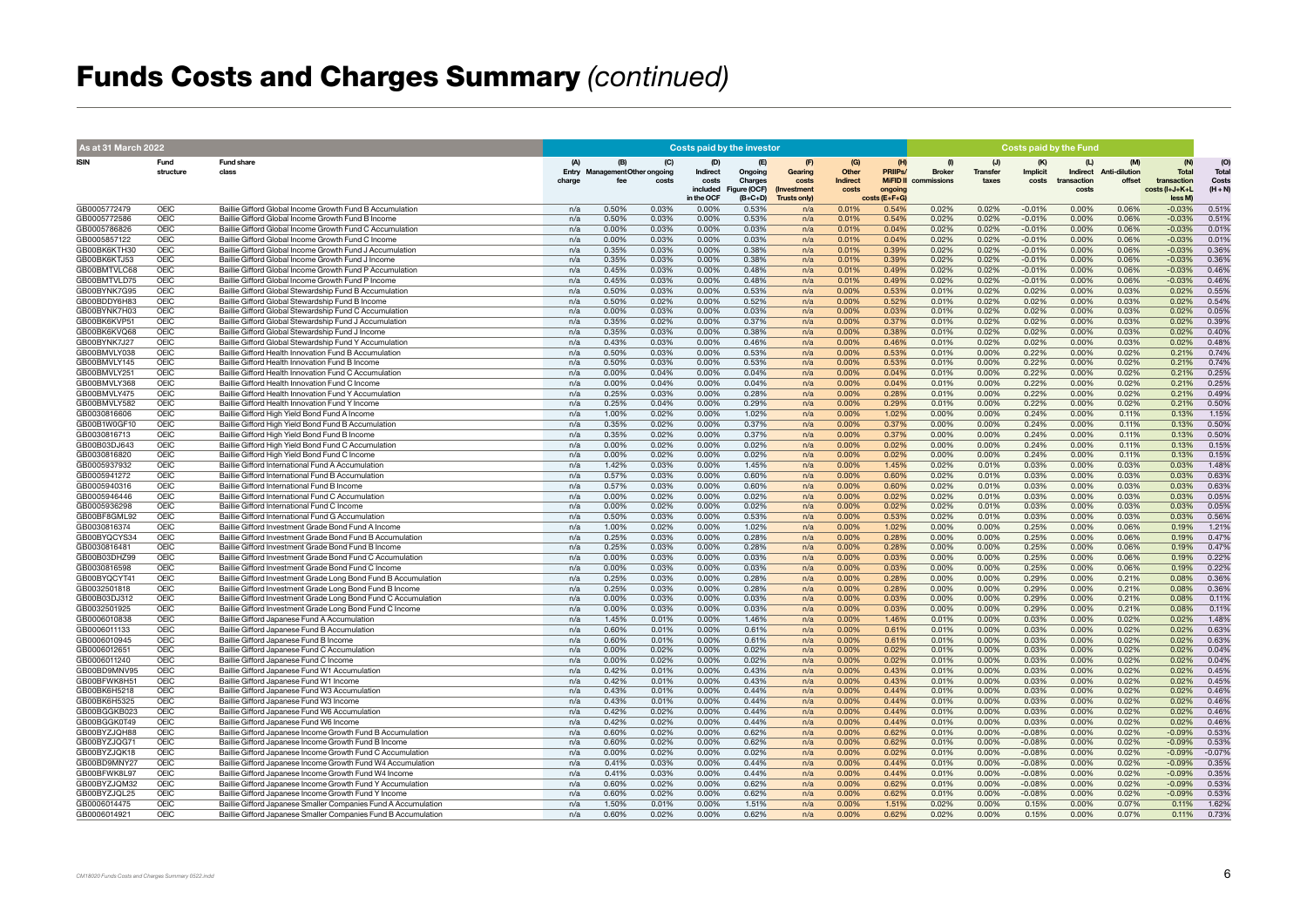| <b>As at 31 March 2022</b>   |                     |                                                                                                                                        |                        |                                        |                | <b>Costs paid by the investor</b>                  |                                                        |                                                        | <b>Costs paid by the Fund</b>            |                                                                |                                       |                                 |                          |                                         |                                |                                                                             |                                           |
|------------------------------|---------------------|----------------------------------------------------------------------------------------------------------------------------------------|------------------------|----------------------------------------|----------------|----------------------------------------------------|--------------------------------------------------------|--------------------------------------------------------|------------------------------------------|----------------------------------------------------------------|---------------------------------------|---------------------------------|--------------------------|-----------------------------------------|--------------------------------|-----------------------------------------------------------------------------|-------------------------------------------|
| ISIN                         | Fund<br>structure   | <b>Fund share</b><br>class                                                                                                             | (A)<br>Entry<br>charge | (B)<br>Management Other ongoing<br>fee | (C)<br>costs   | (D)<br>Indirect<br>costs<br>included<br>in the OCF | (E)<br>Ongoing<br>Charges<br>Figure (OCF)<br>$(B+C+D)$ | (F)<br>Gearing<br>costs<br>(Investment<br>Trusts only) | (G)<br>Other<br><b>Indirect</b><br>costs | (H)<br>PRIIPs/<br><b>MiFID II</b><br>ongoing<br>$costs(E+F+G)$ | - (1)<br><b>Broker</b><br>commissions | (J)<br><b>Transfer</b><br>taxes | (K)<br>Implicit<br>costs | (L)<br>Indirect<br>transaction<br>costs | (M)<br>Anti-dilution<br>offset | (N)<br><b>Total</b><br>transaction<br>costs (I+J+K+L<br>less <sub>M</sub> ) | (O)<br><b>Total</b><br>Costs<br>$(H + N)$ |
| GB0006014582                 | <b>OEIC</b>         | Baillie Gifford Japanese Smaller Companies Fund B Income                                                                               | n/a                    | 0.60%                                  | 0.02%          | 0.00%                                              | 0.62%                                                  | n/a                                                    | 0.00%                                    | 0.62%                                                          | 0.02%                                 | 0.00%                           | 0.15%                    | 0.00%                                   | 0.07%                          | 0.11%                                                                       | 0.73%                                     |
| GB0006015449                 | <b>OEIC</b>         | Baillie Gifford Japanese Smaller Companies Fund C Accumulation                                                                         | n/a                    | 0.00%                                  | 0.02%          | 0.00%                                              | 0.02%                                                  | n/a                                                    | 0.00%                                    | 0.02%                                                          | 0.02%                                 | 0.00%                           | 0.15%                    | 0.00%                                   | 0.07%                          | 0.11%                                                                       | 0.13%                                     |
| GB0006015332                 | <b>OEIC</b>         | Baillie Gifford Japanese Smaller Companies Fund C Income                                                                               | n/a                    | 0.00%                                  | 0.03%          | 0.00%                                              | 0.03%                                                  | n/a                                                    | 0.00%                                    | 0.03%                                                          | 0.02%                                 | 0.00%                           | 0.15%                    | 0.00%                                   | 0.07%                          | 0.11%                                                                       | 0.14%                                     |
| GB0006007891                 | OEIC                | Baillie Gifford Managed Fund A Accumulation                                                                                            | n/a                    | 1.50%                                  | 0.02%          | 0.00%                                              | 1.52%                                                  | n/a                                                    | 0.00%                                    | 1.52%                                                          | 0.01%                                 | 0.03%                           | 0.14%                    | 0.00%                                   | 0.04%                          | 0.15%                                                                       | 1.67%                                     |
| GB0006002397                 | <b>OEIC</b><br>OEIC | Baillie Gifford Managed Fund A Income                                                                                                  | n/a                    | 1.50%                                  | 0.03%          | 0.00%                                              | 1.53%                                                  | n/a                                                    | 0.00%                                    | 1.53%                                                          | 0.01%                                 | 0.03%                           | 0.14%                    | 0.00%                                   | 0.04%                          | 0.15%                                                                       | 1.68%<br>0.58%                            |
| GB0006010168                 | <b>OEIC</b>         | Baillie Gifford Managed Fund B Accumulation<br>Baillie Gifford Managed Fund B Income                                                   | n/a<br>n/a             | 0.40%<br>0.40%                         | 0.03%          | 0.00%<br>0.00%                                     | 0.43%<br>0.43%                                         | n/a<br>n/a                                             | 0.00%                                    | 0.43%<br>0.43%                                                 | 0.01%                                 | 0.03%<br>0.03%                  | 0.14%<br>0.14%           | 0.00%                                   | 0.04%<br>0.04%                 | 0.15%<br>0.15%                                                              | 0.58%                                     |
| GB0006007909<br>GB0006010614 | <b>OEIC</b>         | Baillie Gifford Managed Fund C Accumulation                                                                                            | n/a                    | 0.00%                                  | 0.03%<br>0.03% | 0.00%                                              | 0.03%                                                  | n/a                                                    | 0.00%<br>0.00%                           | 0.03%                                                          | 0.01%<br>0.01%                        | 0.03%                           | 0.14%                    | 0.00%<br>0.00%                          | 0.04%                          | 0.15%                                                                       | 0.18%                                     |
| GB0006010499                 | <b>OEIC</b>         | Baillie Gifford Managed Fund C Income                                                                                                  | n/a                    | 0.00%                                  | 0.03%          | 0.00%                                              | 0.03%                                                  | n/a                                                    | 0.00%                                    | 0.03%                                                          | 0.01%                                 | 0.03%                           | 0.14%                    | 0.00%                                   | 0.04%                          | 0.15%                                                                       | 0.18%                                     |
| GB00BFX4TG20                 | OEIC                | Baillie Gifford Managed Fund K Income                                                                                                  | n/a                    | 0.32%                                  | 0.03%          | 0.00%                                              | 0.35%                                                  | n/a                                                    | 0.00%                                    | 0.35%                                                          | 0.01%                                 | 0.03%                           | 0.14%                    | 0.00%                                   | 0.04%                          | 0.15%                                                                       | 0.50%                                     |
| GB00BKMQ7N78                 | OEIC                | Baillie Gifford Multi Asset Growth Feeder Fund B Accumulation                                                                          | n/a                    | 0.50%                                  | 0.32%          | 0.07%                                              | 0.89%                                                  | n/a                                                    | 0.00%                                    | 0.89%                                                          | 0.00%                                 | 0.00%                           | 0.00%                    | 0.51%                                   | 0.00%                          | 0.51%                                                                       | 1.40%                                     |
| GB00BKMQ7M61                 | <b>OEIC</b>         | Baillie Gifford Multi Asset Growth Feeder Fund B Income                                                                                | n/a                    | 0.50%                                  | 0.32%          | 0.07%                                              | 0.89%                                                  | n/a                                                    | 0.00%                                    | 0.89%                                                          | 0.00%                                 | 0.00%                           | 0.00%                    | 0.51%                                   | 0.00%                          | 0.51%                                                                       | 1.40%                                     |
| GB00BKMQ7Q00                 | OEIC                | Baillie Gifford Multi Asset Growth Feeder Fund C Accumulation                                                                          | n/a                    | 0.00%                                  | 0.32%          | 0.07%                                              | 0.39%                                                  | n/a                                                    | 0.00%                                    | 0.39%                                                          | 0.00%                                 | 0.00%                           | 0.00%                    | 0.51%                                   | 0.00%                          | 0.51%                                                                       | 0.90%                                     |
| GB00BKMQ7P92                 | OEIC                | Baillie Gifford Multi Asset Growth Feeder Fund C Income                                                                                | n/a                    | 0.00%                                  | 0.32%          | 0.07%                                              | 0.39%                                                  | n/a                                                    | 0.00%                                    | 0.39%                                                          | 0.00%                                 | 0.00%                           | 0.00%                    | 0.51%                                   | 0.00%                          | 0.51%                                                                       | 0.90%                                     |
| GB00BFXY2964                 | <b>OEIC</b>         | Baillie Gifford Multi Asset Income Fund B Accumulation                                                                                 | n/a                    | 0.50%                                  | 0.07%          | 0.00%                                              | 0.57%                                                  | n/a                                                    | 0.19%                                    | 0.76%                                                          | 0.01%                                 | 0.02%                           | 0.28%                    | 0.05%                                   | 0.08%                          | 0.29%                                                                       | 1.05%                                     |
| GB00BFXY2857                 | <b>OEIC</b>         | Baillie Gifford Multi Asset Income Fund B Income                                                                                       | n/a                    | 0.50%                                  | 0.07%          | 0.00%                                              | 0.57%                                                  | n/a                                                    | 0.19%                                    | 0.76%                                                          | 0.01%                                 | 0.02%                           | 0.28%                    | 0.05%                                   | 0.08%                          | 0.29%                                                                       | 1.05%                                     |
| GB00BFXY2C93                 | <b>OEIC</b>         | Baillie Gifford Multi Asset Income Fund C Accumulation                                                                                 | n/a                    | 0.00%                                  | 0.06%          | 0.00%                                              | 0.06%                                                  | n/a                                                    | 0.19%                                    | 0.25%                                                          | 0.01%                                 | 0.02%                           | 0.28%                    | 0.05%                                   | 0.08%                          | 0.29%                                                                       | 0.54%                                     |
| GB00BFXY2B86                 | OEIC                | Baillie Gifford Multi Asset Income Fund C Income                                                                                       | n/a                    | 0.00%                                  | 0.07%          | 0.00%                                              | 0.07%                                                  | n/a                                                    | 0.19%                                    | 0.26%                                                          | 0.01%                                 | 0.02%                           | 0.28%                    | 0.05%                                   | 0.08%                          | 0.29%                                                                       | 0.55%                                     |
| GB00BKSG5T31                 | OEIC                | Baillie Gifford Multi Asset Income Fund H Accumulation                                                                                 | n/a                    | 0.25%                                  | $-0.14%$       | 0.00%                                              | 0.11%                                                  | n/a                                                    | 0.19%                                    | 0.30%                                                          | 0.01%                                 | 0.02%                           | 0.28%                    | 0.05%                                   | 0.08%                          | 0.29%                                                                       | 0.59%                                     |
| GB00BKSG5V52                 | <b>OEIC</b>         | Baillie Gifford Multi Asset Income Fund H Income                                                                                       | n/a                    | 0.25%                                  | $-0.14%$       | 0.00%                                              | 0.11%                                                  | n/a                                                    | 0.19%                                    | 0.30%                                                          | 0.01%                                 | 0.02%                           | 0.28%                    | 0.05%                                   | 0.08%                          | 0.29%                                                                       | 0.59%                                     |
| GB00BK6KVK07                 | <b>OEIC</b>         | Baillie Gifford Multi Asset Income Fund J Accumulation                                                                                 | n/a                    | 0.35%                                  | 0.07%          | 0.00%                                              | 0.42%                                                  | n/a                                                    | 0.19%                                    | 0.61%                                                          | 0.01%                                 | 0.02%                           | 0.28%                    | 0.05%                                   | 0.08%                          | 0.29%                                                                       | 0.90%                                     |
| GB00BK6KVL14                 | OEIC                | Baillie Gifford Multi Asset Income Fund J Income                                                                                       | n/a                    | 0.35%                                  | 0.07%          | 0.00%                                              | 0.42%                                                  | n/a                                                    | 0.19%                                    | 0.61%                                                          | 0.01%                                 | 0.02%                           | 0.28%                    | 0.05%                                   | 0.08%                          | 0.29%                                                                       | 0.90%                                     |
| GB00BFXY2D01                 | <b>OEIC</b>         | Baillie Gifford Multi Asset Income Fund P Accumulation                                                                                 | n/a                    | 0.35%                                  | 0.06%          | 0.00%                                              | 0.41%                                                  | n/a                                                    | 0.19%                                    | 0.60%                                                          | 0.01%                                 | 0.02%                           | 0.28%                    | 0.05%                                   | 0.08%                          | 0.29%                                                                       | 0.89%                                     |
| GB00BFXY2F25                 | <b>OEIC</b>         | Baillie Gifford Multi Asset Income Fund P Income                                                                                       | n/a                    | 0.35%                                  | 0.06%          | 0.00%                                              | 0.41%                                                  | n/a                                                    | 0.19%                                    | 0.60%                                                          | 0.01%                                 | 0.02%                           | 0.28%                    | 0.05%                                   | 0.08%                          | 0.29%                                                                       | 0.89%                                     |
| GB0006063126                 | <b>OEIC</b>         | Baillie Gifford Pacific Fund A Accumulation                                                                                            | n/a                    | 1.50%                                  | 0.06%          | 0.00%                                              | 1.56%                                                  | n/a                                                    | 0.05%                                    | 1.61%                                                          | 0.05%                                 | 0.05%                           | 0.25%                    | 0.00%                                   | 0.17%                          | 0.18%                                                                       | 1.79%                                     |
| GB0006063233                 | OEIC                | Baillie Gifford Pacific Fund B Accumulation                                                                                            | n/a                    | 0.65%                                  | 0.05%          | 0.00%                                              | 0.70%                                                  | n/a                                                    | 0.05%                                    | 0.75%                                                          | 0.05%                                 | 0.05%                           | 0.25%                    | 0.00%                                   | 0.17%                          | 0.18%                                                                       | 0.93%                                     |
| GB0006063340                 | <b>OEIC</b>         | Baillie Gifford Pacific Fund B Income                                                                                                  | n/a                    | 0.65%                                  | 0.05%          | 0.00%                                              | 0.70%                                                  | n/a                                                    | 0.05%                                    | 0.75%                                                          | 0.05%                                 | 0.05%                           | 0.25%                    | 0.00%                                   | 0.17%                          | 0.18%                                                                       | 0.93%                                     |
| GB0006064199                 | <b>OEIC</b>         | Baillie Gifford Pacific Fund C Accumulation                                                                                            | n/a                    | 0.00%                                  | 0.06%          | 0.00%                                              | 0.06%                                                  | n/a                                                    | 0.05%                                    | 0.11%                                                          | 0.05%                                 | 0.05%                           | 0.25%                    | 0.00%                                   | 0.17%                          | 0.18%                                                                       | 0.29%                                     |
| GB0006063456                 | <b>OEIC</b>         | Baillie Gifford Pacific Fund C Income                                                                                                  | n/a                    | 0.00%                                  | 0.06%          | 0.00%                                              | 0.06%                                                  | n/a                                                    | 0.05%                                    | 0.11%                                                          | 0.05%                                 | 0.05%                           | 0.25%                    | 0.00%                                   | 0.17%                          | 0.18%                                                                       | 0.29%                                     |
| GB00BFM4CT76<br>GB00BFM4N494 | <b>OEIC</b><br>OEIC | Baillie Gifford Responsible Global Equity Income Fund B Accumulation<br>Baillie Gifford Responsible Global Equity Income Fund B Income | n/a<br>n/a             | 0.50%<br>0.50%                         | 0.03%<br>0.03% | 0.00%<br>0.00%                                     | 0.53%<br>0.53%                                         | n/a<br>n/a                                             | 0.01%<br>0.01%                           | 0.54%<br>0.54%                                                 | 0.02%<br>0.02%                        | 0.04%<br>0.04%                  | 0.00%<br>0.00%           | 0.00%<br>0.00%                          | 0.07%<br>0.07%                 | $-0.01%$<br>$-0.01%$                                                        | 0.53%<br>0.53%                            |
| GB00BFM4N502                 | <b>OEIC</b>         | Baillie Gifford Responsible Global Equity Income Fund C Accumulation                                                                   | n/a                    | 0.00%                                  | 0.03%          | 0.00%                                              | 0.03%                                                  | n/a                                                    | 0.01%                                    | 0.04%                                                          | 0.02%                                 | 0.04%                           | 0.00%                    | 0.00%                                   | 0.07%                          | $-0.01%$                                                                    | 0.03%                                     |
| GB00BFM4N619                 | <b>OEIC</b>         | Baillie Gifford Responsible Global Equity Income Fund C Income                                                                         | n/a                    | 0.00%                                  | 0.03%          | 0.00%                                              | 0.03%                                                  | n/a                                                    | 0.01%                                    | 0.04%                                                          | 0.02%                                 | 0.04%                           | 0.00%                    | 0.00%                                   | 0.07%                          | $-0.01%$                                                                    | 0.03%                                     |
| GB00BK6KVM21                 | <b>OEIC</b>         | Baillie Gifford Responsible Global Equity Income Fund J Accumulation                                                                   | n/a                    | 0.35%                                  | 0.03%          | 0.00%                                              | 0.38%                                                  | n/a                                                    | 0.01%                                    | 0.39%                                                          | 0.02%                                 | 0.04%                           | 0.00%                    | 0.00%                                   | 0.07%                          | $-0.01%$                                                                    | 0.38%                                     |
| GB00BK6KVN38                 | OEIC                | Baillie Gifford Responsible Global Equity Income Fund J Income                                                                         | n/a                    | 0.35%                                  | 0.03%          | 0.00%                                              | 0.38%                                                  | n/a                                                    | 0.01%                                    | 0.39%                                                          | 0.02%                                 | 0.04%                           | 0.00%                    | 0.00%                                   | 0.07%                          | $-0.01%$                                                                    | 0.38%                                     |
| GB00BMTVLF99                 | OEIC                | Baillie Gifford Responsible Global Equity Income Fund P Accumulation                                                                   | n/a                    | 0.45%                                  | 0.03%          | 0.00%                                              | 0.48%                                                  | n/a                                                    | 0.01%                                    | 0.49%                                                          | 0.02%                                 | 0.04%                           | 0.00%                    | 0.00%                                   | 0.07%                          | $-0.01%$                                                                    | 0.48%                                     |
| GB00BMTVLG07                 | OEIC                | Baillie Gifford Responsible Global Equity Income Fund P Income                                                                         | n/a                    | 0.45%                                  | 0.04%          | 0.00%                                              | 0.49%                                                  | n/a                                                    | 0.01%                                    | 0.50%                                                          | 0.02%                                 | 0.04%                           | 0.00%                    | 0.00%                                   | 0.07%                          | $-0.01%$                                                                    | 0.49%                                     |
| GB00BYM0D409                 | OEIC                | Baillie Gifford Sterling Aggregate Bond Fund B Accumulation                                                                            | n/a                    | 0.35%                                  | 0.04%          | 0.00%                                              | 0.39%                                                  | n/a                                                    | 0.00%                                    | 0.39%                                                          | 0.00%                                 | 0.00%                           | 0.28%                    | 0.00%                                   | 0.04%                          | 0.24%                                                                       | 0.63%                                     |
| GB00BYM0D391                 | OEIC                | Baillie Gifford Sterling Aggregate Bond Fund B Income                                                                                  | n/a                    | 0.35%                                  | 0.04%          | 0.00%                                              | 0.39%                                                  | n/a                                                    | 0.00%                                    | 0.39%                                                          | 0.00%                                 | 0.00%                           | 0.28%                    | 0.00%                                   | 0.04%                          | 0.24%                                                                       | 0.63%                                     |
| GB00BYM0DB70                 | <b>OEIC</b>         | Baillie Gifford Sterling Aggregate Bond Fund C Accumulation                                                                            | n/a                    | 0.00%                                  | 0.04%          | 0.00%                                              | 0.04%                                                  | n/a                                                    | 0.00%                                    | 0.04%                                                          | 0.00%                                 | 0.00%                           | 0.28%                    | 0.00%                                   | 0.04%                          | 0.24%                                                                       | 0.28%                                     |
| GB0005946776                 | <b>OEIC</b>         | Baillie Gifford Strategic Bond Fund A Accumulation                                                                                     | n/a                    | 1.00%                                  | 0.02%          | 0.00%                                              | 1.02%                                                  | n/a                                                    | 0.00%                                    | 1.02%                                                          | 0.00%                                 | 0.00%                           | 0.42%                    | 0.00%                                   | 0.11%                          | 0.32%                                                                       | 1.34%                                     |
| GB0005946669                 | OEIC                | Baillie Gifford Strategic Bond Fund A Income                                                                                           | n/a                    | 1.00%                                  | $0.02\%$       | $0.00\%$                                           | 1.02%                                                  | n/a                                                    | $0.00\%$                                 | 1.02%                                                          | 0.00%                                 | 0.00%                           | 0.42%                    | 0.00%                                   | 0.11%                          | 0.32%                                                                       | 1.34%                                     |
| GB0005947857                 | OEIC                | Baillie Gifford Strategic Bond Fund B Accumulation                                                                                     | n/a                    | 0.50%                                  | 0.02%          | 0.00%                                              | 0.52%                                                  | n/a                                                    | 0.00%                                    | 0.52%                                                          | 0.00%                                 | 0.00%                           | 0.42%                    | 0.00%                                   | 0.11%                          | 0.32%                                                                       | 0.84%                                     |
| GB0005947741                 | OEIC                | Baillie Gifford Strategic Bond Fund B Income                                                                                           | n/a                    | 0.50%                                  | 0.02%          | 0.00%                                              | 0.52%                                                  | n/a                                                    | 0.00%                                    | 0.52%                                                          | 0.00%                                 | 0.00%                           | 0.42%                    | 0.00%                                   | 0.11%                          | 0.32%                                                                       | 0.84%                                     |
| GB00B03DJL93                 | <b>OEIC</b>         | Baillie Gifford Strategic Bond Fund C Accumulation                                                                                     | n/a                    | 0.00%                                  | 0.03%          | 0.00%                                              | 0.03%                                                  | n/a                                                    | 0.00%                                    | 0.03%                                                          | 0.00%                                 | 0.00%                           | 0.42%                    | 0.00%                                   | 0.11%                          | 0.32%                                                                       | 0.35%                                     |
| GB0005948590                 | <b>OEIC</b>         | Baillie Gifford Strategic Bond Fund C Income                                                                                           | n/a                    | 0.00%                                  | 0.03%          | 0.00%                                              | 0.03%                                                  | n/a                                                    | 0.00%                                    | 0.03%                                                          | 0.00%                                 | 0.00%                           | 0.42%                    | 0.00%                                   | 0.11%                          | 0.32%                                                                       | 0.35%                                     |
| GB00BZ3G2B42                 | OEIC                | Baillie Gifford UK and Worldwide Equity Fund B Accumulation                                                                            | n/a                    | 0.45%                                  | 0.03%          | 0.00%                                              | 0.48%                                                  | n/a                                                    | 0.00%                                    | 0.48%                                                          | 0.01%                                 | 0.05%                           | 0.06%                    | 0.01%                                   | 0.06%                          | 0.07%                                                                       | 0.56%                                     |
| GB00BZ3G2C58                 | <b>OEIC</b>         | Baillie Gifford UK and Worldwide Equity Fund B Income                                                                                  | n/a                    | 0.45%                                  | 0.03%          | 0.00%                                              | 0.48%                                                  | n/a                                                    | 0.00%                                    | 0.48%                                                          | 0.01%                                 | 0.05%                           | 0.06%                    | 0.01%                                   | 0.06%                          | 0.07%                                                                       | 0.56%                                     |
| GB00BZ3G2D65                 | <b>OEIC</b>         | Baillie Gifford UK and Worldwide Equity Fund C Accumulation                                                                            | n/a                    | 0.00%                                  | 0.03%          | 0.00%                                              | 0.03%                                                  | n/a                                                    | 0.00%                                    | 0.03%                                                          | 0.01%                                 | 0.05%                           | 0.06%                    | 0.01%                                   | 0.06%                          | 0.07%                                                                       | 0.11%                                     |
| GB0005857783                 | <b>OEIC</b>         | Baillie Gifford UK Equity Alpha Fund A Accumulation                                                                                    | n/a                    | 1.32%                                  | 0.02%          | 0.00%                                              | 1.34%                                                  | n/a                                                    | 0.00%                                    | 1.34%                                                          | 0.03%                                 | 0.19%                           | 0.14%                    | 0.00%                                   | 0.28%                          | 0.08%                                                                       | 1.42%                                     |
| GB0005857569                 | <b>OEIC</b>         | Baillie Gifford UK Equity Alpha Fund A Income                                                                                          | n/a                    | 1.32%                                  | 0.02%          | 0.00%                                              | 1.34%                                                  | n/a                                                    | 0.00%                                    | 1.34%                                                          | 0.03%                                 | 0.19%                           | 0.14%                    | 0.00%                                   | 0.28%                          | 0.08%                                                                       | 1.42%                                     |
| GB0005858195                 | <b>OEIC</b>         | Baillie Gifford UK Equity Alpha Fund B Accumulation                                                                                    | n/a                    | 0.47%                                  | 0.02%          | 0.00%                                              | 0.49%                                                  | n/a                                                    | 0.00%                                    | 0.49%                                                          | 0.03%                                 | 0.19%                           | 0.14%                    | 0.00%                                   | 0.28%                          | 0.08%                                                                       | 0.57%                                     |
| GB0005857908                 | <b>OEIC</b>         | Baillie Gifford UK Equity Alpha Fund B Income                                                                                          | n/a                    | 0.47%                                  | 0.02%          | 0.00%                                              | 0.49%                                                  | n/a                                                    | 0.00%                                    | 0.49%                                                          | 0.03%                                 | 0.19%                           | 0.14%                    | 0.00%                                   | 0.28%                          | 0.08%                                                                       | 0.57%                                     |
| GB0005864920                 | <b>OEIC</b>         | Baillie Gifford UK Equity Alpha Fund C Accumulation                                                                                    | n/a                    | 0.00%                                  | 0.02%          | 0.00%                                              | 0.02%                                                  | n/a                                                    | 0.00%                                    | 0.02%                                                          | 0.03%                                 | 0.19%                           | 0.14%                    | 0.00%                                   | 0.28%                          | 0.08%                                                                       | 0.10%                                     |
| GB0005858310<br>GB00BF8GMK85 | <b>OEIC</b><br>OEIC | Baillie Gifford UK Equity Alpha Fund C Income<br>Baillie Gifford UK Equity Alpha G Accumulation                                        | n/a<br>n/a             | 0.00%<br>0.47%                         | 0.02%<br>0.02% | 0.00%<br>0.00%                                     | 0.02%<br>0.49%                                         | n/a<br>n/a                                             | 0.00%                                    | 0.02%<br>0.49%                                                 | 0.03%<br>0.03%                        | 0.19%<br>0.19%                  | 0.14%<br>0.14%           | 0.00%<br>0.00%                          | 0.28%<br>0.28%                 | 0.08%<br>0.08%                                                              | 0.10%<br>0.57%                            |
| GB00BZ3G2258                 | <b>OEIC</b>         | Baillie Gifford UK Equity Core Fund B Accumulation                                                                                     | n/a                    | 0.42%                                  | 0.02%          | 0.00%                                              | 0.44%                                                  | n/a                                                    | 0.00%<br>0.00%                           | 0.44%                                                          | 0.01%                                 | 0.05%                           | 0.09%                    | 0.00%                                   | 0.10%                          | 0.05%                                                                       | 0.49%                                     |
| GB00BZ3G2472                 | <b>OEIC</b>         | Baillie Gifford UK Equity Core Fund C Accumulation                                                                                     | n/a                    | 0.00%                                  | 0.02%          | 0.00%                                              | 0.02%                                                  | n/a                                                    | 0.00%                                    | 0.02%                                                          | 0.01%                                 | 0.05%                           | 0.09%                    | 0.00%                                   | 0.10%                          | 0.05%                                                                       | 0.07%                                     |
| GB00BZ3G2696                 | OEIC                | Baillie Gifford UK Equity Focus Fund B Accumulation                                                                                    | n/a                    | 0.47%                                  | 0.02%          | 0.00%                                              | 0.49%                                                  | n/a                                                    | 0.00%                                    | 0.49%                                                          | 0.02%                                 | 0.11%                           | 0.06%                    | 0.00%                                   | 0.21%                          | $-0.01%$                                                                    | 0.48%                                     |
| GB00BZ3G2811                 | OEIC                | Baillie Gifford UK Equity Focus Fund C Accumulation                                                                                    | n/a                    | 0.00%                                  | 0.02%          | 0.00%                                              | 0.02%                                                  | n/a                                                    | 0.00%                                    | 0.02%                                                          | 0.02%                                 | 0.11%                           | 0.06%                    | 0.00%                                   | 0.21%                          | $-0.01%$                                                                    | 0.01%                                     |
|                              |                     |                                                                                                                                        |                        |                                        |                |                                                    |                                                        |                                                        |                                          |                                                                |                                       |                                 |                          |                                         |                                |                                                                             |                                           |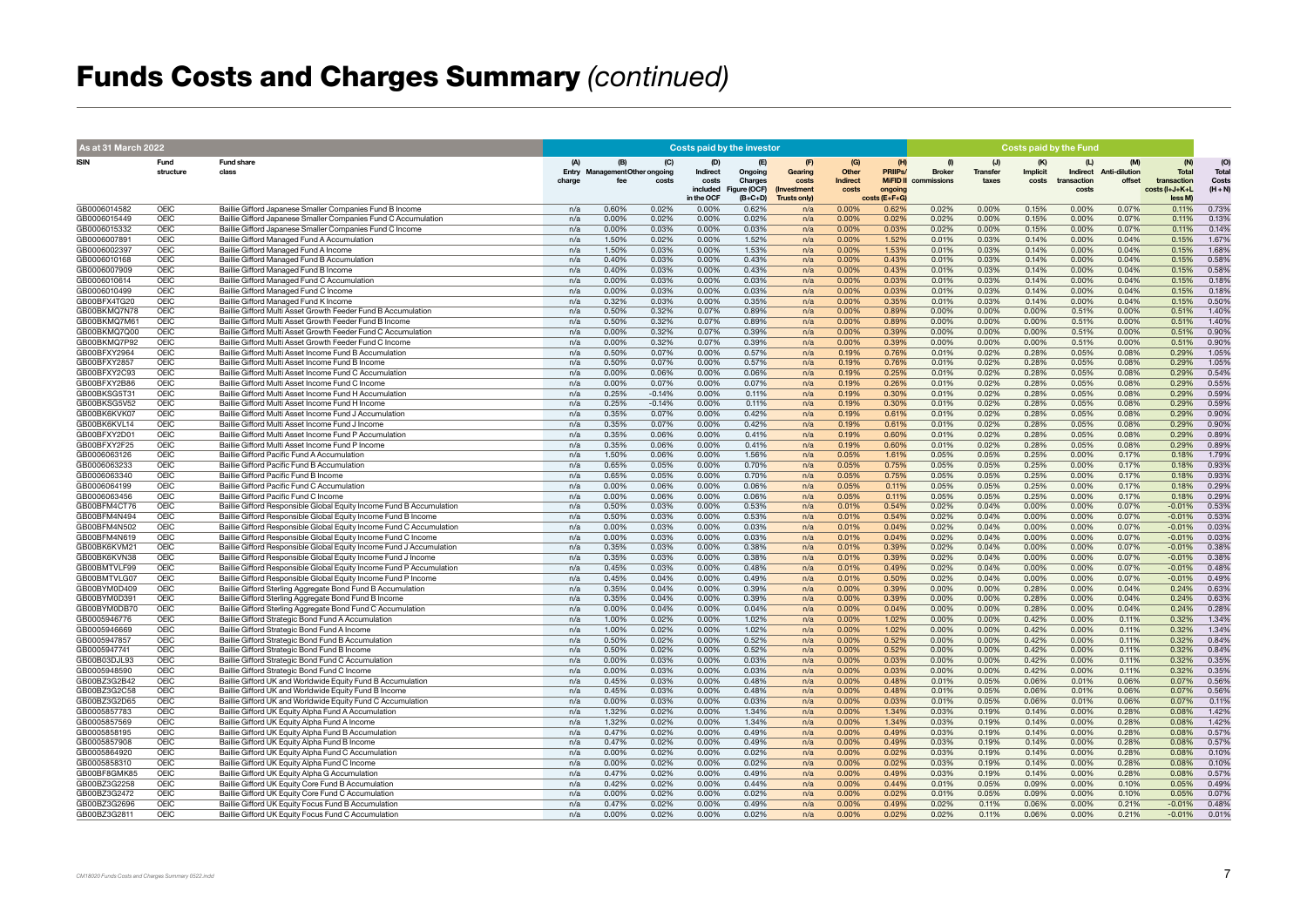| <b>As at 31 March 2022</b>   |                              |                                                                                                                                                                              |                        |                                        |                | Costs paid by the investor                         |                                                        |                                                         | <b>Costs paid by the Fund</b>            |                                                                             |                                     |                                 |                          |                                         |                                |                                                                 |                                           |
|------------------------------|------------------------------|------------------------------------------------------------------------------------------------------------------------------------------------------------------------------|------------------------|----------------------------------------|----------------|----------------------------------------------------|--------------------------------------------------------|---------------------------------------------------------|------------------------------------------|-----------------------------------------------------------------------------|-------------------------------------|---------------------------------|--------------------------|-----------------------------------------|--------------------------------|-----------------------------------------------------------------|-------------------------------------------|
| ISIN                         | Fund<br>structure            | <b>Fund share</b><br>class                                                                                                                                                   | (A)<br>Entry<br>charge | (B)<br>Management Other ongoing<br>fee | (C)<br>costs   | (D)<br>Indirect<br>costs<br>included<br>in the OCF | (E)<br>Ongoing<br>Charges<br>Figure (OCF)<br>$(B+C+D)$ | (F)<br>Gearing<br>costs<br>(Investment)<br>Trusts only) | (G)<br>Other<br><b>Indirect</b><br>costs | (H)<br>PRIIP <sub>s</sub> /<br><b>MiFID II</b><br>ongoing<br>$costs(E+F+G)$ | (I)<br><b>Broker</b><br>commissions | (J)<br><b>Transfer</b><br>taxes | (K)<br>Implicit<br>costs | (L)<br>Indirect<br>transaction<br>costs | (M)<br>Anti-dilution<br>offset | (N)<br><b>Total</b><br>transaction<br>costs (I+J+K+L<br>less M) | (O)<br><b>Total</b><br>Costs<br>$(H + N)$ |
| GB00BP0TRB18                 | OEIC (NURS)                  | Baillie Gifford Climate Optimism Fund B Accumulation                                                                                                                         | n/a                    | 0.50%                                  | 0.09%          | $0.00\%$                                           | 0.59%                                                  | n/a                                                     | 0.00%                                    | 0.59%                                                                       | 0.00%                               | 0.00%                           | 0.00%                    | 0.00%                                   | 0.00%                          | 0.00%                                                           | 0.59%                                     |
| GB00BP0TR991                 | OEIC (NURS)                  | Baillie Gifford Climate Optimism Fund B Income                                                                                                                               | n/a                    | 0.50%                                  | 0.09%          | 0.00%                                              | 0.59%                                                  | n/a                                                     | 0.00%                                    | 0.59%                                                                       | 0.00%                               | 0.00%                           | 0.00%                    | 0.00%                                   | 0.00%                          | 0.00%                                                           | 0.59%                                     |
| GB00BP0TRD32                 | OEIC (NURS)                  | Baillie Gifford Climate Optimism Fund C Accumulation                                                                                                                         | n/a                    | 0.00%                                  | 0.10%          | 0.00%                                              | 0.10%                                                  | n/a                                                     | 0.00%                                    | 0.10%                                                                       | 0.00%                               | 0.00%                           | 0.00%                    | 0.00%                                   | 0.00%                          | 0.00%                                                           | 0.10%                                     |
| GB00BP0TRC25                 | OEIC (NURS)                  | Baillie Gifford Climate Optimism Fund C Income                                                                                                                               | n/a                    | 0.00%                                  | 0.10%          | 0.00%                                              | 0.10%                                                  | n/a                                                     | 0.00%                                    | 0.10%                                                                       | 0.00%                               | 0.00%                           | 0.00%                    | 0.00%                                   | 0.00%                          | 0.00%                                                           | 0.10%                                     |
| GB00B3FD0X77                 | OEIC (NURS)                  | Baillie Gifford Diversified Growth Fund A Accumulation                                                                                                                       | n/a                    | 1.40%                                  | 0.02%          | 0.09%                                              | 1.51%                                                  | n/a                                                     | 0.17%                                    | 1.68%                                                                       | 0.03%                               | 0.02%                           | 0.47%                    | 0.11%                                   | 0.06%                          | 0.56%                                                           | 2.24%                                     |
| GB00B3FD0T32                 | OEIC (NURS)                  | Baillie Gifford Diversified Growth Fund A Income                                                                                                                             | n/a                    | 1.40%                                  | 0.02%          | 0.09%                                              | 1.51%                                                  | n/a                                                     | 0.17%                                    | 1.68%                                                                       | 0.03%                               | 0.02%                           | 0.47%                    | 0.11%                                   | 0.06%                          | 0.56%                                                           | 2.24%                                     |
| GB00B3FD0V53<br>GB00BYQCYV62 | OEIC (NURS)                  | Baillie Gifford Diversified Growth Fund B Income<br>Baillie Gifford Diversified Growth Fund B2 Accumulation                                                                  | n/a<br>n/a             | 0.55%<br>0.55%                         | 0.02%<br>0.02% | 0.09%<br>0.09%                                     | 0.66%<br>0.66%                                         | n/a<br>n/a                                              | 0.17%<br>0.17%                           | 0.83%<br>0.83%                                                              | 0.03%                               | 0.02%<br>0.02%                  | 0.47%<br>0.47%           | 0.11%<br>0.11%                          | 0.06%<br>0.06%                 | 0.56%<br>0.56%                                                  | 1.39%<br>1.39%                            |
| GB00B5YBTT55                 | OEIC (NURS)<br>OEIC (NURS)   | Baillie Gifford Diversified Growth Fund C Accumulation                                                                                                                       | n/a                    | 0.00%                                  | 0.02%          | 0.09%                                              | 0.11%                                                  | n/a                                                     | 0.17%                                    | 0.28%                                                                       | 0.03%<br>0.03%                      | 0.02%                           | 0.47%                    | 0.11%                                   | 0.06%                          | 0.56%                                                           | 0.84%                                     |
| GB00B3FD0W60                 | OEIC (NURS)                  | Baillie Gifford Diversified Growth Fund C Income                                                                                                                             | n/a                    | 0.00%                                  | 0.02%          | 0.09%                                              | 0.11%                                                  | n/a                                                     | 0.17%                                    | 0.28%                                                                       | 0.03%                               | 0.02%                           | 0.47%                    | 0.11%                                   | 0.06%                          | 0.56%                                                           | 0.84%                                     |
| GB00BD5Z0Z54                 | OEIC (NURS)                  | Baillie Gifford Long Term Global Growth Investment Fund B Accumulation                                                                                                       | n/a                    | 0.62%                                  | 0.02%          | 0.00%                                              | 0.64%                                                  | n/a                                                     | 0.00%                                    | 0.64%                                                                       | 0.01%                               | 0.01%                           | 0.12%                    | 0.00%                                   | 0.05%                          | 0.09%                                                           | 0.73%                                     |
| GB00BD5Z1070                 | OEIC (NURS)                  | Baillie Gifford Long Term Global Growth Investment Fund B Income                                                                                                             | n/a                    | 0.62%                                  | 0.02%          | 0.00%                                              | 0.64%                                                  | n/a                                                     | 0.00%                                    | 0.64%                                                                       | 0.01%                               | 0.01%                           | 0.12%                    | 0.00%                                   | 0.05%                          | 0.09%                                                           | 0.73%                                     |
| GB00BD5Z1187                 | OEIC (NURS)                  | Baillie Gifford Long Term Global Growth Investment Fund C Accumulation                                                                                                       | n/a                    | 0.00%                                  | 0.02%          | 0.00%                                              | 0.02%                                                  | n/a                                                     | 0.00%                                    | 0.02%                                                                       | 0.01%                               | 0.01%                           | 0.12%                    | 0.00%                                   | 0.05%                          | 0.09%                                                           | 0.11%                                     |
| GB00BD5Z1294                 | OEIC (NURS)                  | Baillie Gifford Long Term Global Growth Investment Fund C Income                                                                                                             | n/a                    | 0.00%                                  | 0.02%          | 0.00%                                              | 0.02%                                                  | n/a                                                     | 0.00%                                    | 0.02%                                                                       | 0.01%                               | 0.01%                           | 0.12%                    | 0.00%                                   | 0.05%                          | 0.09%                                                           | 0.11%                                     |
| GB00BY9C5J89                 | OEIC (NURS)                  | Baillie Gifford Multi Asset Growth Fund B Income                                                                                                                             | n/a                    | 0.50%                                  | 0.02%          | 0.07%                                              | 0.59%                                                  | n/a                                                     | 0.12%                                    | 0.71%                                                                       | 0.02%                               | 0.03%                           | 0.43%                    | 0.11%                                   | 0.07%                          | 0.51%                                                           | 1.22%                                     |
| GB00BY9C5Y31                 | OEIC (NURS)                  | Baillie Gifford Multi Asset Growth Fund B1 Accumulation                                                                                                                      | n/a                    | 0.50%                                  | 0.02%          | 0.07%                                              | 0.59%                                                  | n/a                                                     | 0.12%                                    | 0.71%                                                                       | 0.02%                               | 0.03%                           | 0.43%                    | 0.11%                                   | 0.07%                          | 0.51%                                                           | 1.22%                                     |
| GB00BY9C7928                 | OEIC (NURS)                  | Baillie Gifford Multi Asset Growth Fund C Accumulation                                                                                                                       | n/a                    | 0.00%                                  | 0.02%          | 0.07%                                              | 0.09%                                                  | n/a                                                     | 0.12%                                    | 0.21%                                                                       | 0.02%                               | 0.03%                           | 0.43%                    | 0.11%                                   | 0.07%                          | 0.51%                                                           | 0.72%                                     |
| GB00BY9C6N90                 | OEIC (NURS)                  | Baillie Gifford Multi Asset Growth Fund C Income                                                                                                                             | n/a                    | 0.00%                                  | 0.02%          | 0.07%                                              | 0.09%                                                  | n/a                                                     | 0.12%                                    | 0.21%                                                                       | 0.02%                               | 0.03%                           | 0.43%                    | 0.11%                                   | 0.07%                          | 0.51%                                                           | 0.72%                                     |
| GB00BK6KTK68                 | OEIC (NURS)                  | Baillie Gifford Multi Asset Growth Fund J Accumulation                                                                                                                       | n/a                    | 0.35%                                  | 0.02%          | 0.07%                                              | 0.44%                                                  | n/a                                                     | 0.12%                                    | 0.56%                                                                       | 0.02%                               | 0.03%                           | 0.43%                    | 0.11%                                   | 0.07%                          | 0.51%                                                           | 1.07%                                     |
| GB00BK6KV663                 | OEIC (NURS)                  | Baillie Gifford Multi Asset Growth Fund J Income                                                                                                                             | n/a                    | 0.35%                                  | 0.02%          | 0.07%                                              | 0.44%                                                  | n/a                                                     | 0.12%                                    | 0.56%                                                                       | 0.02%                               | 0.03%                           | 0.43%                    | 0.11%                                   | 0.07%                          | 0.51%                                                           | 1.07%                                     |
| GB00BY9C8991                 | OEIC (NURS)                  | Baillie Gifford Multi Asset Growth Fund P Accumulation                                                                                                                       | n/a                    | 0.35%                                  | 0.02%          | 0.07%                                              | 0.44%                                                  | n/a                                                     | 0.12%                                    | 0.56%                                                                       | 0.02%                               | 0.03%                           | 0.43%                    | 0.11%                                   | 0.07%                          | 0.51%                                                           | 1.07%                                     |
| GB00BMFWGC86                 | OEIC (NURS)                  | Baillie Gifford Multi Asset Growth Fund Q Income                                                                                                                             | n/a                    | 0.00%                                  | 0.02%          | 0.07%                                              | 0.09%                                                  | n/a                                                     | 0.12%                                    | 0.21%                                                                       | 0.02%                               | 0.03%                           | 0.43%                    | 0.11%                                   | 0.07%                          | 0.51%                                                           | 0.72%                                     |
| GB00BYVGKV59                 | OEIC (NURS)                  | Baillie Gifford Positive Change Fund B Accumulation                                                                                                                          | n/a                    | 0.50%                                  | 0.03%          | 0.00%                                              | 0.53%                                                  | n/a                                                     | 0.00%                                    | 0.53%                                                                       | 0.02%                               | 0.03%                           | 0.26%                    | 0.00%                                   | 0.09%                          | 0.23%                                                           | 0.76%                                     |
| GB00BYVGKX73                 | OEIC (NURS)                  | Baillie Gifford Positive Change Fund B Income                                                                                                                                | n/a                    | 0.50%                                  | 0.03%          | 0.00%                                              | 0.53%                                                  | n/a                                                     | 0.00%                                    | 0.53%                                                                       | 0.02%                               | 0.03%                           | 0.26%                    | 0.00%                                   | 0.09%                          | 0.23%                                                           | 0.76%                                     |
| GB00BYVGKY80                 | OEIC (NURS)                  | Baillie Gifford Positive Change Fund C Accumulation                                                                                                                          | n/a                    | 0.00%                                  | 0.03%          | 0.00%                                              | 0.03%                                                  | n/a                                                     | 0.00%                                    | 0.03%                                                                       | 0.02%                               | 0.03%                           | 0.26%                    | 0.00%                                   | 0.09%                          | 0.23%                                                           | 0.26%                                     |
| IE00BKYBTW37                 | <b>UCITS</b>                 | Baillie Gifford Worldwide Asia ex Japan Fund A USD Accumulation                                                                                                              | 5.00%                  | 1.50%                                  | 0.15%          | 0.00%                                              | 1.65%                                                  | n/a                                                     | 0.04%                                    | 1.69%                                                                       | 0.04%                               | 0.05%                           | 0.31%                    | 0.00%                                   | 0.23%                          | 0.17%                                                           | 1.86%                                     |
| IE00BN15WT71                 | <b>UCITS</b>                 | Baillie Gifford Worldwide Asia Ex Japan Fund B CHF Accumulation                                                                                                              | n/a                    | 0.33%                                  | 0.15%          | 0.00%                                              | 0.48%                                                  | n/a                                                     | 0.04%                                    | 0.52%                                                                       | 0.04%                               | 0.05%                           | 0.31%                    | 0.00%                                   | 0.23%                          | 0.17%                                                           | 0.69%                                     |
| IE00BZ00WJ76                 | <b>UCITS</b>                 | Baillie Gifford Worldwide Asia Ex Japan Fund B EUR Accumulation                                                                                                              | n/a                    | 0.33%                                  | 0.15%          | 0.00%                                              | 0.48%                                                  | n/a                                                     | 0.04%                                    | 0.52%                                                                       | 0.04%                               | 0.05%                           | 0.31%                    | 0.00%                                   | 0.23%                          | 0.17%                                                           | 0.69%                                     |
| IE00BZ00WK81                 | <b>UCITS</b>                 | Baillie Gifford Worldwide Asia Ex Japan Fund B USD Accumulation                                                                                                              | n/a                    | 0.33%                                  | 0.15%          | 0.00%                                              | 0.48%                                                  | n/a                                                     | 0.04%                                    | 0.52%                                                                       | 0.04%                               | 0.05%                           | 0.31%                    | 0.00%                                   | 0.23%                          | 0.17%                                                           | 0.69%                                     |
| IE00BJJP8599                 | <b>UCITS</b>                 | Baillie Gifford Worldwide China A Shares Growth Fund B AUD Accumulation                                                                                                      | n/a                    | 0.72%                                  | 0.15%          | 0.00%                                              | 0.87%                                                  | n/a                                                     | 0.00%                                    | 0.87%                                                                       | 0.02%                               | 0.02%                           | 0.04%                    | 0.00%                                   | 0.00%                          | 0.08%                                                           | 0.95%                                     |
| IE00BJCZ3Q24<br>IE00BJCZ3N92 | <b>UCITS</b><br><b>UCITS</b> | Baillie Gifford Worldwide China A Shares Growth Fund B CNY Accumulation<br>Baillie Gifford Worldwide China A Shares Growth Fund B EUR Accumulation                           | n/a<br>n/a             | 0.72%<br>0.72%                         | 0.15%<br>0.15% | 0.00%<br>0.00%                                     | 0.87%<br>0.87%                                         | n/a<br>n/a                                              | 0.00%<br>0.00%                           | 0.87%<br>0.87%                                                              | 0.02%<br>0.02%                      | 0.02%<br>0.02%                  | 0.04%<br>0.04%           | 0.00%<br>0.00%                          | 0.00%<br>0.00%                 | 0.08%<br>0.08%                                                  | 0.95%<br>0.95%                            |
| IE00BJCZ3P17                 | <b>UCITS</b>                 | Baillie Gifford Worldwide China A Shares Growth Fund B USD Accumulation                                                                                                      | n/a                    | 0.72%                                  | 0.15%          | 0.00%                                              | 0.87%                                                  | n/a                                                     | 0.00%                                    | 0.87%                                                                       | 0.02%                               | 0.02%                           | 0.04%                    | 0.00%                                   | 0.00%                          | 0.08%                                                           | 0.95%                                     |
| IE00BNTJ9N47                 | <b>UCITS</b>                 | Baillie Gifford Worldwide China Fund A CHF Accumulation                                                                                                                      | 5.00%                  | 1.50%                                  | 0.15%          | 0.00%                                              | 1.65%                                                  | n/a                                                     | 0.00%                                    | 1.65%                                                                       | 0.00%                               | 0.01%                           | 0.15%                    | 0.00%                                   | 0.00%                          | 0.16%                                                           | 1.81%                                     |
| IE00BNTJ9P60                 | <b>UCITS</b>                 | Baillie Gifford Worldwide China Fund A EUR Accumulation                                                                                                                      | 5.00%                  | 1.50%                                  | 0.15%          | 0.00%                                              | 1.65%                                                  | n/a                                                     | 0.00%                                    | 1.65%                                                                       | 0.00%                               | 0.01%                           | 0.15%                    | 0.00%                                   | 0.00%                          | 0.16%                                                           | 1.81%                                     |
| IE00BNTJ9Q77                 | <b>UCITS</b>                 | Baillie Gifford Worldwide China Fund A USD Accumulation                                                                                                                      | 5.00%                  | 1.50%                                  | 0.15%          | 0.00%                                              | 1.65%                                                  | n/a                                                     | 0.00%                                    | 1.65%                                                                       | 0.00%                               | 0.01%                           | 0.15%                    | 0.00%                                   | 0.00%                          | 0.16%                                                           | 1.81%                                     |
| IE00BNTJ9R84                 | <b>UCITS</b>                 | Baillie Gifford Worldwide China Fund B CHF Accumulation                                                                                                                      | n/a                    | 0.36%                                  | 0.15%          | 0.00%                                              | 0.51%                                                  | n/a                                                     | 0.00%                                    | 0.51%                                                                       | 0.00%                               | 0.01%                           | 0.15%                    | 0.00%                                   | 0.00%                          | 0.16%                                                           | 0.67%                                     |
| IE00BNTJ9S91                 | <b>UCITS</b>                 | Baillie Gifford Worldwide China Fund B EUR Accumulation                                                                                                                      | n/a                    | 0.36%                                  | 0.15%          | 0.00%                                              | 0.51%                                                  | n/a                                                     | 0.00%                                    | 0.51%                                                                       | 0.00%                               | 0.01%                           | 0.15%                    | 0.00%                                   | 0.00%                          | 0.16%                                                           | 0.67%                                     |
| IE0003THSEW5                 | <b>UCITS</b>                 | Baillie Gifford Worldwide China Fund B GBP Accumulation                                                                                                                      | n/a                    | 0.36%                                  | 0.15%          | 0.00%                                              | 0.51%                                                  | n/a                                                     | 0.00%                                    | 0.51%                                                                       | 0.00%                               | 0.01%                           | 0.15%                    | 0.00%                                   | 0.00%                          | 0.16%                                                           | 0.67%                                     |
| IE00BNTJ9T09                 | <b>UCITS</b>                 | Baillie Gifford Worldwide China Fund B USD Accumulation                                                                                                                      | n/a                    | 0.36%                                  | 0.15%          | 0.00%                                              | 0.51%                                                  | n/a                                                     | 0.00%                                    | 0.51%                                                                       | 0.00%                               | 0.01%                           | 0.15%                    | 0.00%                                   | 0.00%                          | 0.16%                                                           | 0.67%                                     |
| IE00BJ5JS224                 | <b>UCITS</b>                 | Baillie Gifford Worldwide Discovery Fund A EUR Accumulation                                                                                                                  | 5.00%                  | 1.50%                                  | 0.10%          | 0.00%                                              | 1.60%                                                  | n/a                                                     | 0.00%                                    | 1.60%                                                                       | 0.03%                               | 0.04%                           | 0.33%                    | 0.00%                                   | 0.15%                          | 0.25%                                                           | 1.85%                                     |
| IE00BKLC2X16                 | <b>UCITS</b>                 | Baillie Gifford Worldwide Discovery Fund B CAD Accumulation                                                                                                                  | n/a                    | 0.75%                                  | 0.10%          | 0.00%                                              | 0.85%                                                  | n/a                                                     | 0.00%                                    | 0.85%                                                                       | 0.03%                               | 0.04%                           | 0.33%                    | 0.00%                                   | 0.15%                          | 0.25%                                                           | 1.10%                                     |
| IE00BD09K309                 | <b>UCITS</b>                 | Baillie Gifford Worldwide Discovery Fund B EUR Accumulation                                                                                                                  | n/a                    | 0.75%                                  | 0.10%          | 0.00%                                              | 0.85%                                                  | n/a                                                     | 0.00%                                    | 0.85%                                                                       | 0.03%                               | 0.04%                           | 0.33%                    | 0.00%                                   | 0.15%                          | 0.25%                                                           | 1.10%                                     |
| IE00BG88PY66                 | <b>UCITS</b>                 | Baillie Gifford Worldwide Discovery Fund B GBP Accumulation                                                                                                                  | n/a                    | 0.75%                                  | 0.09%          | 0.00%                                              | 0.84%                                                  | n/a                                                     | 0.00%                                    | 0.84%                                                                       | 0.03%                               | 0.04%                           | 0.33%                    | 0.00%                                   | 0.15%                          | 0.25%                                                           | 1.09%                                     |
| IE00BJ7W3579                 | <b>UCITS</b>                 | Baillie Gifford Worldwide Discovery Fund B GBP Income                                                                                                                        | n/a                    | 0.75%                                  | 0.10%          | 0.00%                                              | 0.85%                                                  | n/a                                                     | 0.00%                                    | 0.85%                                                                       | 0.03%                               | 0.04%                           | 0.33%                    | 0.00%                                   | 0.15%                          | 0.25%                                                           | 1.10%                                     |
| IE00BK63G481                 | <b>UCITS</b>                 | Baillie Gifford Worldwide Discovery Fund B NZD Accumulation                                                                                                                  | n/a                    | 0.75%                                  | 0.10%          | 0.00%                                              | 0.85%                                                  | n/a                                                     | 0.00%                                    | 0.85%                                                                       | 0.03%                               | 0.04%                           | 0.33%                    | 0.00%                                   | 0.15%                          | 0.25%                                                           | 1.10%                                     |
| IE00BD09K416                 | <b>UCITS</b>                 | Baillie Gifford Worldwide Discovery Fund B USD Accumulation                                                                                                                  | n/a                    | 0.75%                                  | 0.10%          | 0.00%                                              | 0.85%                                                  | n/a                                                     | 0.00%                                    | 0.85%                                                                       | 0.03%                               | 0.04%                           | 0.33%                    | 0.00%                                   | 0.15%                          | 0.25%                                                           | 1.10%                                     |
| IE00BJVHXJ20                 | <b>UCITS</b>                 | Baillie Gifford Worldwide Discovery Fund C GBP Accumulation                                                                                                                  | n/a                    | 0.00%                                  | 0.10%          | 0.00%                                              | 0.10%                                                  | n/a                                                     | 0.00%                                    | 0.10%                                                                       | 0.03%                               | 0.04%                           | 0.33%                    | 0.00%                                   | 0.15%                          | 0.25%                                                           | 0.35%                                     |
| IE00BFMHQK54                 | <b>UCITS</b>                 | Baillie Gifford Worldwide Diversified Return Euro Fund B EUR Accumulation                                                                                                    | n/a                    | 0.50%                                  | 0.14%          | 0.06%                                              | 0.70%                                                  | n/a                                                     | 0.18%                                    | 0.87%                                                                       | 0.02%                               | 0.02%                           | 0.40%                    | 0.12%                                   | 0.02%                          | 0.55%                                                           | 1.42%                                     |
| IE00BYXQHG70                 | <b>UCITS</b>                 | Baillie Gifford Worldwide Diversified Return US Dollar Fund B USD Accumulation                                                                                               | n/a                    | 0.50%                                  | 0.14%          | 0.06%                                              | $0.70\%$                                               | n/a                                                     | 0.18%                                    | 0.88%                                                                       | 0.02%                               | 0.03%                           | 0.33%                    | 0.12%                                   | 0.01%                          | 0.49%                                                           | 1.37%                                     |
| IE00BZ18GN21                 | <b>UCITS</b>                 | Baillie Gifford Worldwide Diversified Return Yen Fund B JPY Accumulation                                                                                                     | n/a                    | 0.50%                                  | 0.14%          | 0.06%                                              | 0.70%                                                  | n/a                                                     | 0.18%                                    | 0.88%                                                                       | 0.02%                               | 0.02%                           | 0.35%                    | 0.13%                                   | 0.05%                          | 0.47%                                                           | 1.35%                                     |
| IE00BDCY2933                 | <b>UCITS</b>                 | Baillie Gifford Worldwide Emerging Markets All Cap Fund B EUR Accumulation                                                                                                   | n/a                    | 0.36%                                  | 0.15%          | 0.00%                                              | 0.51%                                                  | n/a                                                     | 0.00%                                    | 0.51%                                                                       | 0.01%                               | 0.02%                           | 0.06%                    | 0.00%                                   | 0.04%                          | 0.04%                                                           | 0.55%                                     |
| IE00BDCY2719                 | <b>UCITS</b>                 | Baillie Gifford Worldwide Emerging Markets All Cap Fund B USD Accumulation                                                                                                   | n/a                    | 0.36%                                  | 0.15%          | 0.00%                                              | 0.51%                                                  | n/a                                                     | 0.00%                                    | 0.51%                                                                       | 0.01%                               | 0.02%                           | 0.06%                    | 0.00%                                   | 0.04%                          | 0.04%                                                           | 0.55%                                     |
| IE00BN15WK88                 | <b>UCITS</b>                 | Baillie Gifford Worldwide Emerging Markets Leading Companies Fund A CHF Accumulation                                                                                         | 5.00%                  | 1.50%                                  | 0.10%          | 0.00%                                              | 1.60%                                                  | n/a                                                     | 0.00%                                    | 1.60%                                                                       | 0.04%                               | 0.06%                           | 0.04%                    | 0.00%                                   | 0.12%                          | 0.02%                                                           | 1.62%                                     |
| IE00BK5TW610                 | <b>UCITS</b><br><b>UCITS</b> | Baillie Gifford Worldwide Emerging Markets Leading Companies Fund A EUR Accumulation<br>Baillie Gifford Worldwide Emerging Markets Leading Companies Fund A USD Accumulation | 5.00%                  | 1.50%<br>1.50%                         | 0.10%          | 0.00%<br>0.00%                                     | 1.60%<br>1.60%                                         | n/a<br>n/a                                              | 0.00%                                    | 1.60%                                                                       | 0.04%                               | 0.06%                           | 0.04%                    | 0.00%                                   | 0.12%<br>0.12%                 | 0.02%<br>0.02%                                                  | 1.62%<br>1.62%                            |
| IE00BK70X580<br>IE00BN15WL95 | <b>UCITS</b>                 | Baillie Gifford Worldwide Emerging Markets Leading Companies Fund B CHF Accumulation                                                                                         | 5.00%<br>n/a           | 0.72%                                  | 0.10%<br>0.10% | 0.00%                                              | 0.82%                                                  | n/a                                                     | 0.00%<br>0.00%                           | 1.60%<br>0.82%                                                              | 0.04%<br>0.04%                      | 0.06%<br>0.06%                  | 0.04%<br>0.04%           | 0.00%<br>0.00%                          | 0.12%                          | 0.02%                                                           | 0.84%                                     |
| IE00BW0DJK52                 | <b>UCITS</b>                 | Baillie Gifford Worldwide Emerging Markets Leading Companies Fund B EUR Accumulation                                                                                         | n/a                    | 0.72%                                  | 0.10%          | 0.00%                                              | 0.82%                                                  | n/a                                                     | 0.00%                                    | 0.82%                                                                       | 0.04%                               | 0.06%                           | 0.04%                    | 0.00%                                   | 0.12%                          | 0.02%                                                           | 0.84%                                     |
| IE00BW0DJL69                 | <b>UCITS</b>                 | Baillie Gifford Worldwide Emerging Markets Leading Companies Fund B USD Accumulation                                                                                         | n/a                    | 0.72%                                  | 0.10%          | 0.00%                                              | 0.82%                                                  | n/a                                                     | 0.00%                                    | 0.82%                                                                       | 0.04%                               | 0.06%                           | 0.04%                    | 0.00%                                   | 0.12%                          | 0.02%                                                           | 0.84%                                     |
| IE00B3T2JL14                 | <b>UCITS</b>                 | Baillie Gifford Worldwide Emerging Markets Leading Companies Fund C Accumulation                                                                                             | n/a                    | 0.00%                                  | 0.10%          | 0.00%                                              | 0.10%                                                  | n/a                                                     | 0.00%                                    | 0.10%                                                                       | 0.04%                               | 0.06%                           | 0.04%                    | 0.00%                                   | 0.12%                          | 0.02%                                                           | 0.12%                                     |
|                              |                              |                                                                                                                                                                              |                        |                                        |                |                                                    |                                                        |                                                         |                                          |                                                                             |                                     |                                 |                          |                                         |                                |                                                                 |                                           |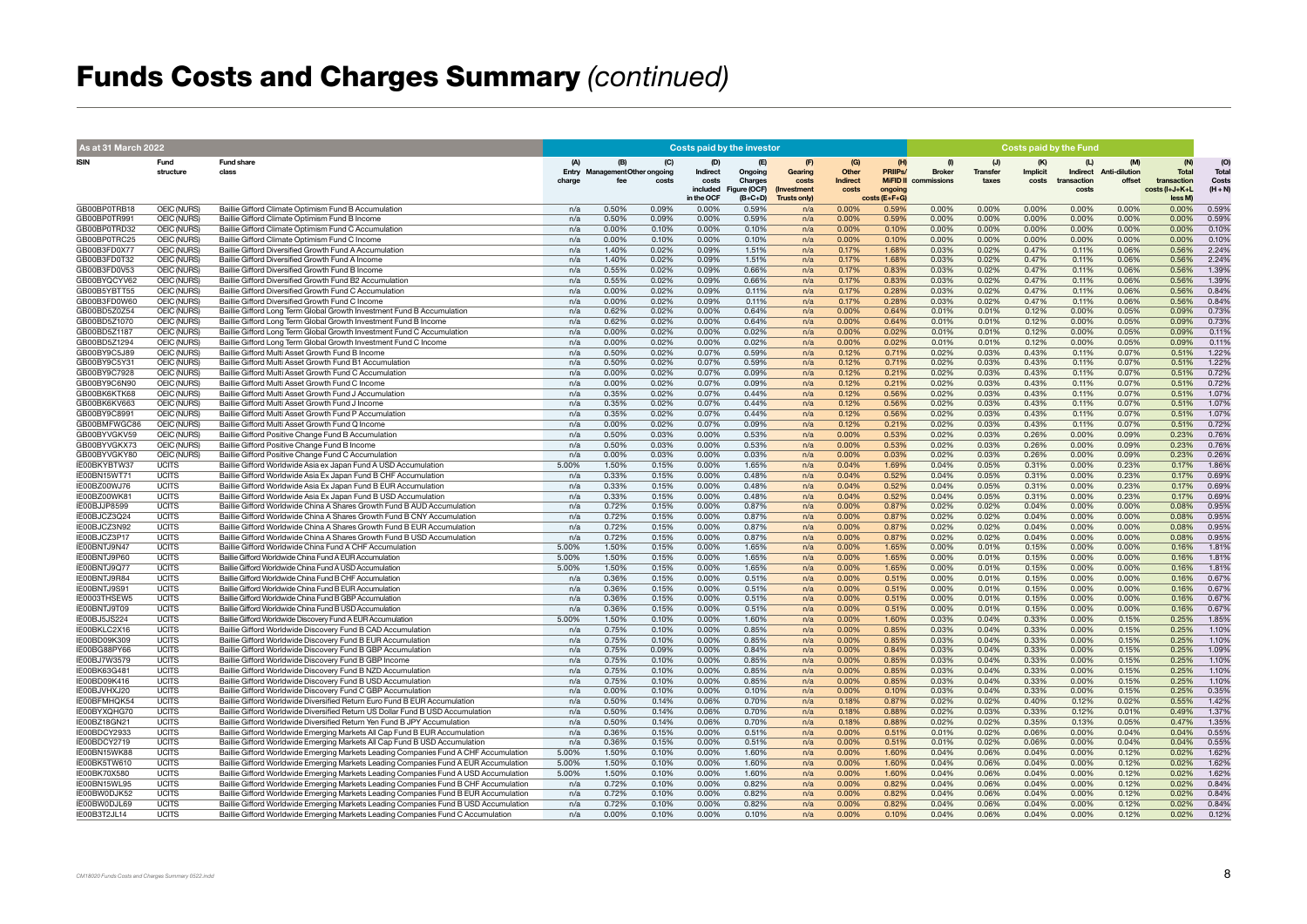| As at 31 March 2022          |                              |                                                                                                                                                   |                        |                                        |                | <b>Costs paid by the investor</b>                  |                                                        |                                                        | <b>Costs paid by the Fund</b>            |                                             |                                                       |                                 |                          |                                         |                                |                                                                 |                                           |
|------------------------------|------------------------------|---------------------------------------------------------------------------------------------------------------------------------------------------|------------------------|----------------------------------------|----------------|----------------------------------------------------|--------------------------------------------------------|--------------------------------------------------------|------------------------------------------|---------------------------------------------|-------------------------------------------------------|---------------------------------|--------------------------|-----------------------------------------|--------------------------------|-----------------------------------------------------------------|-------------------------------------------|
| ISIN                         | Fund<br>structure            | <b>Fund share</b><br>class                                                                                                                        | (A)<br>Entry<br>charge | (B)<br>Management Other ongoing<br>fee | (C)<br>costs   | (D)<br>Indirect<br>costs<br>included<br>in the OCF | (E)<br>Ongoing<br>Charges<br>Figure (OCF)<br>$(B+C+D)$ | (F)<br>Gearing<br>costs<br>(Investment<br>Trusts only) | (G)<br>Other<br><b>Indirect</b><br>costs | (H)<br>PRIIPs/<br>ongoing<br>$costs(E+F+G)$ | - (I)<br><b>Broker</b><br><b>MiFID II</b> commissions | (J)<br><b>Transfer</b><br>taxes | (K)<br>Implicit<br>costs | (L)<br>Indirect<br>transaction<br>costs | (M)<br>Anti-dilution<br>offset | (N)<br><b>Total</b><br>transaction<br>costs (I+J+K+L<br>less M) | (O)<br><b>Total</b><br>Costs<br>$(H + N)$ |
| IE00BNTJ9V21                 | <b>UCITS</b>                 | Baillie Gifford Worldwide European Growth Fund A CHF Accumulation                                                                                 | 5.00%                  | 1.50%                                  | 0.15%          | 0.00%                                              | 1.65%                                                  | n/a                                                    | 0.00%                                    | 1.65%                                       | 0.00%                                                 | 0.00%                           | 0.12%                    | 0.00%                                   | 0.00%                          | 0.12%                                                           | 1.77%                                     |
| IE00BNTJ9W38                 | <b>UCITS</b>                 | Baillie Gifford Worldwide European Growth Fund A EUR Accumulation                                                                                 | 5.00%                  | 1.50%                                  | 0.15%          | 0.00%                                              | 1.65%                                                  | n/a                                                    | 0.00%                                    | 1.65%                                       | 0.00%                                                 | 0.00%                           | 0.12%                    | 0.00%                                   | 0.00%                          | 0.12%                                                           | 1.77%                                     |
| IE00BM9GNX68                 | <b>UCITS</b>                 | Baillie Gifford Worldwide European Growth Fund B CHF Accumulation                                                                                 | n/a                    | 0.28%                                  | 0.15%          | 0.00%                                              | 0.43%                                                  | n/a                                                    | 0.00%                                    | 0.43%                                       | 0.00%                                                 | 0.00%                           | 0.12%                    | 0.00%                                   | 0.00%                          | 0.12%                                                           | 0.55%                                     |
| IE00BM9GPB88                 | <b>UCITS</b>                 | Baillie Gifford Worldwide European Growth Fund B EUR Accumulation                                                                                 | n/a                    | 0.28%                                  | 0.15%          | 0.00%                                              | 0.43%                                                  | n/a                                                    | 0.00%                                    | 0.43%                                       | 0.00%                                                 | 0.00%                           | 0.12%                    | 0.00%                                   | 0.00%                          | 0.12%                                                           | 0.55%                                     |
| IE00BM9GNY75                 | <b>UCITS</b>                 | Baillie Gifford Worldwide European Growth Fund B GBP Accumulation                                                                                 | n/a                    | 0.28%                                  | 0.15%          | 0.00%                                              | 0.43%                                                  | n/a                                                    | 0.00%                                    | 0.43%                                       | 0.00%                                                 | 0.00%                           | 0.12%                    | 0.00%                                   | 0.00%                          | 0.12%                                                           | 0.55%                                     |
| IE00BM9GP967                 | <b>UCITS</b>                 | Baillie Gifford Worldwide European Growth Fund B USD Accumulation                                                                                 | n/a                    | 0.28%                                  | 0.15%          | 0.00%                                              | 0.43%                                                  | n/a                                                    | 0.00%                                    | 0.43%                                       | 0.00%                                                 | 0.00%                           | 0.12%                    | 0.00%                                   | 0.00%                          | 0.12%                                                           | 0.55%                                     |
| IE00BHTCM101                 | <b>UCITS</b>                 | Baillie Gifford Worldwide European High Yield Bond Fund B Accumulation (Hedged)                                                                   | n/a                    | 0.18%                                  | 0.17%          | 0.00%                                              | 0.35%                                                  | n/a                                                    | 0.00%                                    | 0.35%                                       | 0.00%                                                 | 0.00%                           | 0.07%                    | 0.00%                                   | 0.02%                          | 0.05%                                                           | 0.40%                                     |
| IE00BHTCM093<br>IE00BJCZ3L78 | <b>UCITS</b>                 | Baillie Gifford Worldwide European High Yield Bond Fund B EUR Accumulation                                                                        | n/a                    | 0.18%<br>0.18%                         | 0.15%          | 0.00%<br>0.00%                                     | 0.33%                                                  | n/a                                                    | 0.00%<br>0.00%                           | 0.33%                                       | 0.00%                                                 | 0.00%<br>0.00%                  | 0.18%                    | 0.00%<br>0.00%                          | 0.02%                          | 0.16%                                                           | 0.49%<br>0.49%                            |
| IE00BJCZ3M85                 | <b>UCITS</b><br><b>UCITS</b> | Baillie Gifford Worldwide European High Yield Bond Fund B EUR Income<br>Baillie Gifford Worldwide European High Yield Bond Fund B Income (Hedged) | n/a<br>n/a             | 0.18%                                  | 0.15%<br>0.17% | 0.00%                                              | 0.33%<br>0.35%                                         | n/a<br>n/a                                             | 0.00%                                    | 0.33%<br>0.35%                              | 0.00%<br>0.00%                                        | 0.00%                           | 0.18%<br>0.07%           | 0.00%                                   | 0.02%<br>0.02%                 | 0.16%<br>0.06%                                                  | 0.41%                                     |
| IE00BVVB5F88                 | <b>UCITS</b>                 | Baillie Gifford Worldwide Global Alpha Choice Fund B CAD Accumulation                                                                             | n/a                    | 0.57%                                  | 0.07%          | 0.00%                                              | 0.64%                                                  | n/a                                                    | 0.00%                                    | 0.64%                                       | 0.02%                                                 | 0.02%                           | 0.06%                    | 0.00%                                   | 0.03%                          | 0.08%                                                           | 0.72%                                     |
| IE00BHNZM592                 | <b>UCITS</b>                 | Baillie Gifford Worldwide Global Alpha Choice Fund B EUR Accumulation                                                                             | n/a                    | 0.57%                                  | 0.07%          | 0.00%                                              | 0.64%                                                  | n/a                                                    | 0.00%                                    | 0.64%                                       | 0.02%                                                 | 0.02%                           | 0.06%                    | 0.00%                                   | 0.03%                          | 0.08%                                                           | 0.72%                                     |
| IE00BZ0FXF52                 | <b>UCITS</b>                 | Baillie Gifford Worldwide Global Alpha Choice Fund B GBP Accumulation                                                                             | n/a                    | 0.57%                                  | 0.07%          | 0.00%                                              | 0.64%                                                  | n/a                                                    | 0.00%                                    | 0.64%                                       | 0.02%                                                 | 0.02%                           | 0.06%                    | 0.00%                                   | 0.03%                          | 0.08%                                                           | 0.72%                                     |
| IE00BB36C725                 | <b>UCITS</b>                 | Baillie Gifford Worldwide Global Alpha Choice Fund B GBP Income                                                                                   | n/a                    | 0.57%                                  | 0.07%          | 0.00%                                              | 0.64%                                                  | n/a                                                    | 0.00%                                    | 0.64%                                       | 0.02%                                                 | 0.02%                           | 0.06%                    | 0.00%                                   | 0.03%                          | 0.08%                                                           | 0.72%                                     |
| IE00B6R6XH07                 | <b>UCITS</b>                 | Baillie Gifford Worldwide Global Alpha Choice Fund B NOK Accumulation (Hedged)                                                                    | n/a                    | 0.57%                                  | 0.09%          | 0.00%                                              | 0.66%                                                  | n/a                                                    | 0.00%                                    | 0.66%                                       | 0.02%                                                 | 0.02%                           | $-0.45%$                 | 0.00%                                   | 0.03%                          | $-0.44%$                                                        | 0.22%                                     |
| IE00B88JT962                 | <b>UCITS</b>                 | Baillie Gifford Worldwide Global Alpha Choice Fund B USD Accumulation                                                                             | n/a                    | 0.57%                                  | 0.07%          | 0.00%                                              | 0.64%                                                  | n/a                                                    | 0.00%                                    | 0.64%                                       | 0.02%                                                 | 0.02%                           | 0.06%                    | 0.00%                                   | 0.03%                          | 0.08%                                                           | 0.72%                                     |
| IE00BG0WJG66                 | <b>UCITS</b>                 | Baillie Gifford Worldwide Global Alpha Choice Fund B USD Income                                                                                   | n/a                    | 0.57%                                  | 0.07%          | 0.00%                                              | 0.64%                                                  | n/a                                                    | 0.00%                                    | 0.64%                                       | 0.02%                                                 | 0.02%                           | 0.06%                    | 0.00%                                   | 0.03%                          | 0.08%                                                           | 0.72%                                     |
| IE00B8G4HY49                 | <b>UCITS</b>                 | Baillie Gifford Worldwide Global Alpha Choice Fund C GBP Income                                                                                   | n/a                    | 0.00%                                  | 0.07%          | 0.00%                                              | 0.07%                                                  | n/a                                                    | 0.00%                                    | 0.07%                                       | 0.02%                                                 | 0.02%                           | 0.06%                    | 0.00%                                   | 0.03%                          | 0.08%                                                           | 0.15%                                     |
| IE00BYVXP887                 | <b>UCITS</b>                 | Baillie Gifford Worldwide Global Alpha Choice Fund D NOK Accumulation (Hedged)                                                                    | n/a                    | 0.57%                                  | 0.00%          | 0.00%                                              | 0.57%                                                  | n/a                                                    | 0.00%                                    | 0.57%                                       | 0.02%                                                 | 0.02%                           | $-0.40%$                 | 0.00%                                   | 0.03%                          | $-0.39%$                                                        | 0.18%                                     |
| IE00BN15WW01                 | <b>UCITS</b>                 | Baillie Gifford Worldwide Global Alpha Fund A CHF Accumulation                                                                                    | 5.00%                  | 1.50%                                  | 0.05%          | 0.00%                                              | 1.55%                                                  | n/a                                                    | 0.00%                                    | 1.55%                                       | 0.01%                                                 | 0.02%                           | 0.05%                    | 0.00%                                   | 0.03%                          | 0.05%                                                           | 1.60%                                     |
| IE00BK5TWB66                 | <b>UCITS</b>                 | Baillie Gifford Worldwide Global Alpha Fund A EUR Accumulation                                                                                    | 5.00%                  | 1.50%                                  | 0.05%          | 0.00%                                              | 1.55%                                                  | n/a                                                    | 0.00%                                    | 1.55%                                       | 0.01%                                                 | 0.02%                           | 0.05%                    | 0.00%                                   | 0.03%                          | 0.05%                                                           | 1.60%                                     |
| IE00B88CSH68                 | <b>UCITS</b>                 | Baillie Gifford Worldwide Global Alpha Fund A USD Accumulation                                                                                    | 5.00%                  | 1.50%                                  | 0.05%          | 0.00%                                              | 1.55%                                                  | n/a                                                    | 0.00%                                    | 1.55%                                       | 0.01%                                                 | 0.02%                           | 0.05%                    | 0.00%                                   | 0.03%                          | 0.05%                                                           | 1.60%                                     |
| IE00BSNB8564                 | <b>UCITS</b>                 | Baillie Gifford Worldwide Global Alpha Fund B CHF Accumulation                                                                                    | n/a                    | 0.57%                                  | 0.05%          | 0.00%                                              | 0.62%                                                  | n/a                                                    | 0.00%                                    | 0.62%                                       | 0.01%                                                 | 0.02%                           | 0.05%                    | 0.00%                                   | 0.03%                          | 0.05%                                                           | 0.67%                                     |
| IE00BFX4DD70                 | <b>UCITS</b>                 | Baillie Gifford Worldwide Global Alpha Fund B EUR Accumulation                                                                                    | n/a                    | 0.57%                                  | 0.05%          | 0.00%                                              | 0.62%                                                  | n/a                                                    | 0.00%                                    | 0.62%                                       | 0.01%                                                 | 0.02%                           | 0.05%                    | 0.00%                                   | 0.03%                          | 0.05%                                                           | 0.67%                                     |
| IE00BM98ZM50                 | <b>UCITS</b>                 | Baillie Gifford Worldwide Global Alpha Fund B GBP Accumulation                                                                                    | n/a                    | 0.57%                                  | 0.05%          | 0.00%                                              | 0.62%                                                  | n/a                                                    | 0.00%                                    | 0.62%                                       | 0.01%                                                 | 0.02%                           | 0.05%                    | 0.00%                                   | 0.03%                          | 0.05%                                                           | 0.67%                                     |
| IE00BMXR2D84                 | <b>UCITS</b>                 | Baillie Gifford Worldwide Global Alpha Fund B GBP Income                                                                                          | n/a                    | 0.57%                                  | 0.05%          | 0.00%                                              | 0.62%                                                  | n/a                                                    | 0.00%                                    | 0.62%                                       | 0.01%                                                 | 0.02%                           | 0.05%                    | 0.00%                                   | 0.03%                          | 0.05%                                                           | 0.67%                                     |
| IE00B912KW96                 | <b>UCITS</b>                 | Baillie Gifford Worldwide Global Alpha Fund B USD Accumulation                                                                                    | n/a                    | 0.57%                                  | 0.05%          | 0.00%                                              | 0.62%                                                  | n/a                                                    | 0.00%                                    | 0.62%                                       | 0.01%                                                 | 0.02%                           | 0.05%                    | 0.00%                                   | 0.03%                          | 0.05%                                                           | 0.67%                                     |
| IE00B90ZJS81                 | <b>UCITS</b>                 | Baillie Gifford Worldwide Global Alpha Fund B USD Income                                                                                          | n/a                    | 0.57%                                  | 0.05%          | 0.00%                                              | 0.62%                                                  | n/a                                                    | 0.00%                                    | 0.62%                                       | 0.01%                                                 | 0.02%                           | 0.05%                    | 0.00%                                   | 0.03%                          | 0.05%                                                           | 0.67%                                     |
| IE00BRS62D57                 | <b>UCITS</b>                 | Baillie Gifford Worldwide Global Alpha Fund C CHF Accumulation                                                                                    | n/a                    | 0.00%                                  | 0.05%          | 0.00%                                              | 0.05%                                                  | n/a                                                    | 0.00%                                    | 0.05%                                       | 0.01%                                                 | 0.02%                           | 0.05%                    | 0.00%                                   | 0.03%                          | 0.05%                                                           | 0.10%                                     |
| IE00BJM0FX81                 | <b>UCITS</b>                 | Baillie Gifford Worldwide Global Alpha Fund C GBP Accumulation                                                                                    | n/a                    | 0.00%                                  | 0.05%          | 0.00%                                              | 0.05%                                                  | n/a                                                    | 0.00%                                    | 0.05%                                       | 0.01%                                                 | 0.02%                           | 0.05%                    | 0.00%                                   | 0.03%                          | 0.05%                                                           | 0.10%                                     |
| IE00BVYJ4Z25                 | <b>UCITS</b>                 | Baillie Gifford Worldwide Global Alpha Fund C JPY Income                                                                                          | n/a                    | 0.00%                                  | 0.05%          | 0.00%                                              | 0.05%                                                  | n/a                                                    | 0.00%                                    | 0.05%                                       | 0.01%                                                 | 0.02%                           | 0.05%                    | 0.00%                                   | 0.03%                          | 0.05%                                                           | 0.10%                                     |
| IE00BNB79M50                 | <b>UCITS</b>                 | Baillie Gifford Worldwide Global Alpha Fund D DKK Accumulation                                                                                    | n/a                    | 0.57%                                  | 0.05%          | 0.00%                                              | 0.62%                                                  | n/a                                                    | 0.00%                                    | 0.62%                                       | 0.01%                                                 | 0.02%                           | 0.05%                    | 0.00%                                   | 0.03%                          | 0.05%                                                           | 0.67%                                     |
| IE00BN15WV93<br>IE00BKLC2W09 | <b>UCITS</b><br><b>UCITS</b> | Baillie Gifford Worldwide Global Income Growth Fund B CHF Accumulation<br>Baillie Gifford Worldwide Global Income Growth Fund B EUR Accumulation  | n/a<br>n/a             | 0.25%<br>0.25%                         | 0.15%<br>0.15% | 0.00%<br>0.00%                                     | 0.40%<br>0.40%                                         | n/a<br>n/a                                             | 0.01%<br>0.01%                           | 0.41%<br>0.41%                              | 0.04%<br>0.04%                                        | 0.11%<br>0.11%                  | 0.10%<br>0.10%           | 0.00%<br>0.00%                          | 0.23%<br>0.23%                 | 0.03%<br>0.03%                                                  | 0.44%<br>0.44%                            |
| IE00BK8PGD16                 | <b>UCITS</b>                 | Baillie Gifford Worldwide Global Income Growth Fund B EUR Income                                                                                  | n/a                    | 0.25%                                  | 0.15%          | 0.00%                                              | 0.40%                                                  | n/a                                                    | 0.01%                                    | 0.41%                                       | 0.04%                                                 | 0.11%                           | 0.10%                    | 0.00%                                   | 0.23%                          | 0.03%                                                           | 0.44%                                     |
| IE00BF6NPR96                 | <b>UCITS</b>                 | Baillie Gifford Worldwide Global Income Growth Fund B USD Accumulation                                                                            | n/a                    | 0.25%                                  | 0.15%          | 0.00%                                              | 0.40%                                                  | n/a                                                    | 0.01%                                    | 0.41%                                       | 0.04%                                                 | 0.11%                           | 0.10%                    | 0.00%                                   | 0.23%                          | 0.03%                                                           | 0.44%                                     |
| IE00BK8PGF30                 | <b>UCITS</b>                 | Baillie Gifford Worldwide Global Income Growth Fund B USD Income                                                                                  | n/a                    | 0.25%                                  | 0.15%          | 0.00%                                              | 0.40%                                                  | n/a                                                    | 0.01%                                    | 0.41%                                       | 0.04%                                                 | 0.11%                           | 0.10%                    | 0.00%                                   | 0.23%                          | 0.03%                                                           | 0.44%                                     |
| IE00BN15WR57                 | <b>UCITS</b>                 | Baillie Gifford Worldwide Global Stewardship Fund A CHF Accumulation                                                                              | 5.00%                  | 1.50%                                  | 0.11%          | 0.00%                                              | 1.61%                                                  | n/a                                                    | 0.00%                                    | 1.61%                                       | 0.02%                                                 | 0.02%                           | 0.07%                    | 0.00%                                   | 0.04%                          | 0.06%                                                           | 1.67%                                     |
| IE00BK5TW834                 | <b>UCITS</b>                 | Baillie Gifford Worldwide Global Stewardship Fund A EUR Accumulation                                                                              | 5.00%                  | 1.50%                                  | 0.11%          | 0.00%                                              | 1.61%                                                  | n/a                                                    | 0.00%                                    | 1.61%                                       | 0.02%                                                 | 0.02%                           | 0.07%                    | 0.00%                                   | 0.04%                          | 0.06%                                                           | 1.67%                                     |
| IE00BN15WS64                 | <b>UCITS</b>                 | Baillie Gifford Worldwide Global Stewardship Fund B CHF Accumulation                                                                              | n/a                    | 0.25%                                  | 0.11%          | 0.00%                                              | 0.36%                                                  | n/a                                                    | 0.00%                                    | 0.36%                                       | 0.02%                                                 | 0.02%                           | 0.07%                    | 0.00%                                   | 0.04%                          | 0.06%                                                           | 0.42%                                     |
| IE00BGGJJD81                 | <b>UCITS</b>                 | Baillie Gifford Worldwide Global Stewardship Fund B EUR Accumulation                                                                              | n/a                    | 0.25%                                  | 0.11%          | 0.00%                                              | 0.36%                                                  | n/a                                                    | 0.00%                                    | 0.36%                                       | 0.02%                                                 | 0.02%                           | 0.07%                    | 0.00%                                   | 0.04%                          | 0.06%                                                           | 0.42%                                     |
| IE00BJ9MMW50                 | <b>UCITS</b>                 | Baillie Gifford Worldwide Global Stewardship Fund B GBP Accumulation                                                                              | n/a                    | 0.25%                                  | $0.11\%$       | $0.00\%$                                           | 0.36%                                                  | n/a                                                    | 0.00%                                    | 0.36%                                       | 0.02%                                                 | 0.02%                           | 0.07%                    | 0.00%                                   | 0.04%                          | 0.06%                                                           | 0.42%                                     |
| IE00BGGJJC74                 | <b>UCITS</b>                 | Baillie Gifford Worldwide Global Stewardship Fund B USD Accumulation                                                                              | n/a                    | 0.25%                                  | 0.11%          | 0.00%                                              | 0.36%                                                  | n/a                                                    | 0.00%                                    | 0.36%                                       | 0.02%                                                 | 0.02%                           | 0.07%                    | 0.00%                                   | 0.04%                          | 0.06%                                                           | 0.42%                                     |
| IE00BK70YV13                 | <b>UCITS</b>                 | Baillie Gifford Worldwide Global Strategic Bond Fund A USD Accumulation                                                                           | 5.00%                  | 1.00%                                  | 0.15%          | 0.00%                                              | 1.15%                                                  | n/a                                                    | 0.00%                                    | 1.15%                                       | 0.00%                                                 | 0.00%                           | 0.37%                    | 0.00%                                   | 0.17%                          | 0.21%                                                           | 1.36%                                     |
| IE00BW0DJM76                 | <b>UCITS</b>                 | Baillie Gifford Worldwide Global Strategic Bond Fund B EUR Accumulation (Hedged)                                                                  | n/a                    | 0.23%                                  | 0.16%          | 0.00%                                              | 0.39%                                                  | n/a                                                    | 0.00%                                    | 0.39%                                       | 0.00%                                                 | 0.00%                           | 0.37%                    | 0.00%                                   | 0.17%                          | 0.21%                                                           | 0.60%                                     |
| IE00BZ1F1L67                 | <b>UCITS</b>                 | Baillie Gifford Worldwide Global Strategic Bond Fund B EUR Income (Hedged)                                                                        | n/a                    | 0.23%                                  | 0.16%          | 0.00%                                              | 0.39%                                                  | n/a                                                    | 0.00%                                    | 0.39%                                       | 0.00%                                                 | 0.00%                           | 0.28%                    | 0.00%                                   | 0.17%                          | 0.11%                                                           | 0.50%                                     |
| IE00BF199C54                 | <b>UCITS</b>                 | Baillie Gifford Worldwide Global Strategic Bond Fund B GBP Accumulation (Hedged)                                                                  | n/a                    | 0.23%                                  | 0.16%          | 0.00%                                              | 0.39%                                                  | n/a                                                    | 0.00%                                    | 0.39%                                       | 0.00%                                                 | 0.00%                           | 0.36%                    | 0.00%                                   | 0.17%                          | 0.19%                                                           | 0.58%                                     |
| IE00BMZ81109                 | <b>UCITS</b>                 | Baillie Gifford Worldwide Global Strategic Bond Fund B GBP Income (Hedged)                                                                        | n/a                    | 0.23%                                  | 0.16%          | 0.00%                                              | 0.39%                                                  | n/a                                                    | 0.00%                                    | 0.39%                                       | 0.00%                                                 | 0.00%                           | 0.35%                    | 0.00%                                   | 0.17%                          | 0.18%                                                           | 0.57%                                     |
| IE00BYM6HL37                 | <b>UCITS</b>                 | Baillie Gifford Worldwide Global Strategic Bond Fund B USD Accumulation                                                                           | n/a                    | 0.23%                                  | 0.14%          | 0.00%                                              | 0.37%                                                  | n/a                                                    | 0.00%                                    | 0.37%                                       | 0.00%                                                 | 0.00%                           | 0.37%                    | 0.00%                                   | 0.17%                          | 0.21%                                                           | 0.58%                                     |
| IE00BMZ81091                 | <b>UCITS</b>                 | Baillie Gifford Worldwide Global Strategic Bond Fund B USD Income                                                                                 | n/a                    | 0.23%                                  | 0.14%          | 0.00%                                              | 0.37%                                                  | n/a                                                    | 0.00%                                    | 0.37%                                       | 0.00%                                                 | 0.00%                           | 0.37%                    | 0.00%                                   | 0.17%                          | 0.21%                                                           | 0.58%                                     |
| IE00B7960C91                 | <b>UCITS</b>                 | Baillie Gifford Worldwide Global Strategic Bond Fund C USD Accumulation                                                                           | n/a                    | 0.00%                                  | 0.15%          | 0.00%                                              | 0.15%                                                  | n/a                                                    | 0.00%                                    | 0.15%                                       | 0.00%                                                 | 0.00%                           | 0.37%                    | 0.00%                                   | 0.17%                          | 0.21%                                                           | 0.36%                                     |
| IE00BKPVKX08                 | <b>UCITS</b>                 | Baillie Gifford Worldwide Health Innovation Fund A CHF Accumulation                                                                               | 5.00%                  | 1.50%                                  | 0.15%          | 0.00%                                              | 1.65%                                                  | n/a                                                    | 0.00%                                    | 1.65%                                       | 0.04%                                                 | 0.01%                           | 0.32%                    | 0.00%                                   | 0.13%                          | 0.24%                                                           | 1.89%                                     |
| IE00BN7HTK74                 | <b>UCITS</b>                 | Baillie Gifford Worldwide Health Innovation Fund A EUR Accumulation                                                                               | 5.00%                  | 1.50%                                  | 0.15%          | 0.00%                                              | 1.65%                                                  | n/a                                                    | 0.00%                                    | 1.65%                                       | 0.04%                                                 | 0.01%                           | 0.32%                    | 0.00%                                   | 0.13%                          | 0.24%                                                           | 1.89%                                     |
| IE00BKMG4D66                 | <b>UCITS</b>                 | Baillie Gifford Worldwide Health Innovation Fund A USD Accumulation                                                                               | 5.00%                  | 1.50%                                  | 0.15%          | 0.00%                                              | 1.65%                                                  | n/a                                                    | 0.00%                                    | 1.65%                                       | 0.04%                                                 | 0.01%                           | 0.32%                    | 0.00%                                   | 0.13%                          | 0.24%                                                           | 1.89%                                     |
| IE00BKPVKW90                 | <b>UCITS</b>                 | Baillie Gifford Worldwide Health Innovation Fund B CHF Accumulation                                                                               | n/a                    | 0.25%                                  | 0.15%          | 0.00%                                              | 0.40%                                                  | n/a                                                    | 0.00%                                    | 0.40%                                       | 0.04%                                                 | 0.01%                           | 0.32%                    | 0.00%                                   | 0.13%                          | 0.24%                                                           | 0.64%                                     |
| IE00BGGJJB67                 | <b>UCITS</b>                 | Baillie Gifford Worldwide Health Innovation Fund B EUR Accumulation                                                                               | n/a                    | 0.25%                                  | 0.15%          | 0.00%                                              | 0.40%                                                  | n/a                                                    | 0.00%                                    | 0.40%                                       | 0.04%                                                 | 0.01%                           | 0.32%                    | 0.00%                                   | 0.13%                          | 0.24%                                                           | 0.64%                                     |
| IE00BD9MC568                 | <b>UCITS</b>                 | Baillie Gifford Worldwide Health Innovation Fund B GBP Accumulation                                                                               | n/a                    | 0.25%                                  | 0.15%          | 0.00%                                              | 0.40%                                                  | n/a                                                    | 0.00%                                    | 0.40%                                       | 0.04%                                                 | 0.01%                           | 0.32%                    | 0.00%                                   | 0.13%                          | 0.24%                                                           | 0.64%                                     |
| IE00BGGJJ945<br>IE000DZN6N44 | <b>UCITS</b><br><b>UCITS</b> | Baillie Gifford Worldwide Health Innovation Fund B USD Accumulation<br>Baillie Gifford Worldwide Health Innovation Fund B USD Income              | n/a                    | 0.25%<br>0.25%                         | 0.15%          | 0.00%<br>0.00%                                     | 0.40%<br>0.40%                                         | n/a                                                    | 0.00%                                    | 0.40%<br>0.40%                              | 0.04%                                                 | 0.01%                           | 0.32%                    | 0.00%<br>0.00%                          | 0.13%                          | 0.24%<br>0.24%                                                  | 0.64%<br>0.64%                            |
| IE00BN15WP34                 | <b>UCITS</b>                 | Baillie Gifford Worldwide Japanese Fund A CHF Accumulation                                                                                        | n/a<br>5.00%           | 1.50%                                  | 0.15%<br>0.08% | 0.00%                                              | 1.58%                                                  | n/a<br>n/a                                             | 0.00%<br>0.00%                           | 1.58%                                       | 0.04%<br>0.02%                                        | 0.01%<br>0.00%                  | 0.32%<br>0.09%           | 0.00%                                   | 0.13%<br>0.05%                 | 0.06%                                                           | 1.64%                                     |
|                              |                              |                                                                                                                                                   |                        |                                        |                |                                                    |                                                        |                                                        |                                          |                                             |                                                       |                                 |                          |                                         |                                |                                                                 |                                           |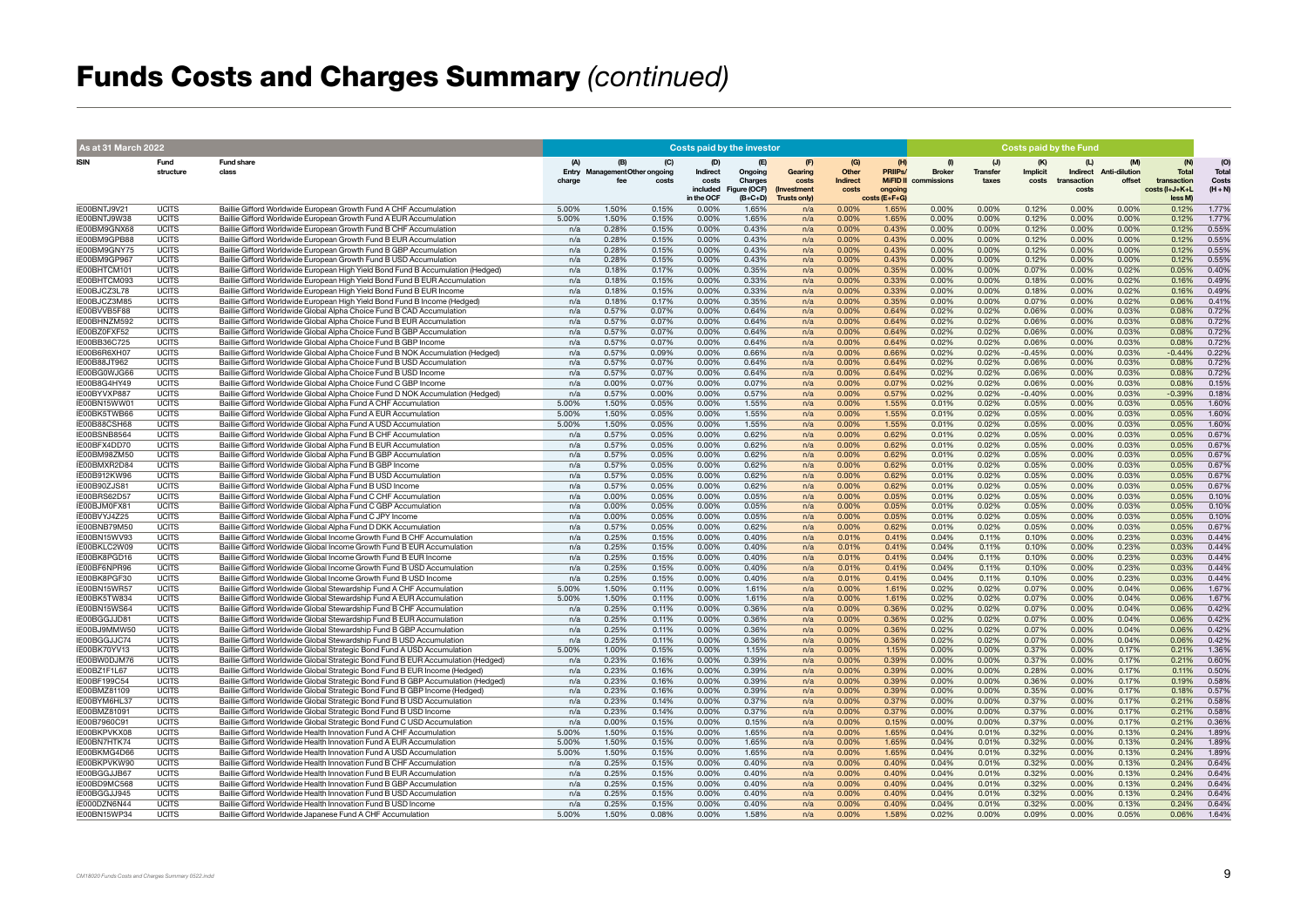| <b>As at 31 March 2022</b>   |                              |                                                                                                                                                        |                        |                                        |                | Costs paid by the investor                         |                                                        |                                                         | <b>Costs paid by the Fund</b>            |                                                                |                                              |                                 |                          |                                         |                                |                                                                 |                                           |
|------------------------------|------------------------------|--------------------------------------------------------------------------------------------------------------------------------------------------------|------------------------|----------------------------------------|----------------|----------------------------------------------------|--------------------------------------------------------|---------------------------------------------------------|------------------------------------------|----------------------------------------------------------------|----------------------------------------------|---------------------------------|--------------------------|-----------------------------------------|--------------------------------|-----------------------------------------------------------------|-------------------------------------------|
| ISIN                         | Fund<br>structure            | <b>Fund share</b><br>class                                                                                                                             | (A)<br>Entry<br>charge | (B)<br>Management Other ongoing<br>fee | (C)<br>costs   | (D)<br>Indirect<br>costs<br>included<br>in the OCF | (E)<br>Ongoing<br>Charges<br>Figure (OCF)<br>$(B+C+D)$ | (F)<br>Gearing<br>costs<br>(Investment)<br>Trusts only) | (G)<br>Other<br><b>Indirect</b><br>costs | (H)<br>PRIIPs/<br><b>MiFID II</b><br>ongoing<br>$costs(E+F+G)$ | $\mathbf{u}$<br><b>Broker</b><br>commissions | (J)<br><b>Transfer</b><br>taxes | (K)<br>Implicit<br>costs | (L)<br>Indirect<br>transaction<br>costs | (M)<br>Anti-dilution<br>offset | (N)<br><b>Total</b><br>transaction<br>costs (I+J+K+L<br>less M) | (O)<br><b>Total</b><br>Costs<br>$(H + N)$ |
| IE00BYNZR422                 | <b>UCITS</b>                 | Baillie Gifford Worldwide Japanese Fund A EUR Accumulation                                                                                             | 5.00%                  | 1.50%                                  | 0.08%          | 0.00%                                              | 1.58%                                                  | n/a                                                     | 0.00%                                    | 1.58%                                                          | 0.02%                                        | 0.00%                           | 0.09%                    | 0.00%                                   | 0.05%                          | 0.06%                                                           | 1.64%                                     |
| IE00BVGBXS28                 | <b>UCITS</b>                 | Baillie Gifford Worldwide Japanese Fund A EUR Accumulation (Hedged)                                                                                    | 5.00%                  | 1.50%                                  | 0.10%          | 0.00%                                              | 1.60%                                                  | n/a                                                     | 0.00%                                    | 1.60%                                                          | 0.02%                                        | 0.00%                           | 0.14%                    | 0.00%                                   | 0.05%                          | 0.11%                                                           | 1.71%                                     |
| IE00BFWYPN26                 | <b>UCITS</b>                 | Baillie Gifford Worldwide Japanese Fund A EUR Income (Hedged)                                                                                          | 5.00%                  | 1.50%                                  | 0.10%          | 0.00%                                              | 1.60%                                                  | n/a                                                     | 0.00%                                    | 1.60%                                                          | 0.02%                                        | 0.00%                           | $-0.21%$                 | 0.00%                                   | 0.05%                          | $-0.24%$                                                        | 1.36%                                     |
| IE00BFMNL083                 | <b>UCITS</b>                 | Baillie Gifford Worldwide Japanese Fund A JPY Accumulation                                                                                             | 5.00%                  | 1.50%                                  | 0.08%          | 0.00%                                              | 1.58%                                                  | n/a                                                     | 0.00%                                    | 1.58%                                                          | 0.02%                                        | 0.00%                           | 0.09%                    | 0.00%                                   | 0.05%                          | 0.06%                                                           | 1.64%                                     |
| IE00BF4LVG61<br>IE00BFWJRQ46 | <b>UCITS</b><br><b>UCITS</b> | Baillie Gifford Worldwide Japanese Fund A SEK Accumulation<br>Baillie Gifford Worldwide Japanese Fund A USD Accumulation                               | 5.00%<br>5.00%         | 1.50%<br>1.50%                         | 0.08%          | 0.00%<br>0.00%                                     | 1.58%                                                  | n/a                                                     | 0.00%<br>0.00%                           | 1.58%<br>1.58%                                                 | 0.02%<br>0.02%                               | 0.00%<br>0.00%                  | 0.09%                    | 0.00%<br>0.00%                          | 0.05%<br>0.05%                 | 0.06%<br>0.06%                                                  | 1.64%<br>1.64%                            |
| IE00BK70X697                 | <b>UCITS</b>                 | Baillie Gifford Worldwide Japanese Fund A USD Accumulation (Hedged)                                                                                    | 5.00%                  | 1.50%                                  | 0.08%<br>0.10% | 0.00%                                              | 1.58%<br>1.60%                                         | n/a<br>n/a                                              | 0.00%                                    | 1.60%                                                          | 0.02%                                        | 0.00%                           | 0.09%<br>0.06%           | 0.00%                                   | 0.05%                          | 0.03%                                                           | 1.63%                                     |
| IE00BN15WQ41                 | <b>UCITS</b>                 | Baillie Gifford Worldwide Japanese Fund B CHF Accumulation                                                                                             | n/a                    | 0.60%                                  | 0.08%          | 0.00%                                              | 0.68%                                                  | n/a                                                     | 0.00%                                    | 0.68%                                                          | 0.02%                                        | 0.00%                           | 0.09%                    | 0.00%                                   | 0.05%                          | 0.06%                                                           | 0.74%                                     |
| IE00BYW73306                 | <b>UCITS</b>                 | Baillie Gifford Worldwide Japanese Fund B EUR Accumulation                                                                                             | n/a                    | 0.60%                                  | 0.08%          | 0.00%                                              | 0.68%                                                  | n/a                                                     | 0.00%                                    | 0.68%                                                          | 0.02%                                        | 0.00%                           | 0.09%                    | 0.00%                                   | 0.05%                          | 0.06%                                                           | 0.74%                                     |
| IE00BVGBXT35                 | <b>UCITS</b>                 | Baillie Gifford Worldwide Japanese Fund B EUR Accumulation (Hedged)                                                                                    | n/a                    | 0.60%                                  | 0.10%          | 0.00%                                              | 0.70%                                                  | n/a                                                     | 0.00%                                    | 0.70%                                                          | 0.02%                                        | 0.00%                           | $-0.12%$                 | 0.00%                                   | 0.05%                          | $-0.15%$                                                        | 0.55%                                     |
| IE00BFWVPQ67                 | <b>UCITS</b>                 | Baillie Gifford Worldwide Japanese Fund B EUR Income                                                                                                   | n/a                    | 0.60%                                  | 0.08%          | 0.00%                                              | 0.68%                                                  | n/a                                                     | 0.00%                                    | 0.68%                                                          | 0.02%                                        | 0.00%                           | 0.09%                    | 0.00%                                   | 0.05%                          | 0.06%                                                           | 0.74%                                     |
| IE00BFWVPN37                 | <b>UCITS</b>                 | Baillie Gifford Worldwide Japanese Fund B GBP Accumulation                                                                                             | n/a                    | 0.60%                                  | 0.08%          | 0.00%                                              | 0.68%                                                  | n/a                                                     | 0.00%                                    | 0.68%                                                          | 0.02%                                        | 0.00%                           | 0.09%                    | 0.00%                                   | 0.05%                          | 0.06%                                                           | 0.74%                                     |
| IE00BVGBXR11                 | <b>UCITS</b>                 | Baillie Gifford Worldwide Japanese Fund B GBP Accumulation (Hedged)                                                                                    | n/a                    | 0.60%                                  | 0.10%          | 0.00%                                              | 0.70%                                                  | n/a                                                     | 0.00%                                    | 0.70%                                                          | 0.02%                                        | 0.00%                           | $-0.04%$                 | 0.00%                                   | 0.05%                          | $-0.06%$                                                        | 0.64%                                     |
| IE00BFWVPR74                 | <b>UCITS</b>                 | Baillie Gifford Worldwide Japanese Fund B GBP Income                                                                                                   | n/a                    | 0.60%                                  | 0.08%          | 0.00%                                              | 0.68%                                                  | n/a                                                     | 0.00%                                    | 0.68%                                                          | 0.02%                                        | 0.00%                           | 0.09%                    | 0.00%                                   | 0.05%                          | 0.06%                                                           | 0.74%                                     |
| IE00BPYP3T56                 | <b>UCITS</b>                 | Baillie Gifford Worldwide Japanese Fund B JPY Accumulation                                                                                             | n/a                    | 0.60%                                  | 0.08%          | 0.00%                                              | 0.68%                                                  | n/a                                                     | 0.00%                                    | 0.68%                                                          | 0.02%                                        | 0.00%                           | 0.09%                    | 0.00%                                   | 0.05%                          | 0.06%                                                           | 0.74%                                     |
| IE00BY7S4358                 | <b>UCITS</b>                 | Baillie Gifford Worldwide Japanese Fund B USD Accumulation                                                                                             | n/a                    | 0.60%                                  | 0.08%          | 0.00%                                              | 0.68%                                                  | n/a                                                     | 0.00%                                    | 0.68%                                                          | 0.02%                                        | 0.00%                           | 0.09%                    | 0.00%                                   | 0.05%                          | 0.06%                                                           | 0.74%                                     |
| IE00BXDZF966                 | <b>UCITS</b>                 | Baillie Gifford Worldwide Japanese Fund B USD Accumulation (Hedged)                                                                                    | n/a                    | 0.60%                                  | 0.10%          | 0.00%                                              | 0.70%                                                  | n/a                                                     | 0.00%                                    | 0.70%                                                          | 0.02%                                        | 0.00%                           | $-0.01%$                 | 0.00%                                   | 0.05%                          | $-0.03%$                                                        | 0.67%                                     |
| IE00BFWVPM20                 | <b>UCITS</b>                 | Baillie Gifford Worldwide Japanese Fund B USD Income                                                                                                   | n/a                    | 0.60%                                  | 0.08%          | 0.00%                                              | 0.68%                                                  | n/a                                                     | 0.00%                                    | 0.68%                                                          | 0.02%                                        | 0.00%                           | 0.09%                    | 0.00%                                   | 0.05%                          | 0.06%                                                           | 0.74%                                     |
| IE00BP852R21                 | <b>UCITS</b>                 | Baillie Gifford Worldwide Japanese Fund C GBP Accumulation                                                                                             | n/a                    | 0.00%                                  | 0.08%          | 0.00%                                              | 0.08%                                                  | n/a                                                     | 0.00%                                    | 0.08%                                                          | 0.02%                                        | 0.00%                           | 0.09%                    | 0.00%                                   | 0.05%                          | 0.06%                                                           | 0.14%                                     |
| IE00BF2C5811                 | <b>UCITS</b>                 | Baillie Gifford Worldwide Japanese Fund C USD Accumulation                                                                                             | n/a                    | 0.00%                                  | 0.08%          | 0.00%                                              | 0.08%                                                  | n/a                                                     | 0.00%                                    | 0.08%                                                          | 0.02%                                        | 0.00%                           | 0.09%                    | 0.00%                                   | 0.05%                          | 0.06%                                                           | 0.14%                                     |
| IE00BMD8PD21                 | <b>UCITS</b>                 | Baillie Gifford Worldwide Long Term Global Growth Fund A AUD Accumulation (Hedged)                                                                     | 5.00%                  | 1.50%                                  | 0.09%          | 0.00%                                              | 1.59%                                                  | n/a                                                     | 0.00%                                    | 1.59%                                                          | 0.03%                                        | 0.03%                           | 0.33%                    | 0.00%                                   | 0.10%                          | 0.30%                                                           | 1.89%                                     |
| IE00BN15WF36                 | <b>UCITS</b>                 | Baillie Gifford Worldwide Long Term Global Growth Fund A CHF Accumulation                                                                              | 5.00%                  | 1.50%                                  | 0.07%          | 0.00%                                              | 1.57%                                                  | n/a                                                     | 0.00%                                    | 1.57%                                                          | 0.03%                                        | 0.03%                           | 0.32%                    | 0.00%                                   | 0.10%                          | 0.28%                                                           | 1.85%                                     |
| IE00BK5TW727                 | <b>UCITS</b>                 | Baillie Gifford Worldwide Long Term Global Growth Fund A EUR Accumulation                                                                              | 5.00%                  | 1.50%                                  | 0.06%          | 0.00%                                              | 1.56%                                                  | n/a                                                     | 0.00%                                    | 1.56%                                                          | 0.03%                                        | 0.03%                           | 0.32%                    | 0.00%                                   | 0.10%                          | 0.28%                                                           | 1.84%                                     |
| IE00BMD8PC14                 | <b>UCITS</b>                 | Baillie Gifford Worldwide Long Term Global Growth Fund A GBP Accumulation (Hedged)                                                                     | 5.00%                  | 1.50%                                  | 0.09%          | 0.00%                                              | 1.59%                                                  | n/a                                                     | 0.00%                                    | 1.59%                                                          | 0.03%                                        | 0.03%                           | 0.37%                    | 0.00%                                   | 0.10%                          | 0.33%                                                           | 1.92%                                     |
| IE00BHNBGF56                 | <b>UCITS</b>                 | Baillie Gifford Worldwide Long Term Global Growth Fund A SGD Accumulation                                                                              | 5.00%                  | 1.50%                                  | 0.07%          | 0.00%                                              | 1.57%                                                  | n/a                                                     | 0.00%                                    | 1.57%                                                          | 0.03%                                        | 0.03%                           | 0.32%                    | 0.00%                                   | 0.10%                          | 0.28%                                                           | 1.85%                                     |
| IE00BD1DSB51                 | <b>UCITS</b>                 | Baillie Gifford Worldwide Long Term Global Growth Fund A USD Accumulation                                                                              | 5.00%                  | 1.50%                                  | 0.06%          | 0.00%                                              | 1.56%                                                  | n/a                                                     | 0.00%                                    | 1.56%                                                          | 0.03%                                        | 0.03%                           | 0.32%                    | 0.00%                                   | 0.10%                          | 0.28%                                                           | 1.84%                                     |
| IE00BN15WG43                 | <b>UCITS</b>                 | Baillie Gifford Worldwide Long Term Global Growth Fund B CHF Accumulation                                                                              | n/a                    | 0.62%                                  | 0.06%          | 0.00%                                              | 0.68%                                                  | n/a                                                     | 0.00%                                    | 0.68%                                                          | 0.03%                                        | 0.03%                           | 0.32%                    | 0.00%                                   | 0.10%                          | 0.28%                                                           | 0.96%                                     |
| IE00BYX4R502<br>IE00BG4PVW16 | <b>UCITS</b><br><b>UCITS</b> | Baillie Gifford Worldwide Long Term Global Growth Fund B EUR Accumulation                                                                              | n/a<br>n/a             | 0.62%<br>0.62%                         | 0.06%<br>0.06% | 0.00%<br>0.00%                                     | 0.68%<br>0.68%                                         | n/a<br>n/a                                              | 0.00%<br>0.00%                           | 0.68%<br>0.68%                                                 | 0.03%                                        | 0.03%<br>0.03%                  | 0.32%<br>0.32%           | 0.00%<br>0.00%                          | 0.10%<br>0.10%                 | 0.28%<br>0.28%                                                  | 0.96%<br>0.96%                            |
| IE00BYQG5606                 | <b>UCITS</b>                 | Baillie Gifford Worldwide Long Term Global Growth Fund B GBP Accumulation<br>Baillie Gifford Worldwide Long Term Global Growth Fund B USD Accumulation | n/a                    | 0.62%                                  | 0.06%          | 0.00%                                              | 0.68%                                                  | n/a                                                     | 0.00%                                    | 0.68%                                                          | 0.03%<br>0.03%                               | 0.03%                           | 0.32%                    | 0.00%                                   | 0.10%                          | 0.28%                                                           | 0.96%                                     |
| IE00BJ7VXX24                 | <b>UCITS</b>                 | Baillie Gifford Worldwide Long Term Global Growth Fund B USD Income                                                                                    | n/a                    | 0.62%                                  | 0.06%          | 0.00%                                              | 0.68%                                                  | n/a                                                     | 0.00%                                    | 0.68%                                                          | 0.03%                                        | 0.03%                           | 0.32%                    | 0.00%                                   | 0.10%                          | 0.28%                                                           | 0.96%                                     |
| IE00BD5GZ312                 | <b>UCITS</b>                 | Baillie Gifford Worldwide Long Term Global Growth Fund C JPY Accumulation                                                                              | n/a                    | 0.00%                                  | 0.06%          | 0.00%                                              | $0.06\%$                                               | n/a                                                     | 0.00%                                    | 0.06%                                                          | 0.03%                                        | 0.03%                           | 0.32%                    | 0.00%                                   | 0.10%                          | 0.28%                                                           | 0.34%                                     |
| IE00BYQ91946                 | <b>UCITS</b>                 | Baillie Gifford Worldwide Long Term Global Growth Fund C USD Accumulation                                                                              | n/a                    | 0.00%                                  | 0.07%          | 0.00%                                              | 0.07%                                                  | n/a                                                     | 0.00%                                    | 0.07%                                                          | 0.03%                                        | 0.03%                           | 0.32%                    | 0.00%                                   | 0.10%                          | 0.28%                                                           | 0.35%                                     |
| IE00BN15WX18                 | <b>UCITS</b>                 | Baillie Gifford Worldwide Pan-European Fund A CHF Accumulation                                                                                         | 5.00%                  | 1.50%                                  | 0.10%          | 0.00%                                              | 1.60%                                                  | n/a                                                     | 0.00%                                    | 1.60%                                                          | 0.03%                                        | 0.07%                           | 0.05%                    | 0.00%                                   | 0.12%                          | 0.03%                                                           | 1.63%                                     |
| IE00BK5TWC73                 | <b>UCITS</b>                 | Baillie Gifford Worldwide Pan-European Fund A EUR Accumulation                                                                                         | 5.00%                  | 1.50%                                  | 0.10%          | 0.00%                                              | 1.60%                                                  | n/a                                                     | 0.00%                                    | 1.60%                                                          | 0.03%                                        | 0.07%                           | 0.05%                    | 0.00%                                   | 0.12%                          | 0.03%                                                           | 1.63%                                     |
| IE00BN15WY25                 | <b>UCITS</b>                 | Baillie Gifford Worldwide Pan-European Fund B CHF Accumulation                                                                                         | n/a                    | 0.55%                                  | 0.10%          | 0.00%                                              | 0.65%                                                  | n/a                                                     | 0.00%                                    | 0.65%                                                          | 0.03%                                        | 0.07%                           | 0.05%                    | 0.00%                                   | 0.12%                          | 0.03%                                                           | 0.68%                                     |
| IE00B9103N50                 | <b>UCITS</b>                 | Baillie Gifford Worldwide Pan-European Fund B EUR Accumulation                                                                                         | n/a                    | 0.55%                                  | 0.10%          | 0.00%                                              | 0.65%                                                  | n/a                                                     | 0.00%                                    | 0.65%                                                          | 0.03%                                        | 0.07%                           | 0.05%                    | 0.00%                                   | 0.12%                          | 0.03%                                                           | 0.68%                                     |
| IE00BG0PVQ91                 | <b>UCITS</b>                 | Baillie Gifford Worldwide Pan-European Fund B GBP Accumulation                                                                                         | n/a                    | 0.55%                                  | 0.10%          | 0.00%                                              | 0.65%                                                  | n/a                                                     | 0.00%                                    | 0.65%                                                          | 0.03%                                        | 0.07%                           | 0.05%                    | 0.00%                                   | 0.12%                          | 0.03%                                                           | 0.68%                                     |
| IE00B9XQK303                 | <b>UCITS</b>                 | Baillie Gifford Worldwide Pan-European Fund B USD Accumulation                                                                                         | n/a                    | 0.55%                                  | 0.10%          | 0.00%                                              | 0.65%                                                  | n/a                                                     | 0.00%                                    | 0.65%                                                          | 0.03%                                        | 0.07%                           | 0.05%                    | 0.00%                                   | 0.12%                          | 0.03%                                                           | 0.68%                                     |
| IE00BYYWQB26                 | <b>UCITS</b>                 | Baillie Gifford Worldwide Pan-European Fund C GBP Accumulation                                                                                         | n/a                    | 0.00%                                  | 0.10%          | 0.00%                                              | 0.10%                                                  | n/a                                                     | 0.00%                                    | 0.10%                                                          | 0.03%                                        | 0.07%                           | 0.05%                    | 0.00%                                   | 0.12%                          | 0.03%                                                           | 0.13%                                     |
| IE00BN15WH59                 | <b>UCITS</b>                 | Baillie Gifford Worldwide Positive Change Fund A CHF Accumulation                                                                                      | 5.00%                  | 1.50%                                  | 0.05%          | 0.00%                                              | 1.55%                                                  | n/a                                                     | 0.00%                                    | 1.55%                                                          | 0.03%                                        | 0.04%                           | 0.21%                    | 0.00%                                   | 0.12%                          | 0.16%                                                           | 1.71%                                     |
| IE00BK5TW941                 | <b>UCITS</b>                 | Baillie Gifford Worldwide Positive Change Fund A EUR Accumulation                                                                                      | 5.00%                  | 1.50%                                  | 0.05%          | $0.00\%$                                           | 1.55%                                                  | n/a                                                     | $0.00\%$                                 | 1.55%                                                          | 0.03%                                        | 0.04%                           | 0.21%                    | $0.00\%$                                | 0.12%                          | 0.16%                                                           | 1.71%                                     |
| IE00BD3TXF01                 | <b>UCITS</b>                 | Baillie Gifford Worldwide Positive Change Fund B AUD Accumulation                                                                                      | n/a                    | 0.50%                                  | 0.05%          | 0.00%                                              | 0.55%                                                  | n/a                                                     | 0.00%                                    | 0.55%                                                          | 0.03%                                        | 0.04%                           | 0.21%                    | 0.00%                                   | 0.12%                          | 0.16%                                                           | 0.71%                                     |
| IE00BKLVKQ76                 | <b>UCITS</b>                 | Baillie Gifford Worldwide Positive Change Fund B CAD Accumulation                                                                                      | n/a                    | 0.50%                                  | 0.05%          | 0.00%                                              | 0.55%                                                  | n/a                                                     | 0.00%                                    | 0.55%                                                          | 0.03%                                        | 0.04%                           | 0.21%                    | 0.00%                                   | 0.12%                          | 0.16%                                                           | 0.71%                                     |
| IE00BN15WJ73                 | <b>UCITS</b>                 | Baillie Gifford Worldwide Positive Change Fund B CHF Accumulation                                                                                      | n/a                    | 0.50%                                  | 0.05%          | 0.00%                                              | 0.55%                                                  | n/a                                                     | 0.00%                                    | 0.55%                                                          | 0.03%                                        | 0.04%                           | 0.21%                    | 0.00%                                   | 0.12%                          | 0.16%                                                           | 0.71%                                     |
| IE00BDCY2C68                 | <b>UCITS</b>                 | Baillie Gifford Worldwide Positive Change Fund B EUR Accumulation                                                                                      | n/a                    | 0.50%                                  | 0.05%          | 0.00%                                              | 0.55%                                                  | n/a                                                     | 0.00%                                    | 0.55%                                                          | 0.03%                                        | 0.04%                           | 0.21%                    | 0.00%                                   | 0.12%                          | 0.16%                                                           | 0.71%                                     |
| IE00BLRPML96                 | <b>UCITS</b>                 | Baillie Gifford Worldwide Positive Change Fund B GBP Accumulation                                                                                      | n/a                    | 0.50%                                  | 0.05%          | 0.00%                                              | 0.55%                                                  | n/a                                                     | 0.00%                                    | 0.55%                                                          | 0.03%                                        | 0.04%                           | 0.21%                    | 0.00%                                   | 0.12%                          | 0.16%                                                           | 0.71%                                     |
| IE00BL9XLZ85                 | <b>UCITS</b>                 | Baillie Gifford Worldwide Positive Change Fund B JPY Accumulation                                                                                      | n/a                    | 0.50%                                  | 0.05%          | 0.00%                                              | 0.55%                                                  | n/a                                                     | 0.00%                                    | 0.55%                                                          | 0.03%                                        | 0.04%                           | 0.21%                    | 0.00%                                   | 0.12%                          | 0.16%                                                           | 0.71%                                     |
| IE00BDCY2N73<br>IE00BG47J676 | <b>UCITS</b><br><b>UCITS</b> | Baillie Gifford Worldwide Positive Change Fund B USD Accumulation<br>Baillie Gifford Worldwide Positive Change Fund C AUD Accumulation                 | n/a                    | 0.50%<br>0.00%                         | 0.05%<br>0.05% | 0.00%<br>0.00%                                     | 0.55%<br>0.05%                                         | n/a<br>n/a                                              | 0.00%                                    | 0.55%<br>0.05%                                                 | 0.03%                                        | 0.04%<br>0.04%                  | 0.21%                    | 0.00%<br>0.00%                          | 0.12%<br>0.12%                 | 0.16%<br>0.16%                                                  | 0.71%<br>0.21%                            |
| IE00BJK3VZ31                 | <b>UCITS</b>                 | Baillie Gifford Worldwide Positive Change Fund C JPY Accumulation                                                                                      | n/a<br>n/a             | 0.00%                                  | 0.05%          | 0.00%                                              | 0.05%                                                  | n/a                                                     | 0.00%<br>0.00%                           | 0.05%                                                          | 0.03%<br>0.03%                               | 0.04%                           | 0.21%<br>0.21%           | 0.00%                                   | 0.12%                          | 0.16%                                                           | 0.21%                                     |
| IE00BK70ZP28                 | <b>UCITS</b>                 | Baillie Gifford Worldwide Positive Change Fund Fund A USD Accumulation                                                                                 | 5.00%                  | 1.50%                                  | 0.05%          | 0.00%                                              | 1.55%                                                  | n/a                                                     | 0.00%                                    | 1.55%                                                          | 0.03%                                        | 0.04%                           | 0.21%                    | 0.00%                                   | 0.12%                          | 0.16%                                                           | 1.71%                                     |
| IE00BNTJ9L23                 | <b>UCITS</b>                 | Baillie Gifford Worldwide Responsible Global Equity Fund Income B EUR Accumulation                                                                     | n/a                    | 0.25%                                  | 0.15%          | 0.00%                                              | 0.40%                                                  | n/a                                                     | 0.01%                                    | 0.41%                                                          | 0.01%                                        | 0.03%                           | 0.03%                    | 0.00%                                   | 0.07%                          | 0.01%                                                           | 0.43%                                     |
| IE00044Y5V41                 | <b>UCITS</b>                 | Baillie Gifford Worldwide Responsible Global Equity Fund Income B EUR Income                                                                           | n/a                    | 0.25%                                  | 0.15%          | 0.00%                                              | 0.40%                                                  | n/a                                                     | 0.01%                                    | 0.41%                                                          | 0.01%                                        | 0.03%                           | 0.03%                    | 0.00%                                   | 0.07%                          | 0.01%                                                           | 0.43%                                     |
| IE000WUM70S2                 | <b>UCITS</b>                 | Baillie Gifford Worldwide Responsible Global Equity Fund Income B GBP Accumulation                                                                     | n/a                    | 0.25%                                  | 0.15%          | 0.00%                                              | $0.40\%$                                               | n/a                                                     | 0.01%                                    | 0.41%                                                          | 0.01%                                        | 0.03%                           | 0.03%                    | 0.00%                                   | 0.07%                          | 0.01%                                                           | 0.43%                                     |
| IE000TCFRGS6                 | <b>UCITS</b>                 | Baillie Gifford Worldwide Responsible Global Equity Fund Income B GBP Income                                                                           | n/a                    | 0.25%                                  | 0.15%          | 0.00%                                              | 0.40%                                                  | n/a                                                     | 0.01%                                    | 0.41%                                                          | 0.01%                                        | 0.03%                           | 0.03%                    | 0.00%                                   | 0.07%                          | 0.01%                                                           | 0.43%                                     |
| IE00BNTJ9M30                 | <b>UCITS</b>                 | Baillie Gifford Worldwide Responsible Global Equity Fund Income B USD Accumulation                                                                     | n/a                    | 0.25%                                  | 0.15%          | 0.00%                                              | 0.40%                                                  | n/a                                                     | 0.01%                                    | 0.41%                                                          | 0.01%                                        | 0.03%                           | 0.03%                    | 0.00%                                   | 0.07%                          | 0.01%                                                           | 0.43%                                     |
| IE000B5ZP5Z1                 | <b>UCITS</b>                 | Baillie Gifford Worldwide Responsible Global Equity Fund Income B USD Income                                                                           | n/a                    | 0.25%                                  | 0.15%          | 0.00%                                              | 0.40%                                                  | n/a                                                     | 0.01%                                    | 0.41%                                                          | 0.01%                                        | 0.03%                           | 0.03%                    | 0.00%                                   | 0.07%                          | 0.01%                                                           | 0.43%                                     |
| IE00BN715C38                 | <b>UCITS</b>                 | Baillie Gifford Worldwide UK Equity Alpha Fund B EUR Accumulation                                                                                      | n/a                    | 0.24%                                  | 0.14%          | 0.00%                                              | 0.38%                                                  | n/a                                                     | 0.00%                                    | 0.38%                                                          | 0.01%                                        | 0.02%                           | 0.13%                    | 0.00%                                   | 0.05%                          | 0.11%                                                           | 0.49%                                     |
| IE00BN715B21                 | <b>UCITS</b>                 | Baillie Gifford Worldwide UK Equity Alpha Fund B GBP Accumulation                                                                                      | n/a                    | 0.24%                                  | 0.14%          | 0.00%                                              | 0.38%                                                  | n/a                                                     | 0.00%                                    | 0.38%                                                          | 0.01%                                        | 0.02%                           | 0.13%                    | 0.00%                                   | 0.05%                          | 0.11%                                                           | 0.49%                                     |